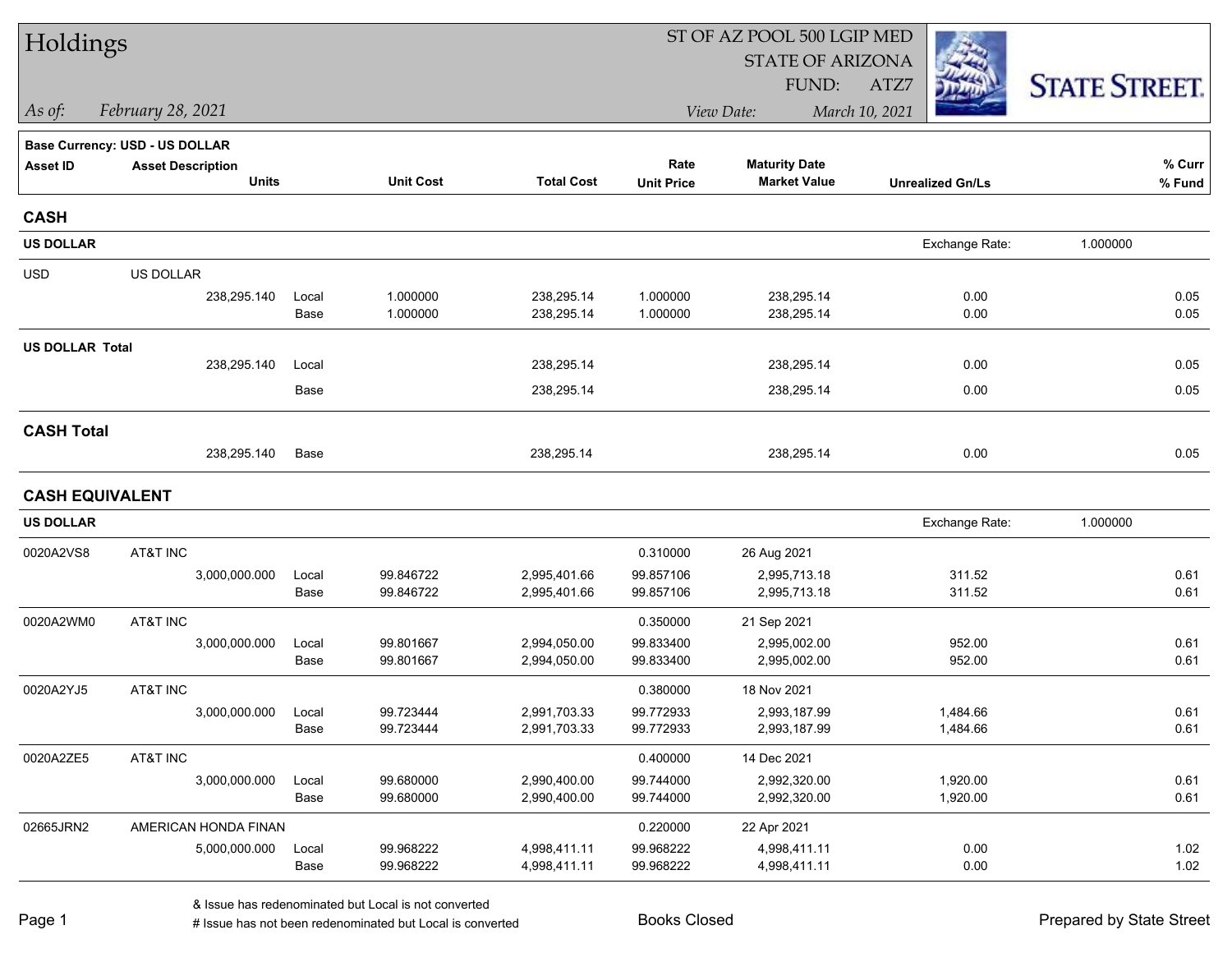| Holdings        |                                                |       |                          |                   | ST OF AZ POOL 500 LGIP MED |                                             |                         |                      |  |  |
|-----------------|------------------------------------------------|-------|--------------------------|-------------------|----------------------------|---------------------------------------------|-------------------------|----------------------|--|--|
|                 |                                                |       |                          |                   |                            | <b>STATE OF ARIZONA</b>                     |                         |                      |  |  |
|                 |                                                |       |                          |                   |                            | FUND:                                       | ATZ7                    | <b>STATE STREET.</b> |  |  |
| $\vert$ As of:  | February 28, 2021                              |       |                          |                   |                            | View Date:                                  | March 10, 2021          |                      |  |  |
|                 |                                                |       |                          |                   |                            |                                             |                         |                      |  |  |
|                 | <b>Base Currency: USD - US DOLLAR</b>          |       |                          |                   |                            |                                             |                         |                      |  |  |
| <b>Asset ID</b> | <b>Asset Description</b><br><b>Units</b>       |       | <b>Unit Cost</b>         | <b>Total Cost</b> | Rate<br><b>Unit Price</b>  | <b>Maturity Date</b><br><b>Market Value</b> | <b>Unrealized Gn/Ls</b> | % Curr<br>% Fund     |  |  |
|                 |                                                |       |                          |                   |                            |                                             |                         |                      |  |  |
| 06367BVK2       | <b>BANK OF MONTREAL-</b>                       |       |                          |                   | 0.210000                   | 22 Sep 2021                                 |                         |                      |  |  |
|                 | 5,000,000.000                                  | Local | 100.000000<br>100.000000 | 5,000,000.00      | 100.015000                 | 5,000,750.00<br>5,000,750.00                | 750.00                  | 1.02                 |  |  |
|                 |                                                | Base  |                          | 5,000,000.00      | 100.015000                 |                                             | 750.00                  | 1.02                 |  |  |
| 136069TY7       | CANADIAN IMPERIAL BANK SR UNSECURED 06/22 2.55 |       |                          |                   | 2.550000                   | 16 Jun 2022                                 |                         |                      |  |  |
|                 | 3,000,000.000                                  | Local | 99.975960                | 2,999,278.80      | 99.975960                  | 2,999,278.80                                | 0.00                    | 0.61                 |  |  |
|                 |                                                | Base  | 99.975960                | 2,999,278.80      | 99.975960                  | 2,999,278.80                                | 0.00                    | 0.61                 |  |  |
| 138994009       | CANTOR FITZGERALD REPO REPO                    |       |                          |                   | 0.300000                   | 01 Mar 2021                                 |                         |                      |  |  |
|                 | 5,000,000.000                                  | Local | 100.000000               | 5,000,000.00      | 100.000000                 | 5,000,000.00                                | 0.00                    | 1.02                 |  |  |
|                 |                                                | Base  | 100.000000               | 5,000,000.00      | 100.000000                 | 5,000,000.00                                | 0.00                    | 1.02                 |  |  |
| 138994009       | CANTOR FITZGERALD REPO REPO                    |       |                          |                   | 0.400000                   | 05 Apr 2021                                 |                         |                      |  |  |
|                 | 5,000,000.000                                  | Local | 100.000000               | 5,000,000.00      | 100.000000                 | 5,000,000.00                                | 0.00                    | 1.02                 |  |  |
|                 |                                                | Base  | 100.000000               | 5,000,000.00      | 100.000000                 | 5,000,000.00                                | 0.00                    | 1.02                 |  |  |
| 138994009       | CANTOR FITZGERALD REPO REPO                    |       |                          |                   | 0.350000                   | 19 Apr 2021                                 |                         |                      |  |  |
|                 | 5,000,000.000                                  | Local | 100.000000               | 5,000,000.00      | 100.000000                 | 5,000,000.00                                | 0.00                    | 1.02                 |  |  |
|                 |                                                | Base  | 100.000000               | 5,000,000.00      | 100.000000                 | 5,000,000.00                                | 0.00                    | 1.02                 |  |  |
| 138994009       | CANTOR FITZGERALD REPO REPO                    |       |                          |                   | 0.350000                   | 03 May 2021                                 |                         |                      |  |  |
|                 | 5,000,000.000                                  | Local | 100.000000               | 5,000,000.00      | 100.000000                 | 5,000,000.00                                | 0.00                    | 1.02                 |  |  |
|                 |                                                | Base  | 100.000000               | 5,000,000.00      | 100.000000                 | 5,000,000.00                                | 0.00                    | 1.02                 |  |  |
| 15060XQ13       | CEDAR SPRING CPTL CO                           |       |                          |                   | 0.130000                   | 01 Mar 2021                                 |                         |                      |  |  |
|                 | 5,000,000.000                                  | Local | 100.000000               | 5,000,000.00      | 100.000000                 | 5,000,000.00                                | 0.00                    | 1.02                 |  |  |
|                 |                                                | Base  | 100.000000               | 5,000,000.00      | 100.000000                 | 5,000,000.00                                | 0.00                    | 1.02                 |  |  |
| 16677JSQ0       | CHEVRON CORP                                   |       |                          |                   | 0.380000                   | 24 May 2021                                 |                         |                      |  |  |
|                 | 5,000,000.000                                  | Local | 99.911333                | 4,995,566.67      | 99.911333                  | 4,995,566.67                                | 0.00                    | 1.02                 |  |  |
|                 |                                                | Base  | 99.911333                | 4,995,566.67      | 99.911333                  | 4,995,566.67                                | 0.00                    | 1.02                 |  |  |
| 17327AQ18       | CITIGROUP GLOBAL MKTS INC S                    |       |                          |                   | 0.110000                   | 01 Mar 2021                                 |                         |                      |  |  |
|                 | 2,000,000.000                                  | Local | 100.000000               | 2,000,000.00      | 100.000000                 | 2,000,000.00                                | 0.00                    | 0.41                 |  |  |
|                 |                                                | Base  | 100.000000               | 2,000,000.00      | 100.000000                 | 2,000,000.00                                | 0.00                    | 0.41                 |  |  |
| 17327AW11       | CITIGROUP GLOBAL MKTS INC S                    |       |                          |                   | 0.270000                   | 01 Sep 2021                                 |                         |                      |  |  |
|                 | 3,000,000.000                                  | Local | 99.862000                | 2,995,860.00      | 99.912600                  | 2,997,378.00                                | 1,518.00                | 0.61                 |  |  |
|                 |                                                | Base  | 99.862000                | 2,995,860.00      | 99.912600                  | 2,997,378.00                                | 1,518.00                | 0.61                 |  |  |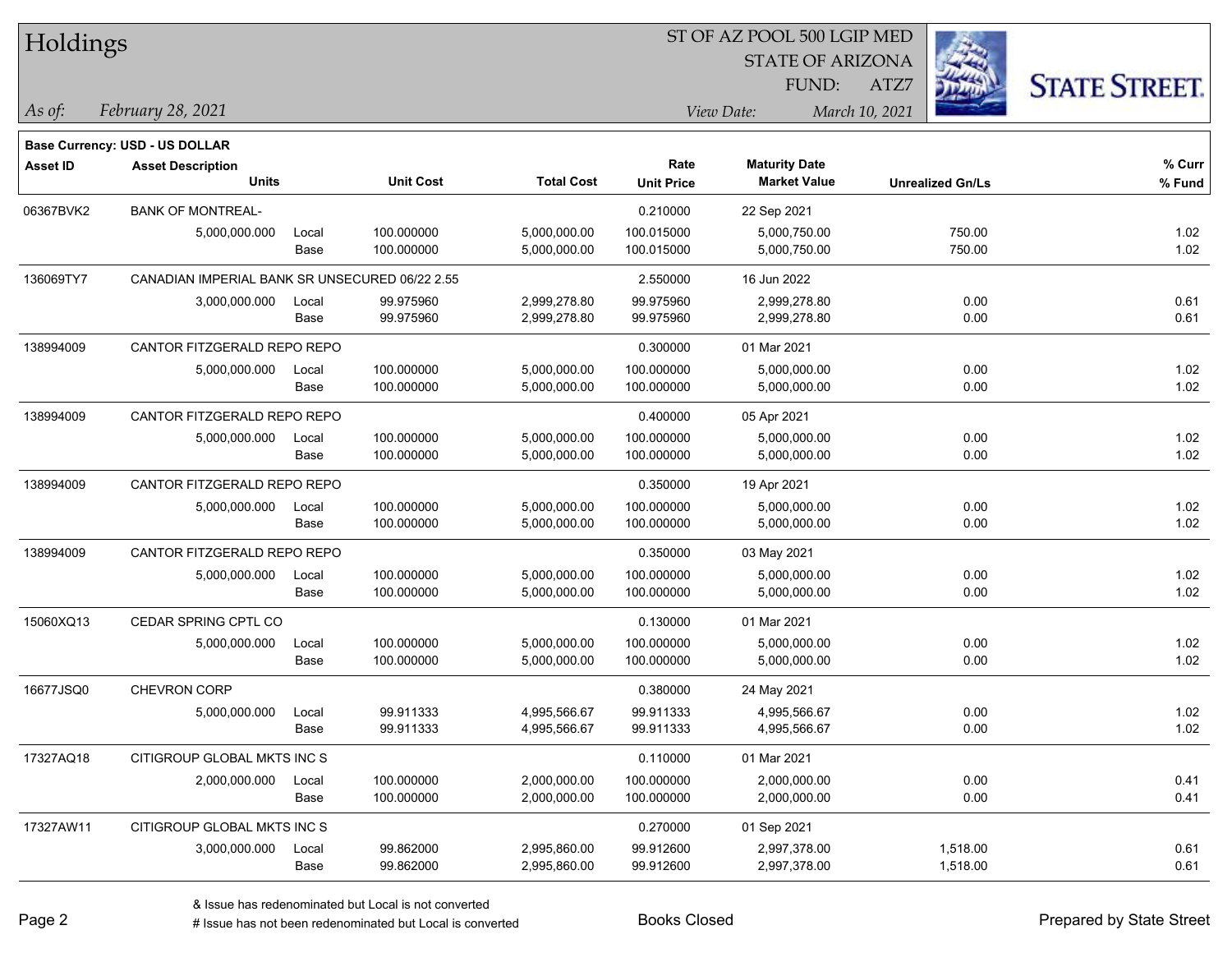| Holdings        |                                                            |       |                  | ST OF AZ POOL 500 LGIP MED |                   |                      |                         |                      |  |  |
|-----------------|------------------------------------------------------------|-------|------------------|----------------------------|-------------------|----------------------|-------------------------|----------------------|--|--|
|                 |                                                            |       |                  |                            |                   |                      |                         |                      |  |  |
|                 |                                                            |       |                  |                            |                   | FUND:                | ATZ7                    | <b>STATE STREET.</b> |  |  |
| As of:          | February 28, 2021                                          |       |                  |                            |                   | View Date:           | March 10, 2021          |                      |  |  |
|                 |                                                            |       |                  |                            |                   |                      |                         |                      |  |  |
| <b>Asset ID</b> | Base Currency: USD - US DOLLAR<br><b>Asset Description</b> |       |                  |                            | Rate              | <b>Maturity Date</b> |                         | % Curr               |  |  |
|                 | <b>Units</b>                                               |       | <b>Unit Cost</b> | <b>Total Cost</b>          | <b>Unit Price</b> | <b>Market Value</b>  | <b>Unrealized Gn/Ls</b> | % Fund               |  |  |
| 20632KTE9       | CONCORD MIN CPTL CO                                        |       |                  |                            | 0.280000          | 14 Jun 2021          |                         |                      |  |  |
|                 | 2,805,000.000                                              | Local | 99.918333        | 2,802,709.25               | 99.944000         | 2,803,429.20         | 719.95                  | 0.57                 |  |  |
|                 |                                                            | Base  | 99.918333        | 2,802,709.25               | 99.944000         | 2,803,429.20         | 719.95                  | 0.57                 |  |  |
| 2546R2S31       | WALT DISNEY CO                                             |       |                  |                            | 0.500000          | 03 May 2021          |                         |                      |  |  |
|                 | 3,000,000.000                                              | Local | 99.912500        | 2,997,375.00               | 99.912500         | 2,997,375.00         | 0.00                    | 0.61                 |  |  |
|                 |                                                            | Base  | 99.912500        | 2,997,375.00               | 99.912500         | 2,997,375.00         | 0.00                    | 0.61                 |  |  |
| 2546R2WF9       | WALT DISNEY CO                                             |       |                  |                            | 0.280000          | 15 Sep 2021          |                         |                      |  |  |
|                 | 3,000,000.000                                              | Local | 99.846000        | 2,995,380.00               | 99.843800         | 2,995,314.00         | $-66.00$                | 0.61                 |  |  |
|                 |                                                            | Base  | 99.846000        | 2,995,380.00               | 99.843800         | 2,995,314.00         | $-66.00$                | 0.61                 |  |  |
| 2546R2XV3       | WALT DISNEY CO                                             |       |                  |                            | 0.250000          | 29 Oct 2021          |                         |                      |  |  |
|                 | 5,000,000.000                                              | Local | 99.831944        | 4,991,597.22               | 99.831944         | 4,991,597.22         | 0.00                    | 1.02                 |  |  |
|                 |                                                            | Base  | 99.831944        | 4,991,597.22               | 99.831944         | 4,991,597.22         | 0.00                    | 1.02                 |  |  |
| 40588LQ10       | HALKIN FINANCE LLC USC                                     |       |                  |                            | 0.130000          | 01 Mar 2021          |                         |                      |  |  |
|                 | 5,000,000.000                                              | Local | 100.000000       | 5,000,000.00               | 100.000000        | 5,000,000.00         | 0.00                    | 1.02                 |  |  |
|                 |                                                            | Base  | 100.000000       | 5,000,000.00               | 100.000000        | 5,000,000.00         | 0.00                    | 1.02                 |  |  |
| 40588LTU3       | HALKIN FINANCE LLC USC                                     |       |                  |                            | 0.270000          | 28 Jun 2021          |                         |                      |  |  |
|                 | 3,000,000.000                                              | Local | 99.910750        | 2,997,322.50               | 99.945458         | 2,998,363.74         | 1,041.24                | 0.61                 |  |  |
|                 |                                                            | Base  | 99.910750        | 2,997,322.50               | 99.945458         | 2,998,363.74         | 1,041.24                | 0.61                 |  |  |
| 45779PQ84       | INSTITUTIONAL SECURED                                      |       |                  |                            | 0.180000          | 08 Mar 2021          |                         |                      |  |  |
|                 | 5,000,000.000                                              | Local | 99.996500        | 4,999,825.00               | 99.996500         | 4,999,825.00         | 0.00                    | 1.02                 |  |  |
|                 |                                                            | Base  | 99.996500        | 4,999,825.00               | 99.996500         | 4,999,825.00         | 0.00                    | 1.02                 |  |  |
| 45856WQ10       | INTERCONTINENTAL EXCHANGE                                  |       |                  |                            | 0.270000          | 01 Mar 2021          |                         |                      |  |  |
|                 | 3,000,000.000                                              | Local | 100.000000       | 3,000,000.00               | 100.000000        | 3,000,000.00         | 0.00                    | 0.61                 |  |  |
|                 |                                                            | Base  | 100.000000       | 3,000,000.00               | 100.000000        | 3,000,000.00         | 0.00                    | 0.61                 |  |  |
| 45856WQQ5       | INTERCONTINENTAL EXCHANGE                                  |       |                  |                            | 0.180000          | 24 Mar 2021          |                         |                      |  |  |
|                 | 5,000,000.000                                              | Local | 99.988500        | 4,999,425.00               | 99.988500         | 4,999,425.00         | 0.00                    | 1.02                 |  |  |
|                 |                                                            | Base  | 99.988500        | 4,999,425.00               | 99.988500         | 4,999,425.00         | 0.00                    | 1.02                 |  |  |
| 59157TT11       | METLIFE SHORT TERM FDG                                     |       |                  |                            | 0.220000          | 01 Jun 2021          |                         |                      |  |  |
|                 | 2,500,000.000                                              | Local | 99.943778        | 2,498,594.45               | 99.968822         | 2,499,220.55         | 626.10                  | 0.51                 |  |  |
|                 |                                                            | Base  | 99.943778        | 2,498,594.45               | 99.968822         | 2,499,220.55         | 626.10                  | 0.51                 |  |  |

 $\overline{\phantom{a}}$ 

 $\overline{\phantom{a}}$ 

 $\overline{\phantom{0}}$ 

 $\overline{\phantom{0}}$ 

 $\overline{\phantom{0}}$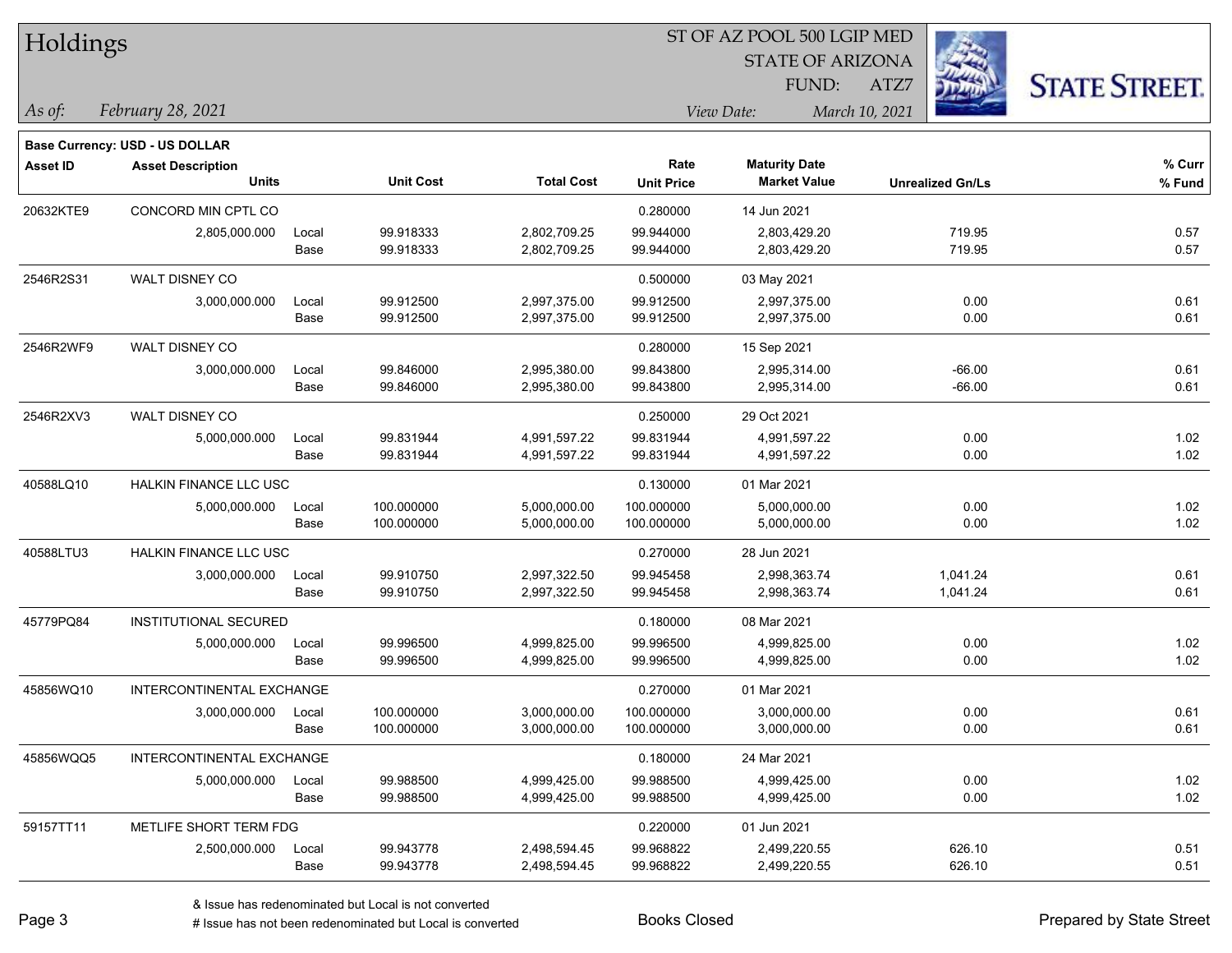| Holdings        |                                          |       |                  |                   |                           |                                             |                         |                      |
|-----------------|------------------------------------------|-------|------------------|-------------------|---------------------------|---------------------------------------------|-------------------------|----------------------|
|                 |                                          |       |                  |                   |                           | <b>STATE OF ARIZONA</b>                     |                         |                      |
|                 |                                          |       |                  |                   |                           | FUND:                                       | ATZ7                    | <b>STATE STREET.</b> |
| $\vert$ As of:  | February 28, 2021                        |       |                  |                   |                           | View Date:                                  | March 10, 2021          |                      |
|                 |                                          |       |                  |                   |                           |                                             |                         |                      |
|                 | <b>Base Currency: USD - US DOLLAR</b>    |       |                  |                   |                           |                                             |                         |                      |
| <b>Asset ID</b> | <b>Asset Description</b><br><b>Units</b> |       | <b>Unit Cost</b> | <b>Total Cost</b> | Rate<br><b>Unit Price</b> | <b>Maturity Date</b><br><b>Market Value</b> | <b>Unrealized Gn/Ls</b> | % Curr<br>% Fund     |
| 59157TU19       | METLIFE SHORT TERM FDG                   |       |                  |                   | 0.210000                  | 01 Jul 2021                                 |                         |                      |
|                 | 1,992,000.000                            | Local | 99.928833        | 1,990,582.36      | 99.950861                 | 1,991,021.15                                | 438.79                  | 0.41                 |
|                 |                                          | Base  | 99.928833        | 1,990,582.36      | 99.950861                 | 1,991,021.15                                | 438.79                  | 0.41                 |
| 8225X2TM6       | SHELL INTNL FNC B.V                      |       |                  |                   | 0.500000                  | 21 Jun 2021                                 |                         |                      |
|                 | 3,000,000.000                            | Local | 99.844444        | 2,995,333.33      | 99.954889                 | 2,998,646.67                                | 3,313.34                | 0.61                 |
|                 |                                          | Base  | 99.844444        | 2,995,333.33      | 99.954889                 | 2,998,646.67                                | 3,313.34                | 0.61                 |
| 8225X2W18       | SHELL INTNL FNC B.V                      |       |                  |                   | 0.260000                  | 01 Sep 2021                                 |                         |                      |
|                 | 3,000,000.000                            | Local | 99.867111        | 2,996,013.33      | 99.912600                 | 2,997,378.00                                | 1,364.67                | 0.61                 |
|                 |                                          | Base  | 99.867111        | 2,996,013.33      | 99.912600                 | 2,997,378.00                                | 1,364.67                | 0.61                 |
| 8426ELQV2       | SOUTHERN CO GAS CAPITAL                  |       |                  |                   | 0.200000                  | 29 Mar 2021                                 |                         |                      |
|                 | 3,000,000.000                            | Local | 99.984445        | 2,999,533.34      | 99.984445                 | 2,999,533.34                                | 0.00                    | 0.61                 |
|                 |                                          | Base  | 99.984445        | 2,999,533.34      | 99.984445                 | 2,999,533.34                                | 0.00                    | 0.61                 |
| 89114NPM1       | TORONTO-DOMINION                         |       |                  |                   | 0.260000                  | 22 Jul 2021                                 |                         |                      |
|                 | 760,000.000                              | Local | 99.984059        | 759,878.85        | 100.078090                | 760,593.48                                  | 714.63                  | 0.15                 |
|                 |                                          | Base  | 99.984059        | 759,878.85        | 100.078090                | 760,593.48                                  | 714.63                  | 0.15                 |
| 89116EVC4       | TORONTO DOMIN HOLDING                    |       |                  |                   | 0.280000                  | 12 Aug 2021                                 |                         |                      |
|                 | 1,774,000.000                            | Local | 99.872444        | 1,771,737.16      | 99.933944                 | 1,772,828.17                                | 1,091.01                | 0.36                 |
|                 |                                          | Base  | 99.872444        | 1,771,737.16      | 99.933944                 | 1,772,828.17                                | 1,091.01                | 0.36                 |
| 89119AUS5       | TORONTO DOMINION BANK                    |       |                  |                   | 0.260000                  | 26 Jul 2021                                 |                         |                      |
|                 | 3,000,000.000                            | Local | 99.893833        | 2,996,815.00      | 99.944058                 | 2,998,321.74                                | 1,506.74                | 0.61                 |
|                 |                                          | Base  | 99.893833        | 2,996,815.00      | 99.944058                 | 2,998,321.74                                | 1,506.74                | 0.61                 |
| 89120DS34       | <b>TORONTO DOMINION BANK</b>             |       |                  |                   | 0.340000                  | 10 Jun 2021                                 |                         |                      |
|                 | 550,000.000                              | Local | 99.940695        | 549,673.82        | 100.035000                | 550,192.50                                  | 518.68                  | 0.11                 |
|                 |                                          | Base  | 99.940695        | 549,673.82        | 100.035000                | 550,192.50                                  | 518.68                  | 0.11                 |
| 93142WS79       | <b>WALGREENS BOOTS</b>                   |       |                  |                   | 0.320000                  | 07 May 2021                                 |                         |                      |
|                 | 5,000,000.000                            | Local | 99.940444        | 4,997,022.22      | 99.940444                 | 4,997,022.22                                | 0.00                    | 1.02                 |
|                 |                                          | Base  | 99.940444        | 4,997,022.22      | 99.940444                 | 4,997,022.22                                | 0.00                    | 1.02                 |
| 94107MR16       | WASTE MANAGEMENT INC                     |       |                  |                   | 0.300000                  | 01 Apr 2021                                 |                         |                      |
|                 | 2,000,000.000                            | Local | 99.974167        | 1,999,483.33      | 99.974167                 | 1,999,483.33                                | 0.00                    | 0.41                 |
|                 |                                          | Base  | 99.974167        | 1,999,483.33      | 99.974167                 | 1,999,483.33                                | 0.00                    | 0.41                 |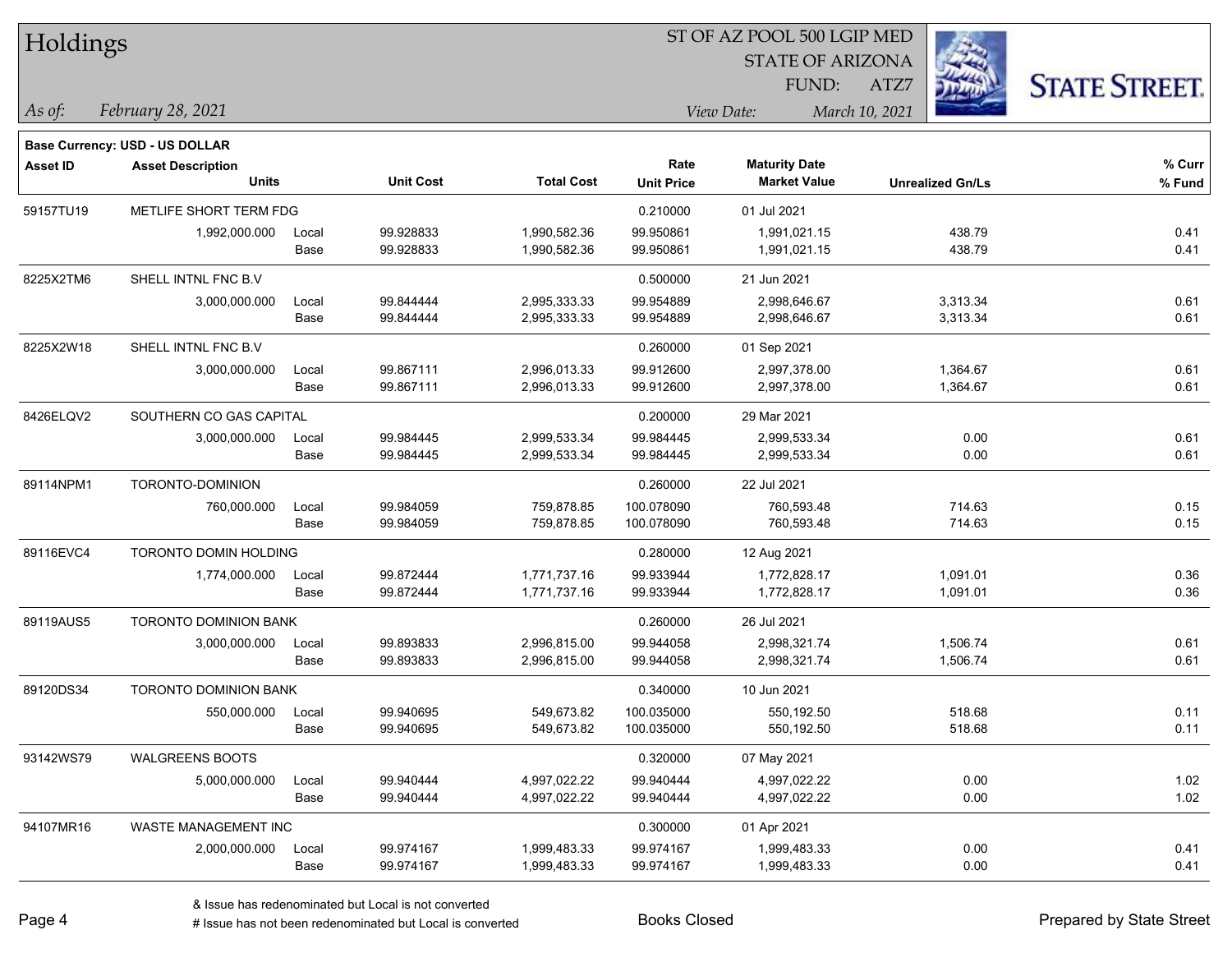| Holdings               |                                               |       |                  |                   | ST OF AZ POOL 500 LGIP MED |                         |                         |                      |  |  |
|------------------------|-----------------------------------------------|-------|------------------|-------------------|----------------------------|-------------------------|-------------------------|----------------------|--|--|
|                        |                                               |       |                  |                   |                            | <b>STATE OF ARIZONA</b> |                         |                      |  |  |
|                        |                                               |       |                  |                   |                            | FUND:                   | ATZ7                    | <b>STATE STREET.</b> |  |  |
| As of:                 | February 28, 2021                             |       |                  |                   |                            | View Date:              | March 10, 2021          |                      |  |  |
|                        | Base Currency: USD - US DOLLAR                |       |                  |                   |                            |                         |                         |                      |  |  |
| <b>Asset ID</b>        | <b>Asset Description</b>                      |       |                  |                   | Rate                       | <b>Maturity Date</b>    |                         | $%$ Curr             |  |  |
|                        | <b>Units</b>                                  |       | <b>Unit Cost</b> | <b>Total Cost</b> | <b>Unit Price</b>          | <b>Market Value</b>     | <b>Unrealized Gn/Ls</b> | % Fund               |  |  |
| 979QHR003              | SOUTH STREET REPO                             |       |                  |                   | 0.020000                   | 01 Mar 2021             |                         |                      |  |  |
|                        | 1,000,000.000                                 | Local | 100.000000       | 1,000,000.00      | 100.000000                 | 1,000,000.00            | 0.00                    | 0.20                 |  |  |
|                        |                                               | Base  | 100.000000       | 1,000,000.00      | 100.000000                 | 1,000,000.00            | 0.00                    | 0.20                 |  |  |
| <b>US DOLLAR Total</b> |                                               |       |                  |                   |                            |                         |                         |                      |  |  |
|                        | 122,381,000.000                               | Local |                  | 122,298,972.73    |                            | 122,317,178.06          | 18,205.33               | 24.89                |  |  |
|                        |                                               | Base  |                  | 122,298,972.73    |                            | 122,317,178.06          | 18,205.33               | 24.89                |  |  |
|                        | <b>CASH EQUIVALENT Total</b>                  |       |                  |                   |                            |                         |                         |                      |  |  |
|                        | 122,381,000.000                               | Base  |                  | 122,298,972.73    |                            | 122,317,178.06          | 18,205.33               | 24.89                |  |  |
| <b>FIXED INCOME</b>    |                                               |       |                  |                   |                            |                         |                         |                      |  |  |
| <b>US DOLLAR</b>       |                                               |       |                  |                   |                            |                         | Exchange Rate:          | 1.000000             |  |  |
| 02079KAH0              | ALPHABET INC SR UNSECURED 08/25 0.45          |       |                  |                   | 0.450000                   | 15 Aug 2025             |                         |                      |  |  |
|                        | 3,000,000.000                                 | Local | 99.912408        | 2,997,372.25      | 98.324453                  | 2,949,733.59            | -47,638.66              | 0.60                 |  |  |
|                        |                                               | Base  | 99.912408        | 2,997,372.25      | 98.324453                  | 2,949,733.59            | -47,638.66              | 0.60                 |  |  |
| 025816CD9              | AMERICAN EXPRESS CO SR UNSECURED 05/22 2.75   |       |                  |                   | 2.750000                   | 20 May 2022             |                         |                      |  |  |
|                        | 4,000,000.000                                 | Local | 99.951277        | 3,998,051.09      | 102.770837                 | 4,110,833.48            | 112,782.39              | 0.84                 |  |  |
|                        |                                               | Base  | 99.951277        | 3,998,051.09      | 102.770837                 | 4,110,833.48            | 112,782.39              | 0.84                 |  |  |
| 025816CG2              | AMERICAN EXPRESS CO SR UNSECURED 07/24 2.5    |       |                  |                   | 2.500000                   | 30 Jul 2024             |                         |                      |  |  |
|                        | 5,000,000.000                                 | Local | 99.780222        | 4,989,011.11      | 105.931453                 | 5,296,572.65            | 307,561.54              | 1.08                 |  |  |
|                        |                                               | Base  | 99.780222        | 4,989,011.11      | 105.931453                 | 5,296,572.65            | 307,561.54              | 1.08                 |  |  |
| 02582JHS2              | AMERICAN EXPRESS CREDIT ACCOUN AMXCA 2018 3 A |       |                  |                   | 0.427380                   | 15 Oct 2025             |                         |                      |  |  |
|                        | 4,000,000.000                                 | Local | 100.000000       | 4,000,000.00      | 100.436130                 | 4,017,445.20            | 17,445.20               | 0.82                 |  |  |
| Original Face:         | 4,000,000.000                                 | Base  | 100.000000       | 4,000,000.00      | 100.436130                 | 4,017,445.20            | 17,445.20               | 0.82                 |  |  |
| 02665WDP3              | AMERICAN HONDA FINANCE SR UNSECURED 09/23 VAR |       |                  |                   | 0.645880                   | 08 Sep 2023             |                         |                      |  |  |
|                        | 5,000,000.000                                 | Local | 100.000000       | 5,000,000.00      | 100.487170                 | 5,024,358.50            | 24,358.50               | 1.02                 |  |  |
|                        |                                               | Base  | 100.000000       | 5,000,000.00      | 100.487170                 | 5,024,358.50            | 24,358.50               | 1.02                 |  |  |
| 037833CP3              | APPLE INC SR UNSECURED 05/22 VAR              |       |                  |                   | 0.552500                   | 11 May 2022             |                         |                      |  |  |
|                        | 7,000,000.000                                 | Local | 100.000000       | 7,000,000.00      | 100.458689                 | 7,032,108.23            | 32,108.23               | 1.43                 |  |  |
|                        |                                               | Base  | 100.000000       | 7,000,000.00      | 100.458689                 | 7,032,108.23            | 32,108.23               | 1.43                 |  |  |

# Issue has not been redenominated but Local is converted Books Closed Prepared by State Street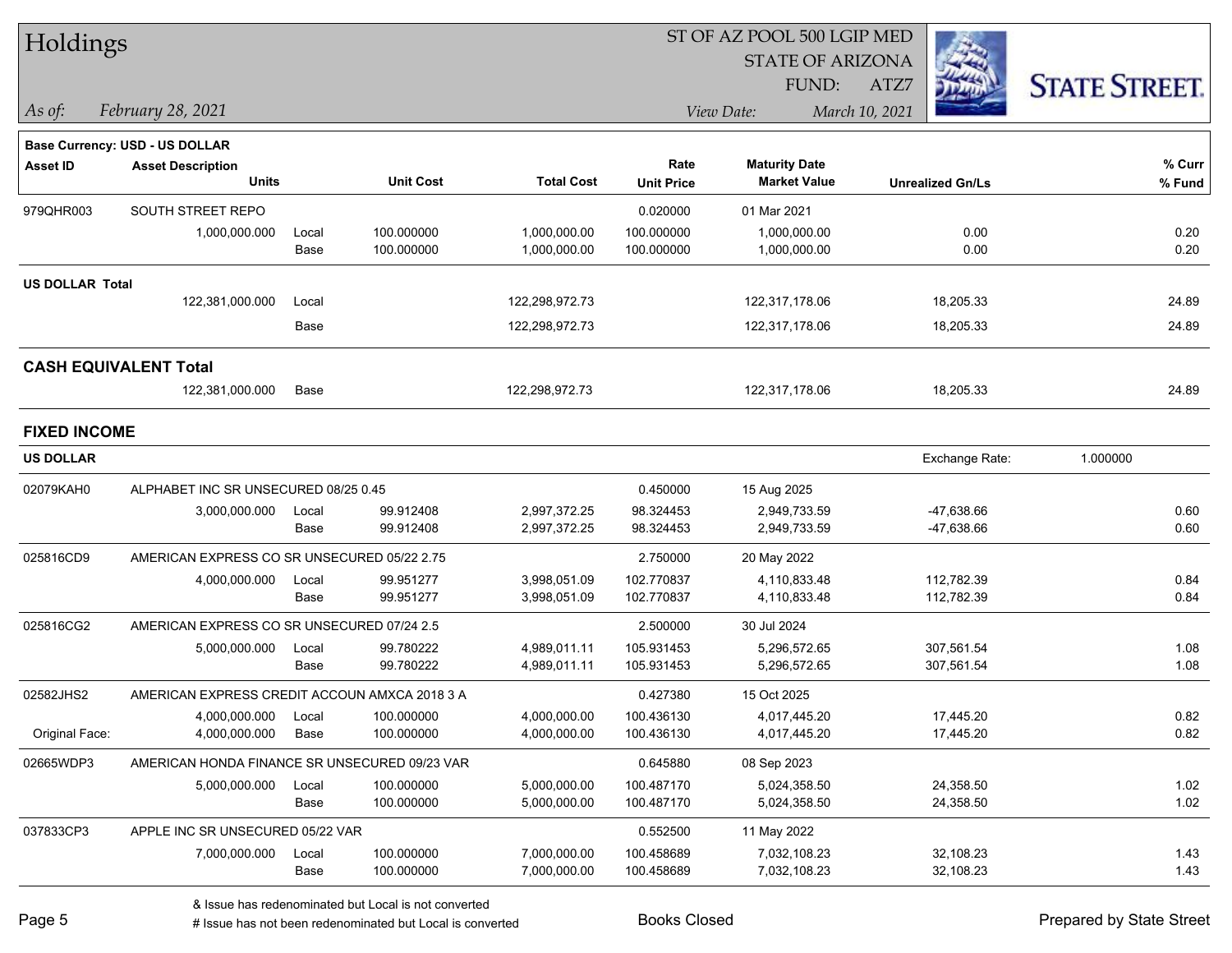| Holdings        |                                               |       |                  | ST OF AZ POOL 500 LGIP MED |                   |                      |                         |                      |  |  |
|-----------------|-----------------------------------------------|-------|------------------|----------------------------|-------------------|----------------------|-------------------------|----------------------|--|--|
|                 |                                               |       |                  |                            |                   |                      |                         |                      |  |  |
|                 |                                               |       |                  |                            |                   | FUND:                | ATZ7                    | <b>STATE STREET.</b> |  |  |
| As of:          | February 28, 2021                             |       |                  |                            |                   | View Date:           | March 10, 2021          |                      |  |  |
|                 | Base Currency: USD - US DOLLAR                |       |                  |                            |                   |                      |                         |                      |  |  |
| <b>Asset ID</b> | <b>Asset Description</b>                      |       |                  |                            | Rate              | <b>Maturity Date</b> |                         | % Curr               |  |  |
|                 | <b>Units</b>                                  |       | <b>Unit Cost</b> | <b>Total Cost</b>          | <b>Unit Price</b> | <b>Market Value</b>  | <b>Unrealized Gn/Ls</b> | % Fund               |  |  |
| 037833DM9       | APPLE INC SR UNSECURED 09/24 1.8              |       |                  |                            | 1.800000          | 11 Sep 2024          |                         |                      |  |  |
|                 | 2,000,000.000                                 | Local | 99.840172        | 1,996,803.43               | 104.392999        | 2,087,859.98         | 91,056.55               | 0.42                 |  |  |
|                 |                                               | Base  | 99.840172        | 1,996,803.43               | 104.392999        | 2,087,859.98         | 91,056.55               | 0.42                 |  |  |
| 037833DT4       | APPLE INC SR UNSECURED 05/25 1.125            |       |                  |                            | 1.125000          | 11 May 2025          |                         |                      |  |  |
|                 | 5,000,000.000                                 | Local | 99.850302        | 4,992,515.09               | 100.820000        | 5,041,000.00         | 48,484.91               | 1.03                 |  |  |
|                 |                                               | Base  | 99.850302        | 4,992,515.09               | 100.820000        | 5,041,000.00         | 48,484.91               | 1.03                 |  |  |
| 037833EB2       | APPLE INC SR UNSECURED 02/26 0.7              |       |                  |                            | 0.700000          | 08 Feb 2026          |                         |                      |  |  |
|                 | 5,000,000.000                                 | Local | 99.777632        | 4,988,881.62               | 98.584730         | 4,929,236.50         | $-59,645.12$            | 1.00                 |  |  |
|                 |                                               | Base  | 99.777632        | 4,988,881.62               | 98.584730         | 4,929,236.50         | $-59,645.12$            | 1.00                 |  |  |
| 05531GAA9       | TRUIST FINANCIAL CORP SUBORDINATED 03/22 3.95 |       |                  |                            | 3.950000          | 22 Mar 2022          |                         |                      |  |  |
|                 | 3,000,000.000                                 | Local | 103.376323       | 3,101,289.69               | 103.505995        | 3,105,179.85         | 3,890.16                | 0.63                 |  |  |
|                 |                                               | Base  | 103.376323       | 3,101,289.69               | 103.505995        | 3,105,179.85         | 3,890.16                | 0.63                 |  |  |
| 06048WK66       | BANK OF AMERICA CORP SR UNSECURED 12/25 VAR   |       |                  |                            | 0.650000          | 23 Dec 2025          |                         |                      |  |  |
|                 | 3,000,000.000                                 | Local | 99.686071        | 2,990,582.14               | 99.088732         | 2,972,661.96         | $-17,920.18$            | 0.60                 |  |  |
|                 |                                               | Base  | 99.686071        | 2,990,582.14               | 99.088732         | 2,972,661.96         | $-17,920.18$            | 0.60                 |  |  |
| 06048WXT2       | BANK OF AMERICA CORP SR UNSECURED 09/21 VAR   |       |                  |                            | 2.000000          | 26 Sep 2021          |                         |                      |  |  |
|                 | 2,000,000.000                                 | Local | 100.000000       | 2,000,000.00               | 100.514173        | 2,010,283.46         | 10,283.46               | 0.41                 |  |  |
|                 |                                               | Base  | 100.000000       | 2,000,000.00               | 100.514173        | 2,010,283.46         | 10,283.46               | 0.41                 |  |  |
| 06051GHF9       | BANK OF AMERICA CORP SR UNSECURED 03/24 VAR   |       |                  |                            | 3.550000          | 05 Mar 2024          |                         |                      |  |  |
|                 | 3,564,000.000                                 | Local | 102.295708       | 3,645,819.05               | 106.021463        | 3,778,604.94         | 132,785.89              | 0.77                 |  |  |
|                 |                                               | Base  | 102.295708       | 3,645,819.05               | 106.021463        | 3,778,604.94         | 132,785.89              | 0.77                 |  |  |
| 06051GJG5       | BANK OF AMERICA CORP SR UNSECURED 09/25 VAR   |       |                  |                            | 0.981000          | 25 Sep 2025          |                         |                      |  |  |
|                 | 4,000,000.000                                 | Local | 100.000000       | 4,000,000.00               | 100.417708        | 4,016,708.32         | 16,708.32               | 0.82                 |  |  |
|                 |                                               | Base  | 100.000000       | 4,000,000.00               | 100.417708        | 4,016,708.32         | 16,708.32               | 0.82                 |  |  |
| 06367WF99       | BANK OF MONTREAL SR UNSECURED 05/23 VAR       |       |                  |                            | 1.100000          | 12 May 2023          |                         |                      |  |  |
|                 | 3,000,000.000                                 | Local | 100.000000       | 3,000,000.00               | 101.417000        | 3,042,510.00         | 42,510.00               | 0.62                 |  |  |
|                 |                                               | Base  | 100.000000       | 3,000,000.00               | 101.417000        | 3,042,510.00         | 42,510.00               | 0.62                 |  |  |
| 06367WX81       | BANK OF MONTREAL SR UNSECURED 07/25 VAR       |       |                  |                            | 1.000000          | 30 Jul 2025          |                         |                      |  |  |
|                 | 4,229,000.000                                 | Local | 100.000000       | 4,229,000.00               | 98.685373         | 4,173,404.42         | $-55,595.58$            | 0.85                 |  |  |
|                 |                                               | Base  | 100.000000       | 4,229,000.00               | 98.685373         | 4,173,404.42         | $-55,595.58$            | 0.85                 |  |  |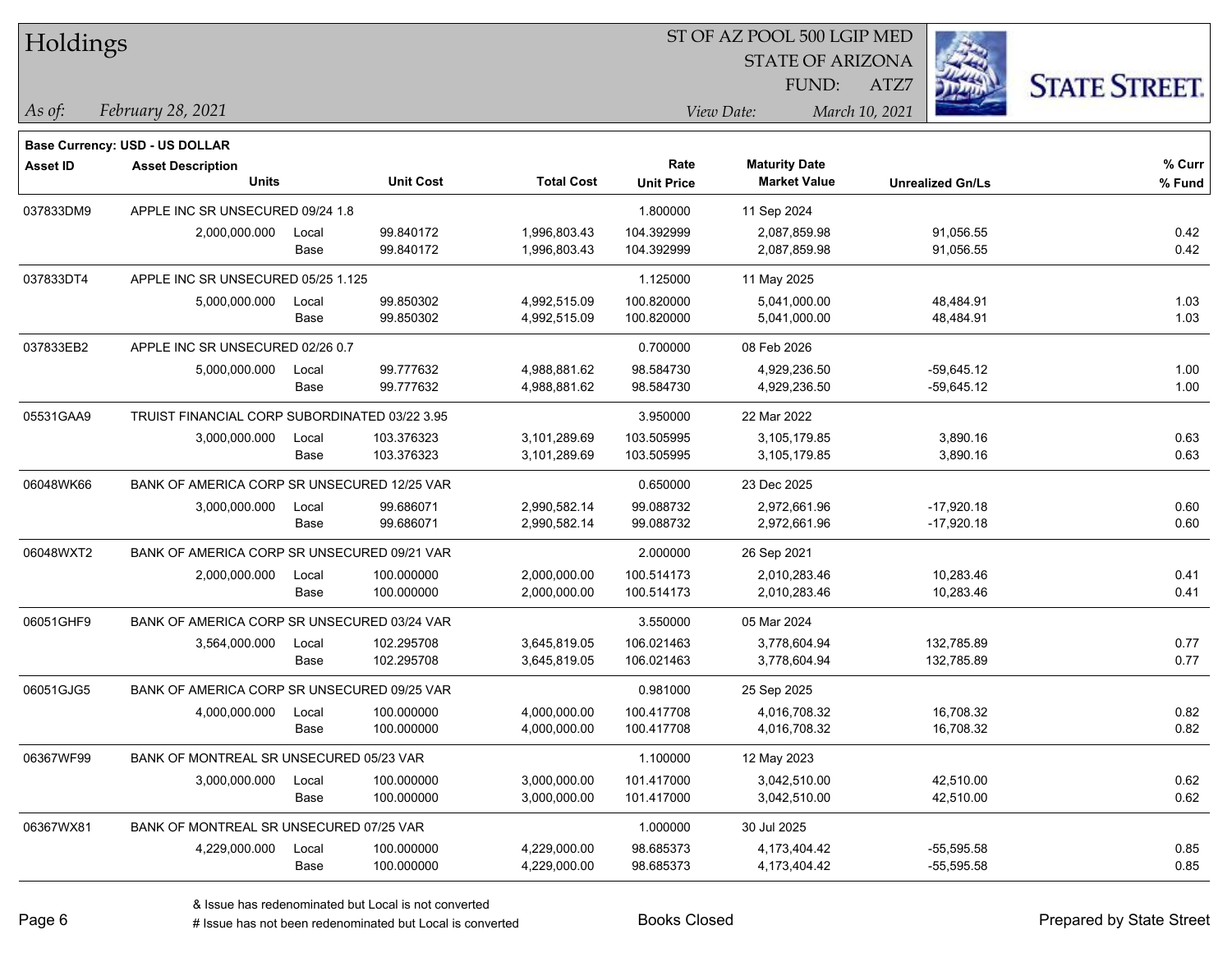| Holdings        |                                                |       |                  |                   |                   | ST OF AZ POOL 500 LGIP MED |                         |                      |  |
|-----------------|------------------------------------------------|-------|------------------|-------------------|-------------------|----------------------------|-------------------------|----------------------|--|
|                 |                                                |       |                  |                   |                   | <b>STATE OF ARIZONA</b>    |                         |                      |  |
|                 |                                                |       |                  |                   |                   | FUND:                      | ATZ7                    | <b>STATE STREET.</b> |  |
| As of:          | February 28, 2021                              |       |                  |                   |                   | View Date:                 | March 10, 2021          |                      |  |
|                 | Base Currency: USD - US DOLLAR                 |       |                  |                   |                   |                            |                         |                      |  |
| <b>Asset ID</b> | <b>Asset Description</b>                       |       |                  |                   | Rate              | <b>Maturity Date</b>       |                         | % Curr               |  |
|                 | <b>Units</b>                                   |       | <b>Unit Cost</b> | <b>Total Cost</b> | <b>Unit Price</b> | <b>Market Value</b>        | <b>Unrealized Gn/Ls</b> | % Fund               |  |
| 06406RAL1       | BANK OF NY MELLON CORP SR UNSECURED 10/24 2.1  |       |                  |                   | 2.100000          | 24 Oct 2024                |                         |                      |  |
|                 | 3,000,000.000                                  | Local | 99.872318        | 2,996,169.54      | 105.276367        | 3,158,291.01               | 162,121.47              | 0.64                 |  |
|                 |                                                | Base  | 99.872318        | 2,996,169.54      | 105.276367        | 3,158,291.01               | 162,121.47              | 0.64                 |  |
| 06406RAP2       | BANK OF NY MELLON CORP SR UNSECURED 12/23 0.35 |       |                  |                   | 0.350000          | 07 Dec 2023                |                         |                      |  |
|                 | 2,000,000.000                                  | Local | 99.901440        | 1,998,028.79      | 100.085965        | 2,001,719.30               | 3,690.51                | 0.41                 |  |
|                 |                                                | Base  | 99.901440        | 1,998,028.79      | 100.085965        | 2,001,719.30               | 3,690.51                | 0.41                 |  |
| 064159SH0       | BANK OF NOVA SCOTIA SR UNSECURED 11/22 2       |       |                  |                   | 2.000000          | 15 Nov 2022                |                         |                      |  |
|                 | 3,000,000.000                                  | Local | 99.982836        | 2,999,485.07      | 102.742790        | 3,082,283.70               | 82,798.63               | 0.63                 |  |
|                 |                                                | Base  | 99.982836        | 2,999,485.07      | 102.742790        | 3,082,283.70               | 82,798.63               | 0.63                 |  |
| 07330NAT2       | TRUIST BANK SR UNSECURED 12/24 2.15            |       |                  |                   | 2.150000          | 06 Dec 2024                |                         |                      |  |
|                 | 5,000,000.000                                  | Local | 99.872689        | 4,993,634.46      | 104.958218        | 5,247,910.90               | 254,276.44              | 1.07                 |  |
|                 |                                                | Base  | 99.872689        | 4,993,634.46      | 104.958218        | 5,247,910.90               | 254,276.44              | 1.07                 |  |
| 097023CZ6       | BOEING CO SR UNSECURED 02/24 1.95              |       |                  |                   | 1.950000          | 01 Feb 2024                |                         |                      |  |
|                 | 3,000,000.000                                  | Local | 99.877646        | 2,996,329.38      | 102.401306        | 3,072,039.18               | 75,709.80               | 0.63                 |  |
|                 |                                                | Base  | 99.877646        | 2,996,329.38      | 102.401306        | 3,072,039.18               | 75,709.80               | 0.63                 |  |
| 097023DD4       | BOEING CO SR UNSECURED 02/23 1.167             |       |                  |                   | 1.167000          | 04 Feb 2023                |                         |                      |  |
|                 | 2,000,000.000                                  | Local | 100.000000       | 2,000,000.00      | 100.375124        | 2,007,502.48               | 7,502.48                | 0.41                 |  |
|                 |                                                | Base  | 100.000000       | 2,000,000.00      | 100.375124        | 2,007,502.48               | 7,502.48                | 0.41                 |  |
| 126650CT5       | CVS HEALTH CORP SR UNSECURED 06/21 2.125       |       |                  |                   | 2.125000          | 01 Jun 2021                |                         |                      |  |
|                 | 2,000,000.000                                  | Local | 99.990555        | 1,999,811.09      | 100.310174        | 2,006,203.48               | 6,392.39                | 0.41                 |  |
|                 |                                                | Base  | 99.990555        | 1,999,811.09      | 100.310174        | 2,006,203.48               | 6,392.39                | 0.41                 |  |
| 136069TZ4       | CANADIAN IMPERIAL BANK SR UNSECURED 06/22 VAR  |       |                  |                   | 0.939250          | 16 Jun 2022                |                         |                      |  |
|                 | 3,000,000.000                                  | Local | 100.000000       | 3,000,000.00      | 100.883385        | 3,026,501.55               | 26,501.55               | 0.62                 |  |
|                 |                                                | Base  | 100.000000       | 3,000,000.00      | 100.883385        | 3,026,501.55               | 26,501.55               | 0.62                 |  |
| 141781BP8       | CARGILL INC SR UNSECURED 144A 02/24 0.4        |       |                  |                   | 0.400000          | 02 Feb 2024                |                         |                      |  |
|                 | 2,000,000.000                                  | Local | 99.895715        | 1,997,914.30      | 99.420344         | 1,988,406.88               | $-9,507.42$             | 0.40                 |  |
|                 |                                                | Base  | 99.895715        | 1,997,914.30      | 99.420344         | 1,988,406.88               | $-9,507.42$             | 0.40                 |  |
| 14316HAA0       | CARMAX AUTO OWNER TRUST CARMX 2020 4 A1        |       |                  |                   | 0.241980          | 15 Oct 2021                |                         |                      |  |
|                 | 751,260.100                                    | Local | 100.000000       | 751,260.10        | 100.003900        | 751,289.40                 | 29.30                   | 0.15                 |  |
| Original Face:  | 2,500,000.000                                  | Base  | 100.000000       | 751,260.10        | 100.003900        | 751,289.40                 | 29.30                   | 0.15                 |  |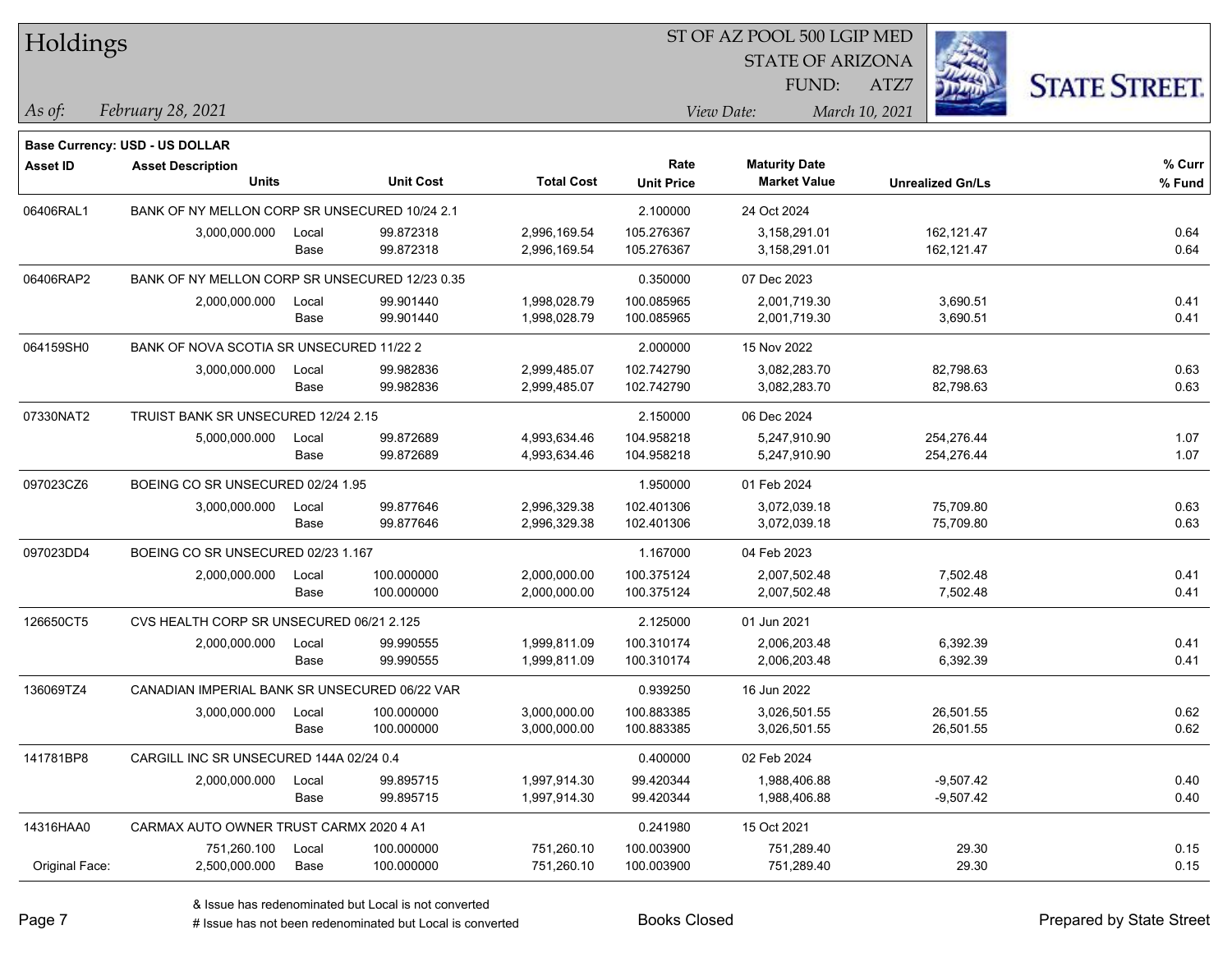| <b>Holdings</b> |                                                  |       |                                                    |                   | 51 OF AZ POOL 500 LGIP MED |                         |                         |                      |
|-----------------|--------------------------------------------------|-------|----------------------------------------------------|-------------------|----------------------------|-------------------------|-------------------------|----------------------|
|                 |                                                  |       |                                                    |                   |                            | <b>STATE OF ARIZONA</b> |                         |                      |
|                 |                                                  |       |                                                    |                   |                            | FUND:                   | ATZ7                    | <b>STATE STREET.</b> |
| As of:          | February 28, 2021                                |       |                                                    |                   |                            | View Date:              | March 10, 2021          |                      |
|                 | <b>Base Currency: USD - US DOLLAR</b>            |       |                                                    |                   |                            |                         |                         |                      |
| <b>Asset ID</b> | <b>Asset Description</b>                         |       |                                                    |                   | Rate                       | <b>Maturity Date</b>    |                         | % Curr               |
|                 | <b>Units</b>                                     |       | <b>Unit Cost</b>                                   | <b>Total Cost</b> | <b>Unit Price</b>          | <b>Market Value</b>     | <b>Unrealized Gn/Ls</b> | % Fund               |
| 166756AE6       | CHEVRON USA INC COMPANY GUAR 08/25 0.687         |       |                                                    |                   | 0.687000                   | 12 Aug 2025             |                         |                      |
|                 | 5,000,000.000                                    | Local | 100.000000                                         | 5,000,000.00      | 98.561480                  | 4,928,074.00            | $-71,926.00$            | 1.00                 |
|                 |                                                  | Base  | 100.000000                                         | 5,000,000.00      | 98.561480                  | 4,928,074.00            | $-71,926.00$            | 1.00                 |
| 172967KK6       | CITIGROUP INC SR UNSECURED 03/21 2.7             |       |                                                    |                   | 2.700000                   | 30 Mar 2021             |                         |                      |
|                 | 2,370,000.000                                    | Local | 100.008349                                         | 2,370,197.87      | 100.191000                 | 2,374,526.70            | 4,328.83                | 0.48                 |
|                 |                                                  | Base  | 100.008349                                         | 2,370,197.87      | 100.191000                 | 2,374,526.70            | 4,328.83                | 0.48                 |
| 17328VAD2       | CITIGROUP GLOBAL MARKETS COMPANY GUAR 03/25 2    |       |                                                    |                   | 2.000000                   | 31 Mar 2025             |                         |                      |
|                 | 2,155,000.000                                    | Local | 100.000000                                         | 2,155,000.00      | 100.024208                 | 2,155,521.68            | 521.68                  | 0.44                 |
|                 |                                                  | Base  | 100.000000                                         | 2,155,000.00      | 100.024208                 | 2,155,521.68            | 521.68                  | 0.44                 |
| 17328W4G0       | CITIGROUP GLOBAL MARKETS COMPANY GUAR 07/25 VAR  |       |                                                    |                   | 1.100000                   | 31 Jul 2025             |                         |                      |
|                 | 5,000,000.000                                    | Local | 100.000000                                         | 5,000,000.00      | 97.695028                  | 4,884,751.40            | $-115,248.60$           | 0.99                 |
|                 |                                                  | Base  | 100.000000                                         | 5,000,000.00      | 97.695028                  | 4,884,751.40            | $-115,248.60$           | 0.99                 |
| 254687FK7       | WALT DISNEY COMPANY/THE COMPANY GUAR 08/24 1.75  |       |                                                    |                   | 1.750000                   | 30 Aug 2024             |                         |                      |
|                 | 5,000,000.000                                    | Local | 99.715609                                          | 4,985,780.43      | 103.713407                 | 5,185,670.35            | 199,889.92              | 1.06                 |
|                 |                                                  | Base  | 99.715609                                          | 4,985,780.43      | 103.713407                 | 5,185,670.35            | 199,889.92              | 1.06                 |
| 26441CBD6       | DUKE ENERGY CORP SR UNSECURED 03/22 VAR          |       |                                                    |                   | 0.870630                   | 11 Mar 2022             |                         |                      |
|                 | 3,000,000.000                                    | Local | 100.492805                                         | 3,014,784.14      | 100.570800                 | 3,017,124.00            | 2,339.86                | 0.61                 |
|                 |                                                  | Base  | 100.492805                                         | 3,014,784.14      | 100.570800                 | 3,017,124.00            | 2,339.86                | 0.61                 |
| 30231GBC5       | EXXON MOBIL CORPORATION SR UNSECURED 08/24 2.019 |       |                                                    |                   | 2.019000                   | 16 Aug 2024             |                         |                      |
|                 | 5,000,000.000                                    | Local | 100.000000                                         | 5,000,000.00      | 104.521162                 | 5,226,058.10            | 226,058.10              | 1.06                 |
|                 |                                                  | Base  | 100.000000                                         | 5,000,000.00      | 104.521162                 | 5,226,058.10            | 226,058.10              | 1.06                 |
| 30303KAA4       |                                                  |       | FRESB MULTIFAMILY MORTGAGE PAS FRESB 2017 SB35 A5F |                   | 2.250000                   | 25 Jun 2022             |                         |                      |
|                 | 2,567,198.780                                    | Local | 100.000000                                         | 2,567,198.78      | 101.886370                 | 2,615,625.65            | 48,426.87               | 0.53                 |
| Original Face:  | 5,126,000.000                                    | Base  | 100.000000                                         | 2,567,198.78      | 101.886370                 | 2,615,625.65            | 48,426.87               | 0.53                 |
| 3128M8RU0       | FED HM LN PC POOL G06499 FG 03/41 FIXED 4        |       |                                                    |                   | 4.000000                   | 01 Mar 2041             |                         |                      |
|                 | 470,702.090                                      | Local | 103.173568                                         | 485,640.14        | 111.496928                 | 524,818.37              | 39,178.23               | 0.11                 |
| Original Face:  | 2,090,000.000                                    | Base  | 103.173568                                         | 485,640.14        | 111.496928                 | 524,818.37              | 39,178.23               | 0.11                 |
| 3128MMHX4       | FED HM LN PC POOL G18245 FG 03/23 FIXED 4.5      |       |                                                    |                   | 4.500000                   | 01 Mar 2023             |                         |                      |
|                 | 1,070.420                                        | Local | 100.444685                                         | 1,075.18          | 105.002255                 | 1,123.97                | 48.79                   | 0.00                 |
| Original Face:  | 250,000.000                                      | Base  | 100.444685                                         | 1,075.18          | 105.002255                 | 1,123.97                | 48.79                   | 0.00                 |

 $\overline{\text{SP } \overline{\text{SP } \text{O}}$ 

٦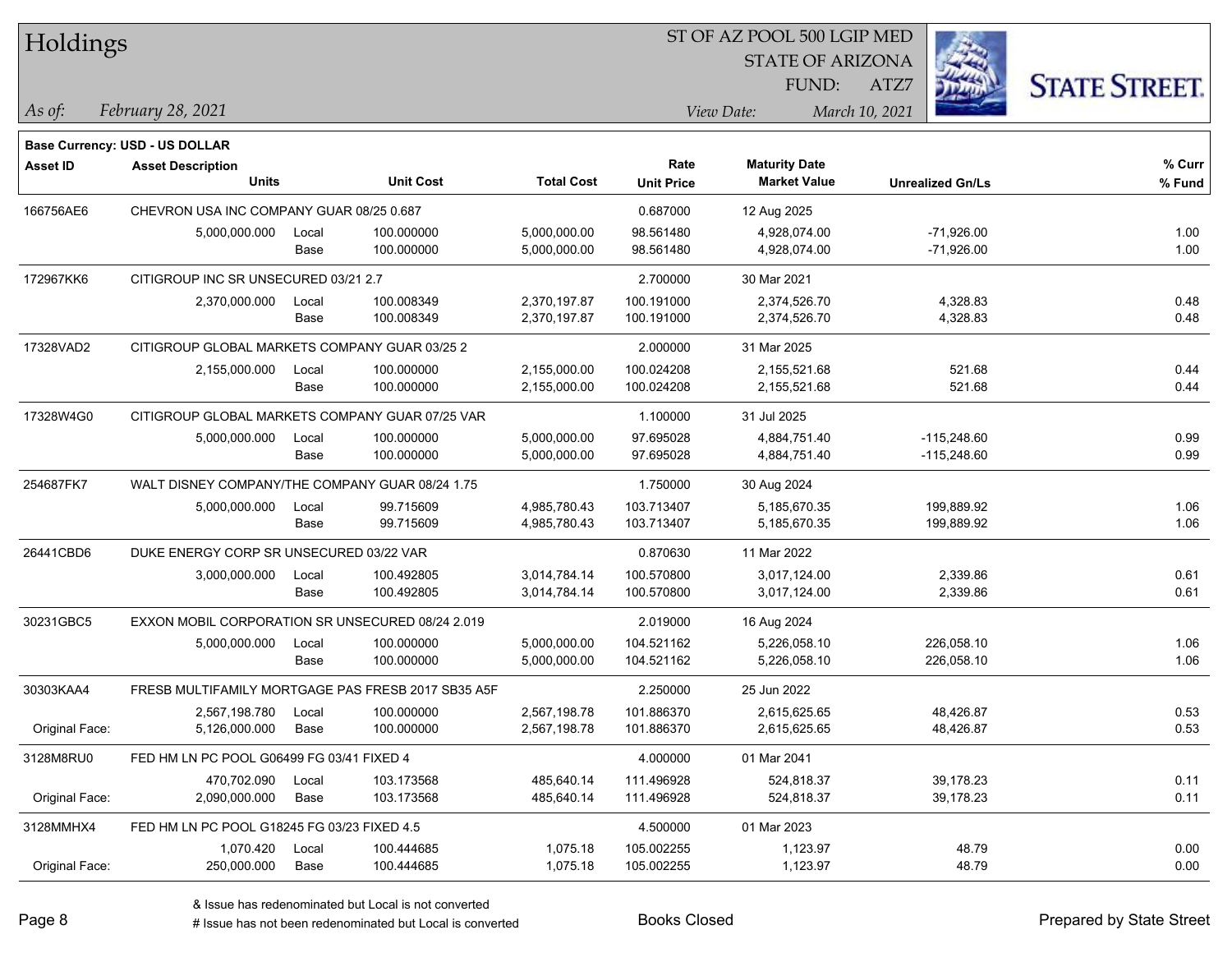| Holdings |
|----------|
|          |

### ST OF AZ POOL 500 LGIP MED

STATE OF ARIZONA

ATZ7



*February 28, 2021 As of: View Date: March 10, 2021*

FUND:

|                 | <b>Base Currency: USD - US DOLLAR</b>       |                                             |                  |                   |                   |                      |                         |        |
|-----------------|---------------------------------------------|---------------------------------------------|------------------|-------------------|-------------------|----------------------|-------------------------|--------|
| <b>Asset ID</b> | <b>Asset Description</b>                    |                                             |                  |                   | Rate              | <b>Maturity Date</b> |                         | % Curr |
|                 | <b>Units</b>                                |                                             | <b>Unit Cost</b> | <b>Total Cost</b> | <b>Unit Price</b> | <b>Market Value</b>  | <b>Unrealized Gn/Ls</b> | % Fund |
| 3128MMK36       | FED HM LN PC POOL G18313 FG 06/24 FIXED 4.5 |                                             |                  |                   | 4.500000          | 01 Jun 2024          |                         |        |
|                 | 16,883.230                                  | Local                                       | 100.061540       | 16,893.62         | 105.106261        | 17,745.33            | 851.71                  | 0.00   |
| Original Face:  | 1,000,000.000                               | Base                                        | 100.061540       | 16,893.62         | 105.106261        | 17,745.33            | 851.71                  | 0.00   |
| 3128MMKJ1       |                                             | FED HM LN PC POOL G18296 FG 02/24 FIXED 4.5 |                  |                   | 4.500000          | 01 Feb 2024          |                         |        |
|                 | 17,289.180                                  | Local                                       | 100.350219       | 17,349.73         | 105.021143        | 18,157.29            | 807.56                  | 0.00   |
| Original Face:  | 2,206,300.000                               | Base                                        | 100.350219       | 17,349.73         | 105.021143        | 18,157.29            | 807.56                  | 0.00   |
| 3128MMN33       | FED HM LN PC POOL G18409 FG 11/26 FIXED 3   |                                             |                  |                   | 3.000000          | 01 Nov 2026          |                         |        |
|                 | 397,973.400                                 | Local                                       | 101.020159       | 402,033.36        | 105.607358        | 420,289.19           | 18,255.83               | 0.09   |
| Original Face:  | 5,000,000.000                               | Base                                        | 101.020159       | 402,033.36        | 105.607358        | 420,289.19           | 18,255.83               | 0.09   |
| 3128MMQT3       | FED HM LN PC POOL G18465 FG 05/28 FIXED 2.5 |                                             |                  |                   | 2.500000          | 01 May 2028          |                         |        |
|                 | 1,176,553.450                               | Local                                       | 101.573896       | 1,195,071.18      | 104.515037        | 1,229,675.27         | 34,604.09               | 0.25   |
| Original Face:  | 5,000,000.000                               | Base                                        | 101.573896       | 1,195,071.18      | 104.515037        | 1,229,675.27         | 34,604.09               | 0.25   |
| 3128PMY87       | FED HM LN PC POOL J09735 FG 06/24 FIXED 4.5 |                                             |                  |                   | 4.500000          | 01 Jun 2024          |                         |        |
|                 | 15,682.070                                  | Local                                       | 100.626512       | 15,780.32         | 105.140127        | 16,488.15            | 707.83                  | 0.00   |
| Original Face:  | 1,000,000.000                               | Base                                        | 100.626512       | 15,780.32         | 105.140127        | 16,488.15            | 707.83                  | 0.00   |
| 3128PR3M9       | FED HM LN PC POOL J12604 FG 07/25 FIXED 4   |                                             |                  |                   | 4.000000          | 01 Jul 2025          |                         |        |
|                 | 190,817.520                                 | Local                                       | 100.854020       | 192,447.14        | 106.505802        | 203,231.73           | 10,784.59               | 0.04   |
| Original Face:  | 6,000,000.000                               | Base                                        | 100.854020       | 192,447.14        | 106.505802        | 203,231.73           | 10,784.59               | 0.04   |
| 3128PSKA4       | FED HM LN PC POOL J12989 FG 09/25 FIXED 3.5 |                                             |                  |                   | 3.500000          | 01 Sep 2025          |                         |        |
|                 | 186,144.850                                 | Local                                       | 101.134767       | 188,257.16        | 106.613988        | 198,456.45           | 10,199.29               | 0.04   |
| Original Face:  | 5,000,000.000                               | Base                                        | 101.134767       | 188,257.16        | 106.613988        | 198,456.45           | 10,199.29               | 0.04   |
| 31292LFA8       | FED HM LN PC POOL C03761 FG 02/42 FIXED 3.5 |                                             |                  |                   | 3.500000          | 01 Feb 2042          |                         |        |
|                 | 1,030,239.650                               | Local                                       | 103.515693       | 1,066,459.71      | 108.485215        | 1,117,657.70         | 51,197.99               | 0.23   |
| Original Face:  | 5,000,000.000                               | Base                                        | 103.515693       | 1,066,459.71      | 108.485215        | 1,117,657.70         | 51,197.99               | 0.23   |
| 312936EV5       | FED HM LN PC POOL A89148 FG 10/39 FIXED 4   |                                             |                  |                   | 4.000000          | 01 Oct 2039          |                         |        |
|                 | 806,672.660                                 | Local                                       | 103.387665       | 834,000.03        | 110.813397        | 893,901.38           | 59,901.35               | 0.18   |
| Original Face:  | 5,700,000.000                               | Base                                        | 103.387665       | 834,000.03        | 110.813397        | 893,901.38           | 59,901.35               | 0.18   |
| 312944H79       | FED HM LN PC POOL A95654 FG 12/40 FIXED 4   |                                             |                  |                   | 4.000000          | 01 Dec 2040          |                         |        |
|                 | 369,790.620                                 | Local                                       | 103.160026       | 381,476.10        | 111.539497        | 412,462.60           | 30,986.50               | 0.08   |
| Original Face:  | 2,000,000.000                               | Base                                        | 103.160026       | 381,476.10        | 111.539497        | 412,462.60           | 30,986.50               | 0.08   |

# Issue has not been redenominated but Local is converted Books Closed Prepared by State Street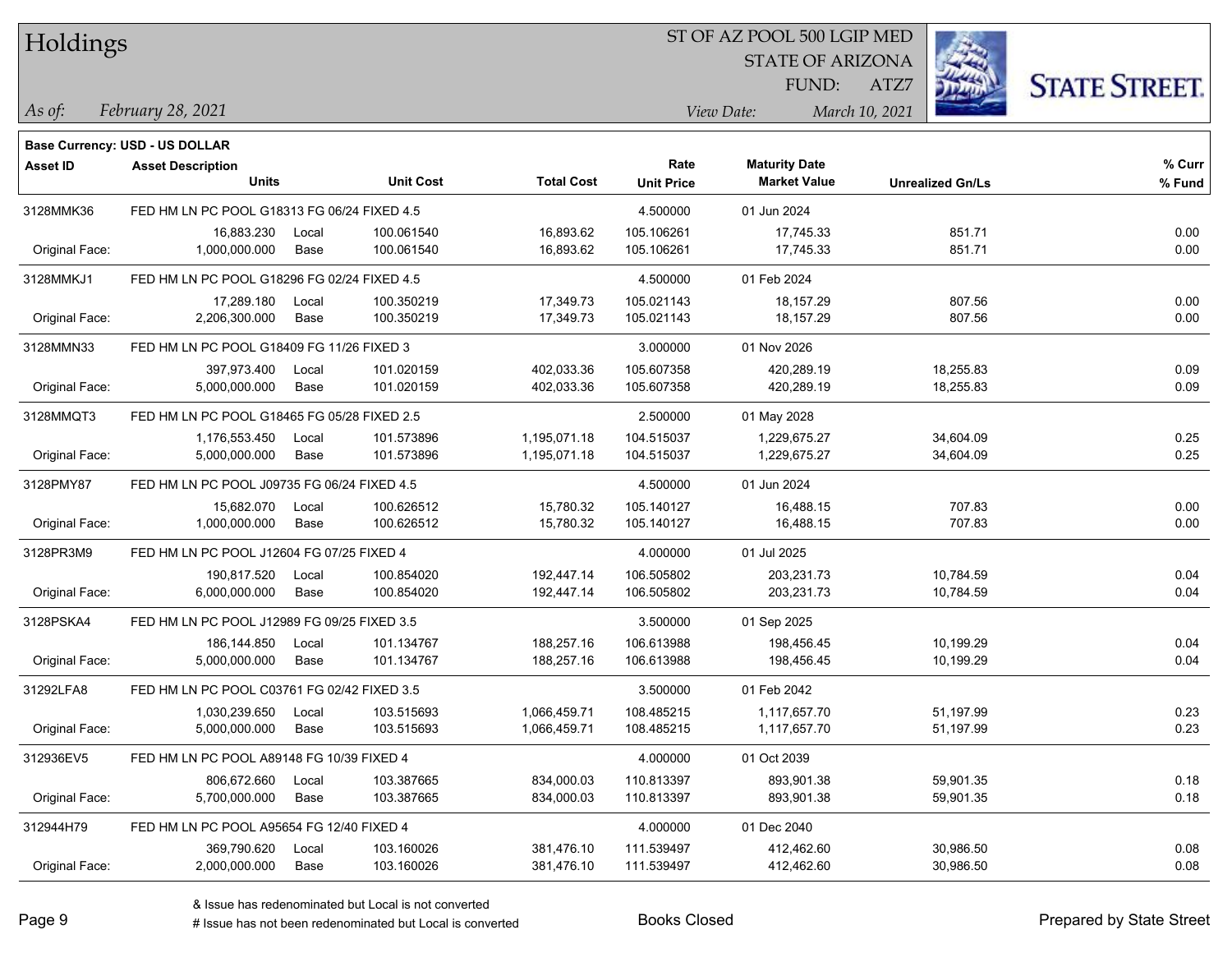| Holdings        |                                             |       |                  |                   |                   | ST OF AZ POOL 500 LGIP MED |                         |                      |
|-----------------|---------------------------------------------|-------|------------------|-------------------|-------------------|----------------------------|-------------------------|----------------------|
|                 |                                             |       |                  |                   |                   | <b>STATE OF ARIZONA</b>    |                         |                      |
|                 |                                             |       |                  |                   |                   | FUND:                      | ATZ7                    | <b>STATE STREET.</b> |
| As of:          | February 28, 2021                           |       |                  |                   |                   | View Date:                 | March 10, 2021          |                      |
|                 |                                             |       |                  |                   |                   |                            |                         |                      |
|                 | <b>Base Currency: USD - US DOLLAR</b>       |       |                  |                   |                   |                            |                         |                      |
| <b>Asset ID</b> | <b>Asset Description</b>                    |       |                  |                   | Rate              | <b>Maturity Date</b>       |                         | % Curr               |
|                 | <b>Units</b>                                |       | <b>Unit Cost</b> | <b>Total Cost</b> | <b>Unit Price</b> | <b>Market Value</b>        | <b>Unrealized Gn/Ls</b> | % Fund               |
| 3130AKXZ4       | FEDERAL HOME LOAN BANK BONDS 02/26 0.62     |       |                  |                   | 0.620000          | 26 Feb 2026                |                         |                      |
|                 | 3,000,000.000                               | Local | 100.000000       | 3,000,000.00      | 98.701753         | 2,961,052.59               | $-38,947.41$            | 0.60                 |
|                 |                                             | Base  | 100.000000       | 3,000,000.00      | 98.701753         | 2,961,052.59               | $-38,947.41$            | 0.60                 |
| 3130ALGJ7       | FEDERAL HOME LOAN BANK BONDS 03/26 1        |       |                  |                   | 1.000000          | 23 Mar 2026                |                         |                      |
|                 | 3,000,000.000                               | Local | 100.000000       | 3,000,000.00      | 99.434443         | 2,983,033.29               | $-16,966.71$            | 0.61                 |
|                 |                                             | Base  | 100.000000       | 3,000,000.00      | 99.434443         | 2,983,033.29               | $-16,966.71$            | 0.61                 |
| 3133EL4W1       | FEDERAL FARM CREDIT BANK BONDS 08/25 0.61   |       |                  |                   | 0.610000          | 25 Aug 2025                |                         |                      |
|                 | 3,000,000.000                               | Local | 100.000000       | 3,000,000.00      | 98.266843         | 2,948,005.29               | $-51,994.71$            | 0.60                 |
|                 |                                             | Base  | 100.000000       | 3,000,000.00      | 98.266843         | 2,948,005.29               | $-51,994.71$            | 0.60                 |
| 3133ELE67       | FEDERAL FARM CREDIT BANK BONDS 06/24 0.58   |       |                  |                   | 0.580000          | 03 Jun 2024                |                         |                      |
|                 | 5,000,000.000                               | Local | 100.000000       | 5,000,000.00      | 100.099035        | 5,004,951.75               | 4,951.75                | 1.02                 |
|                 |                                             | Base  | 100.000000       | 5,000,000.00      | 100.099035        | 5,004,951.75               | 4,951.75                | 1.02                 |
| 3133ELTC8       | FEDERAL FARM CREDIT BANK BONDS 03/25 1.125  |       |                  |                   | 1.125000          | 17 Mar 2025                |                         |                      |
|                 | 3,000,000.000                               | Local | 100.001052       | 3,000,031.56      | 100.046576        | 3,001,397.28               | 1,365.72                | 0.61                 |
|                 |                                             | Base  | 100.001052       | 3,000,031.56      | 100.046576        | 3,001,397.28               | 1,365.72                | 0.61                 |
| 3133ELX33       | FEDERAL FARM CREDIT BANK BONDS 07/25 0.69   |       |                  |                   | 0.690000          | 22 Jul 2025                |                         |                      |
|                 | 3,000,000.000                               | Local | 99.980357        | 2,999,410.71      | 100.177083        | 3,005,312.49               | 5,901.78                | 0.61                 |
|                 |                                             | Base  | 99.980357        | 2,999,410.71      | 100.177083        | 3,005,312.49               | 5,901.78                | 0.61                 |
| 3133L8CR4       | FED HM LN PC POOL RC1880 FR 03/36 FIXED 1.5 |       |                  |                   | 1.500000          | 01 Mar 2036                |                         |                      |
|                 | 2,000,000.000                               | Local | 102.359375       | 2,047,187.50      | 101.190074        | 2,023,801.48               | $-23,386.02$            | 0.41                 |
| Original Face:  | 2,000,000.000                               | Base  | 102.359375       | 2,047,187.50      | 101.190074        | 2,023,801.48               | $-23,386.02$            | 0.41                 |
| 3134GVB31       | FREDDIE MAC NOTES 05/25 0.75                |       |                  |                   | 0.750000          | 28 May 2025                |                         |                      |
|                 | 3,000,000.000                               | Local | 100.000000       | 3,000,000.00      | 100.024107        | 3,000,723.21               | 723.21                  | 0.61                 |
|                 |                                             | Base  | 100.000000       | 3,000,000.00      | 100.024107        | 3,000,723.21               | 723.21                  | 0.61                 |
| 3134GWZV1       | FREDDIE MAC NOTES 10/25 0.65                |       |                  |                   | 0.650000          | 22 Oct 2025                |                         |                      |
|                 | 5,000,000.000                               | Local | 100.000000       | 5,000,000.00      | 98.986133         | 4,949,306.65               | $-50,693.35$            | 1.01                 |
|                 |                                             | Base  | 100.000000       | 5,000,000.00      | 98.986133         | 4,949,306.65               | $-50,693.35$            | 1.01                 |
| 3134GXHD9       | FREDDIE MAC NOTES 12/25 0.7                 |       |                  |                   | 0.700000          | 23 Dec 2025                |                         |                      |
|                 | 3,000,000.000                               | Local | 100.000000       | 3,000,000.00      | 99.025034         | 2,970,751.02               | $-29,248.98$            | 0.60                 |
|                 |                                             | Base  | 100.000000       | 3,000,000.00      | 99.025034         | 2,970,751.02               | $-29,248.98$            | 0.60                 |
|                 |                                             |       |                  |                   |                   |                            |                         |                      |

٦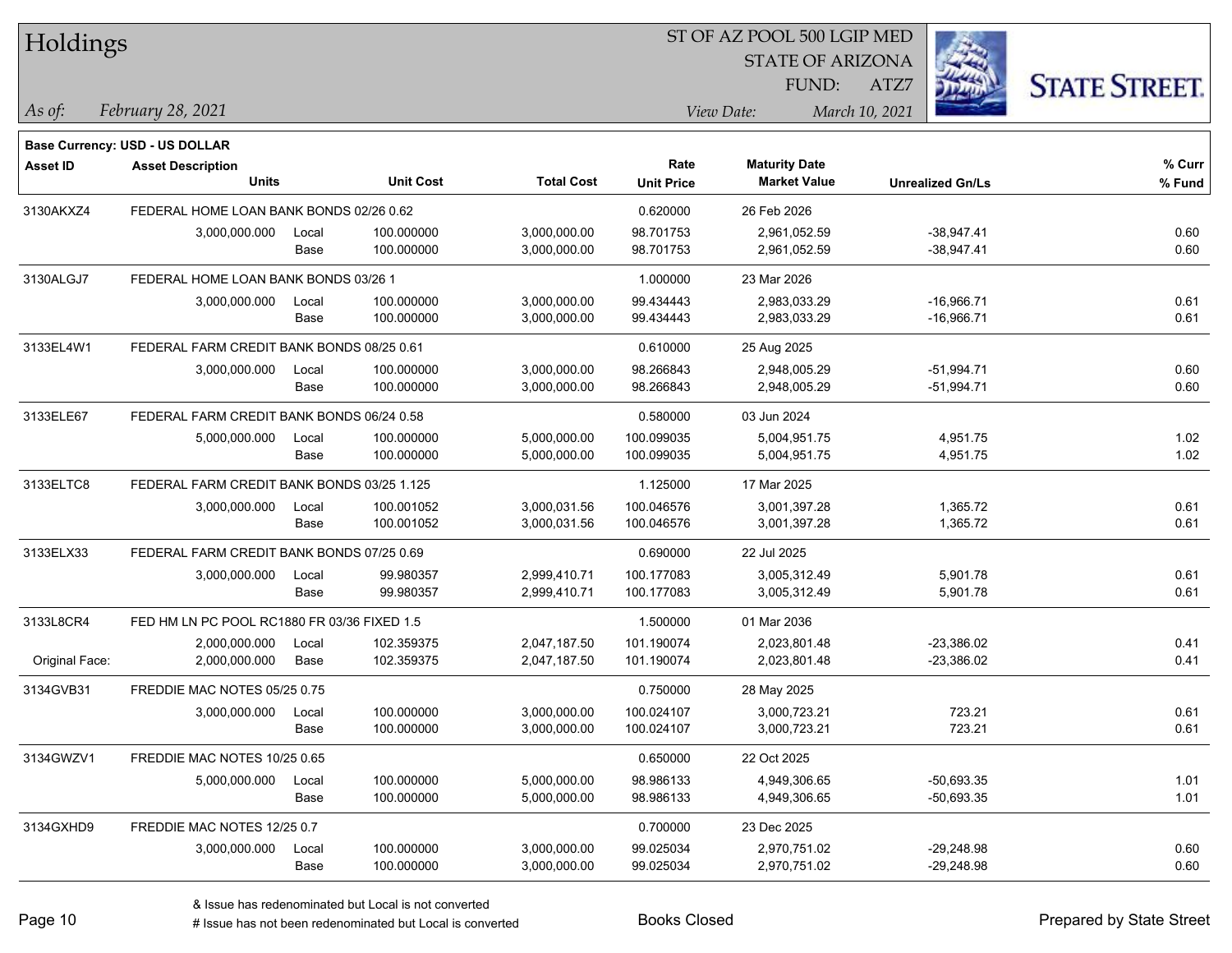| Holdings        |                                                                   |       |                  | ST OF AZ POOL 500 LGIP MED |                   |                         |                         |                      |  |  |
|-----------------|-------------------------------------------------------------------|-------|------------------|----------------------------|-------------------|-------------------------|-------------------------|----------------------|--|--|
|                 |                                                                   |       |                  |                            |                   | <b>STATE OF ARIZONA</b> |                         |                      |  |  |
|                 |                                                                   |       |                  |                            |                   | FUND:                   | ATZ7                    | <b>STATE STREET.</b> |  |  |
| As of:          | February 28, 2021                                                 |       |                  |                            |                   | View Date:              | March 10, 2021          |                      |  |  |
|                 |                                                                   |       |                  |                            |                   |                         |                         |                      |  |  |
| <b>Asset ID</b> | <b>Base Currency: USD - US DOLLAR</b><br><b>Asset Description</b> |       |                  |                            | Rate              | <b>Maturity Date</b>    |                         | % Curr               |  |  |
|                 | <b>Units</b>                                                      |       | <b>Unit Cost</b> | <b>Total Cost</b>          | <b>Unit Price</b> | <b>Market Value</b>     | <b>Unrealized Gn/Ls</b> | % Fund               |  |  |
| 3135G0U92       | FANNIE MAE NOTES 01/22 2.625                                      |       |                  |                            | 2.625000          | 11 Jan 2022             |                         |                      |  |  |
|                 | 2,000,000.000                                                     | Local | 99.979241        | 1,999,584.81               | 102.170039        | 2,043,400.78            | 43,815.97               | 0.42                 |  |  |
|                 |                                                                   | Base  | 99.979241        | 1,999,584.81               | 102.170039        | 2,043,400.78            | 43,815.97               | 0.42                 |  |  |
| 3136ALSW2       | FANNIE MAE FNR 2014 68 MA                                         |       |                  |                            | 3.000000          | 25 Nov 2040             |                         |                      |  |  |
|                 | 912,440.370                                                       | Local | 101.838122       | 929,212.14                 | 101.495230        | 926,083.45              | $-3,128.69$             | 0.19                 |  |  |
| Original Face:  | 5,300,000.000                                                     | Base  | 101.838122       | 929,212.14                 | 101.495230        | 926,083.45              | $-3,128.69$             | 0.19                 |  |  |
| 3136B7L41       | FANNIE MAE FNR 2019 77 LV                                         |       |                  |                            | 3.000000          | 25 May 2031             |                         |                      |  |  |
|                 | 2,735,054.310                                                     | Local | 102.702097       | 2,808,958.14               | 102.934860        | 2,815,324.32            | 6,366.18                | 0.57                 |  |  |
| Original Face:  | 3,000,000.000                                                     | Base  | 102.702097       | 2,808,958.14               | 102.934860        | 2,815,324.32            | 6,366.18                | 0.57                 |  |  |
| 3136BBHC9       | FANNIE MAE FNR 2020 54 GY                                         |       |                  |                            | 2.000000          | 25 Jun 2044             |                         |                      |  |  |
|                 | 2,683,808.430                                                     | Local | 102.621929       | 2,754,175.98               | 102.474870        | 2,750,229.20            | $-3,946.78$             | 0.56                 |  |  |
| Original Face:  | 3,000,000.000                                                     | Base  | 102.621929       | 2,754,175.98               | 102.474870        | 2,750,229.20            | $-3,946.78$             | 0.56                 |  |  |
| 3136G4D75       | FANNIE MAE NOTES 07/25 0.6                                        |       |                  |                            | 0.600000          | 29 Jul 2025             |                         |                      |  |  |
|                 | 3,000,000.000                                                     | Local | 100.000000       | 3,000,000.00               | 99.360120         | 2,980,803.60            | $-19,196.40$            | 0.61                 |  |  |
|                 |                                                                   | Base  | 100.000000       | 3,000,000.00               | 99.360120         | 2,980,803.60            | $-19,196.40$            | 0.61                 |  |  |
| 3137BDYM2       | FREDDIE MAC FHR 4387 E                                            |       |                  |                            | 2.000000          | 15 Nov 2028             |                         |                      |  |  |
|                 | 2,067,832.330                                                     | Local | 99.824539        | 2,064,204.10               | 102.602730        | 2,121,652.42            | 57,448.32               | 0.43                 |  |  |
| Original Face:  | 8,190,000.000                                                     | Base  | 99.824539        | 2,064,204.10               | 102.602730        | 2,121,652.42            | 57,448.32               | 0.43                 |  |  |
| 3137BG5C9       | FREDDIE MAC FHR 4425 VL                                           |       |                  |                            | 4.000000          | 15 Mar 2026             |                         |                      |  |  |
|                 | 618,597.100                                                       | Local | 104.039772       | 643,587.01                 | 103.124770        | 637,926.84              | $-5,660.17$             | 0.13                 |  |  |
| Original Face:  | 1,212,000.000                                                     | Base  | 104.039772       | 643,587.01                 | 103.124770        | 637,926.84              | $-5,660.17$             | 0.13                 |  |  |
| 3137EAEC9       | FREDDIE MAC NOTES 08/21 1.125                                     |       |                  |                            | 1.125000          | 12 Aug 2021             |                         |                      |  |  |
|                 | 2,000,000.000                                                     | Local | 99.954374        | 1,999,087.48               | 100.452646        | 2,009,052.92            | 9,965.44                | 0.41                 |  |  |
|                 |                                                                   | Base  | 99.954374        | 1,999,087.48               | 100.452646        | 2,009,052.92            | 9,965.44                | 0.41                 |  |  |
| 3137F8AW3       | FREDDIE MAC FHR 5058 BD                                           |       |                  |                            | 3.000000          | 25 Dec 2035             |                         |                      |  |  |
|                 | 1,922,234.780                                                     | Local | 102.607331       | 1,972,353.81               | 102.402250        | 1,968,411.67            | $-3,942.14$             | 0.40                 |  |  |
| Original Face:  | 2,000,000.000                                                     | Base  | 102.607331       | 1,972,353.81               | 102.402250        | 1,968,411.67            | $-3,942.14$             | 0.40                 |  |  |
| 3137FVUG5       | FREDDIE MAC FHR 5016 BA                                           |       |                  |                            | 2.000000          | 25 Sep 2044             |                         |                      |  |  |
|                 | 2,671,667.640                                                     | Local | 102.670114       | 2,743,004.22               | 102.147890        | 2,729,052.12            | $-13,952.10$            | 0.56                 |  |  |
| Original Face:  | 3,000,000.000                                                     | Base  | 102.670114       | 2,743,004.22               | 102.147890        | 2,729,052.12            | $-13,952.10$            | 0.56                 |  |  |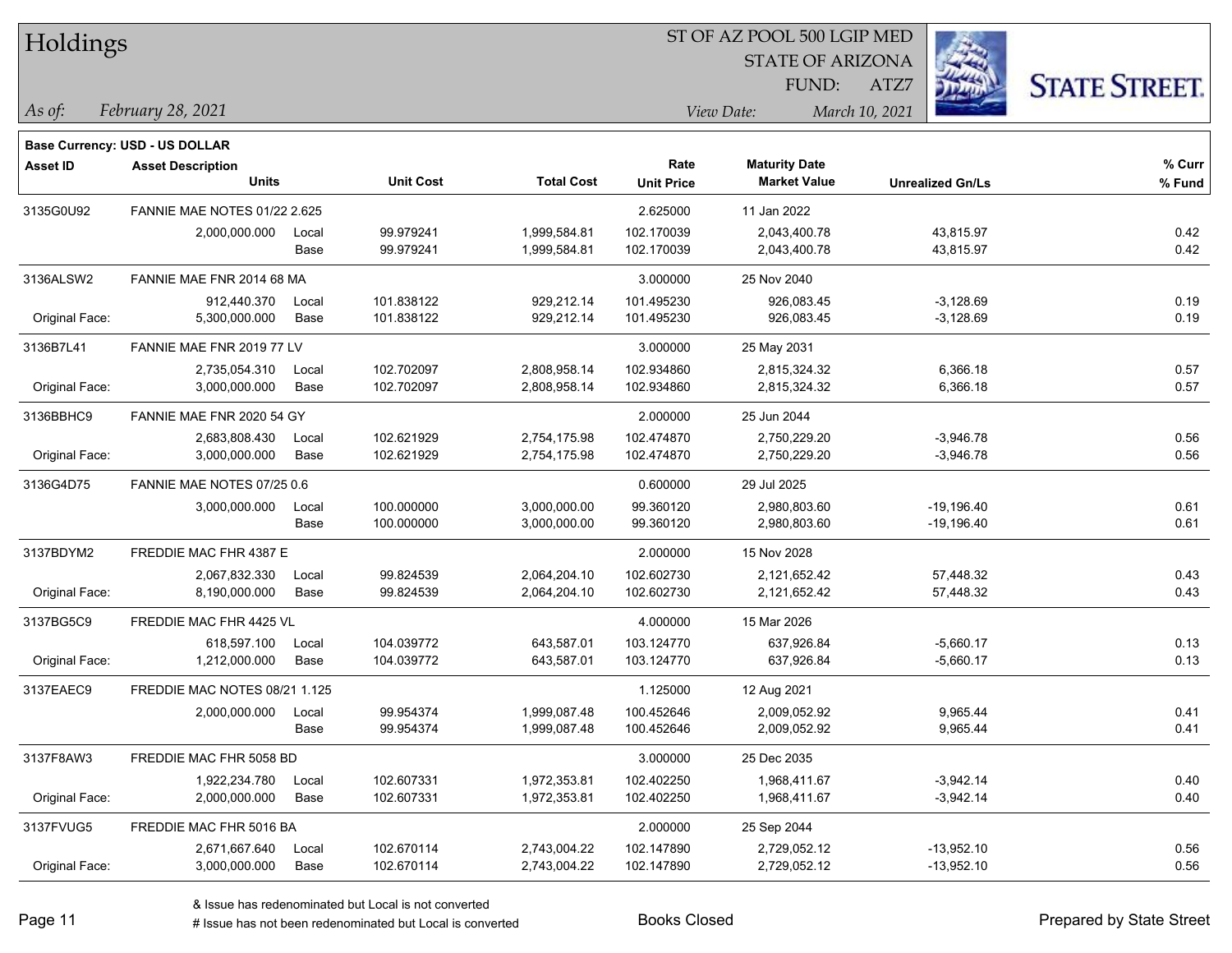|  | Holdings |
|--|----------|
|--|----------|

### ST OF AZ POOL 500 LGIP MED

STATE OF ARIZONA FUND:



*February 28, 2021 As of: View Date: March 10, 2021*

**Base Currency: USD - US DOLLAR**

ATZ7

| <b>Asset ID</b> | <b>Asset Description</b>            |       |                  |                   | Rate              | <b>Maturity Date</b> |                         | % Curr |
|-----------------|-------------------------------------|-------|------------------|-------------------|-------------------|----------------------|-------------------------|--------|
|                 | Units                               |       | <b>Unit Cost</b> | <b>Total Cost</b> | <b>Unit Price</b> | <b>Market Value</b>  | <b>Unrealized Gn/Ls</b> | % Fund |
| 3138MFUC9       | FNMA POOL AQ0578 FN 11/27 FIXED 2.5 |       |                  |                   | 2.500000          | 01 Nov 2027          |                         |        |
|                 | 318,195.080                         | Local | 101.017005       | 321,431.14        | 105.393369        | 335,356.51           | 13,925.37               | 0.07   |
| Original Face:  | 1,500,000.000                       | Base  | 101.017005       | 321,431.14        | 105.393369        | 335,356.51           | 13,925.37               | 0.07   |
| 31403DHB8       | FNMA POOL 745526 FN 05/21 FIXED VAR |       |                  |                   | 6.000000          | 01 May 2021          |                         |        |
|                 | 335.080                             | Local | 100.029844       | 335.18            | 100.206248        | 335.77               | 0.59                    | 0.00   |
| Original Face:  | 2,500,000.000                       | Base  | 100.029844       | 335.18            | 100.206248        | 335.77               | 0.59                    | 0.00   |
| 31412QBF5       | FNMA POOL 931638 FN 07/39 FIXED 4.5 |       |                  |                   | 4.500000          | 01 Jul 2039          |                         |        |
|                 | 43,000.080                          | Local | 101.378067       | 43,592.65         | 112.650800        | 48,439.93            | 4,847.28                | 0.01   |
| Original Face:  | 983,845.000                         | Base  | 101.378067       | 43,592.65         | 112.650800        | 48,439.93            | 4,847.28                | 0.01   |
| 31413MFY8       | FNMA POOL 949383 FN 08/22 FIXED 6   |       |                  |                   | 6.000000          | 01 Aug 2022          |                         |        |
|                 | 11,726.190                          | Local | 100.198359       | 11,749.45         | 102.464721        | 12,015.21            | 265.76                  | 0.00   |
| Original Face:  | 1,800,000.000                       | Base  | 100.198359       | 11,749.45         | 102.464721        | 12,015.21            | 265.76                  | 0.00   |
| 31416XE97       | FNMA POOL AB1959 FN 12/40 FIXED 4   |       |                  |                   | 4.000000          | 01 Dec 2040          |                         |        |
|                 | 970,823.000                         | Local | 103.487911       | 1,004,684.44      | 110.789947        | 1,075,574.29         | 70,889.85               | 0.22   |
| Original Face:  | 5,200,000.000                       | Base  | 103.487911       | 1,004,684.44      | 110.789947        | 1,075,574.29         | 70,889.85               | 0.22   |
| 31417AU98       | FNMA POOL AB4207 FN 01/27 FIXED 2.5 |       |                  |                   | 2.500000          | 01 Jan 2027          |                         |        |
|                 | 365,114.660                         | Local | 101.114053       | 369,182.23        | 105.376929        | 384,746.62           | 15,564.39               | 0.08   |
| Original Face:  | 2,680,283.000                       | Base  | 101.114053       | 369,182.23        | 105.376929        | 384,746.62           | 15,564.39               | 0.08   |
| 31417CUR4       | FNMA POOL AB5991 FN 08/27 FIXED 2.5 |       |                  |                   | 2.500000          | 01 Aug 2027          |                         |        |
|                 | 2,829,812.100                       | Local | 101.695230       | 2,877,783.91      | 104.494552        | 2,956,999.48         | 79,215.57               | 0.60   |
| Original Face:  | 15,000,000.000                      | Base  | 101.695230       | 2,877,783.91      | 104.494552        | 2,956,999.48         | 79,215.57               | 0.60   |
| 31417GSE7       | FNMA POOL AB9516 FN 05/28 FIXED 2.5 |       |                  |                   | 2.500000          | 01 May 2028          |                         |        |
|                 | 1,065,793.220                       | Local | 100.958498       | 1,076,008.83      | 104.494552        | 1,113,695.85         | 37,687.02               | 0.23   |
| Original Face:  | 4,200,000.000                       | Base  | 100.958498       | 1,076,008.83      | 104.494552        | 1,113,695.85         | 37,687.02               | 0.23   |
| 31417SXR6       | FNMA POOL AC6087 FN 11/24 FIXED 5   |       |                  |                   | 5.000000          | 01 Nov 2024          |                         |        |
|                 | 65,320.430                          | Local | 101.313127       | 66,178.17         | 105.025684        | 68,603.23            | 2,425.06                | 0.01   |
| Original Face:  | 1,500,000.000                       | Base  | 101.313127       | 66,178.17         | 105.025684        | 68,603.23            | 2,425.06                | 0.01   |
| 31417VTG8       | FNMA POOL AC8650 FN 01/25 FIXED 4   |       |                  |                   | 4.000000          | 01 Jan 2025          |                         |        |
|                 | 94,488.830                          | Local | 100.815832       | 95,259.70         | 106.502486        | 100,632.95           | 5,373.25                | 0.02   |
| Original Face:  | 3,200,000.000                       | Base  | 100.815832       | 95,259.70         | 106.502486        | 100,632.95           | 5,373.25                | 0.02   |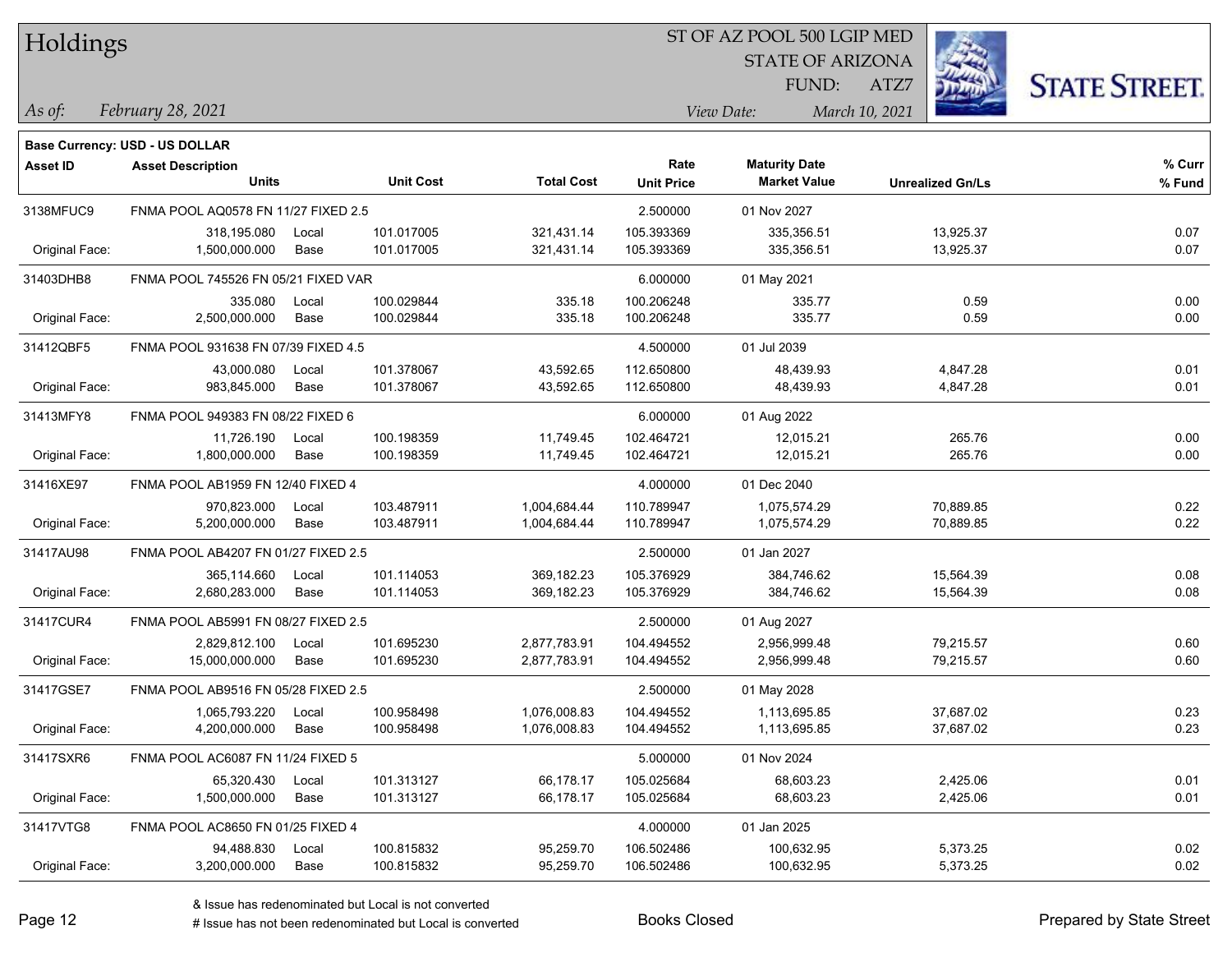| Holdings |
|----------|
|          |

### ST OF AZ POOL 500 LGIP MED

STATE OF ARIZONA

ATZ7



*February 28, 2021 As of: View Date: March 10, 2021*

FUND:

|                 | <b>Base Currency: USD - US DOLLAR</b>          |       |                  |                   |                   |                      |                         |        |
|-----------------|------------------------------------------------|-------|------------------|-------------------|-------------------|----------------------|-------------------------|--------|
| <b>Asset ID</b> | <b>Asset Description</b>                       |       |                  |                   | Rate              | <b>Maturity Date</b> |                         | % Curr |
|                 | <b>Units</b>                                   |       | <b>Unit Cost</b> | <b>Total Cost</b> | <b>Unit Price</b> | <b>Market Value</b>  | <b>Unrealized Gn/Ls</b> | % Fund |
| 31418ACU0       | FNMA POOL MA0982 FN 02/27 FIXED 3.5            |       |                  |                   | 3.500000          | 01 Feb 2027          |                         |        |
|                 | 84,384.150                                     | Local | 102.172920       | 86,217.75         | 106.644800        | 89,991.31            | 3,773.56                | 0.02   |
| Original Face:  | 765,534.000                                    | Base  | 102.172920       | 86,217.75         | 106.644800        | 89,991.31            | 3,773.56                | 0.02   |
| 31418AHW1       | FNMA POOL MA1144 FN 08/27 FIXED 2.5            |       |                  |                   | 2.500000          | 01 Aug 2027          |                         |        |
|                 | 772,668.580                                    | Local | 101.692134       | 785,743.17        | 104.494552        | 807,396.57           | 21,653.40               | 0.16   |
| Original Face:  | 5,157,070.000                                  | Base  | 101.692134       | 785,743.17        | 104.494552        | 807,396.57           | 21,653.40               | 0.16   |
| 31418RFS5       | FNMA POOL AD3776 FN 03/25 FIXED 4.5            |       |                  |                   | 4.500000          | 01 Mar 2025          |                         |        |
|                 | 98,488.100                                     | Local | 100.978636       | 99,451.94         | 105.671012        | 104,073.37           | 4,621.43                | 0.02   |
| Original Face:  | 5,000,000.000                                  | Base  | 100.978636       | 99,451.94         | 105.671012        | 104,073.37           | 4,621.43                | 0.02   |
| 31419AJM0       | FNMA POOL AE0267 FN 08/25 FIXED VAR            |       |                  |                   | 4.000000          | 01 Aug 2025          |                         |        |
|                 | 178,078.150                                    | Local | 101.396258       | 180,564.58        | 106.492474        | 189.639.83           | 9,075.25                | 0.04   |
| Original Face:  | 5,000,000.000                                  | Base  | 101.396258       | 180,564.58        | 106.492474        | 189,639.83           | 9,075.25                | 0.04   |
| 31419BBT1       | FNMA POOL AE0949 FN 02/41 FIXED VAR            |       |                  |                   | 4.000000          | 01 Feb 2041          |                         |        |
|                 | 248,791.320                                    | Local | 103.289017       | 256,974.11        | 110.206963        | 274,185.36           | 17,211.25               | 0.06   |
| Original Face:  | 2,000,000.000                                  | Base  | 103.289017       | 256,974.11        | 110.206963        | 274,185.36           | 17,211.25               | 0.06   |
| 31419CZL0       | FNMA POOL AE2546 FN 09/40 FIXED 4.5            |       |                  |                   | 4.500000          | 01 Sep 2040          |                         |        |
|                 | 132,785.100                                    | Local | 103.125757       | 136,935.64        | 112.273650        | 149,082.68           | 12,147.04               | 0.03   |
| Original Face:  | 5,000,000.000                                  | Base  | 103.125757       | 136,935.64        | 112.273650        | 149,082.68           | 12,147.04               | 0.03   |
| 31419JM47       | FNMA POOL AE7578 FN 11/40 FIXED 4.5            |       |                  |                   | 4.500000          | 01 Nov 2040          |                         |        |
|                 | 1,441,303.920                                  | Local | 106.190225       | 1,530,523.87      | 111.699597        | 1,609,930.67         | 79,406.80               | 0.33   |
| Original Face:  | 14,750,000.000                                 | Base  | 106.190225       | 1,530,523.87      | 111.699597        | 1,609,930.67         | 79,406.80               | 0.33   |
| 31419KU78       | FNMA POOL AE8705 FN 11/25 FIXED 3              |       |                  |                   | 3.000000          | 01 Nov 2025          |                         |        |
|                 | 117,439.920                                    | Local | 100.802657       | 118,382.56        | 105.486122        | 123,882.82           | 5,500.26                | 0.03   |
| Original Face:  | 2,000,000.000                                  | Base  | 100.802657       | 118,382.56        | 105.486122        | 123,882.82           | 5,500.26                | 0.03   |
| 375558BU6       | GILEAD SCIENCES INC SR UNSECURED 09/21 VAR     |       |                  |                   | 0.378750          | 17 Sep 2021          |                         |        |
|                 | 5,000,000.000                                  | Local | 100.000000       | 5,000,000.00      | 100.061781        | 5,003,089.05         | 3,089.05                | 1.02   |
|                 |                                                | Base  | 100.000000       | 5,000,000.00      | 100.061781        | 5,003,089.05         | 3,089.05                | 1.02   |
| 38150AEH4       | GOLDMAN SACHS GROUP INC SR UNSECURED 11/25 VAR |       |                  |                   | 0.800000          | 24 Nov 2025          |                         |        |
|                 | 3,000,000.000                                  | Local | 100.000000       | 3,000,000.00      | 98.540421         | 2,956,212.63         | -43,787.37              | 0.60   |
|                 |                                                | Base  | 100.000000       | 3,000,000.00      | 98.540421         | 2,956,212.63         | -43,787.37              | 0.60   |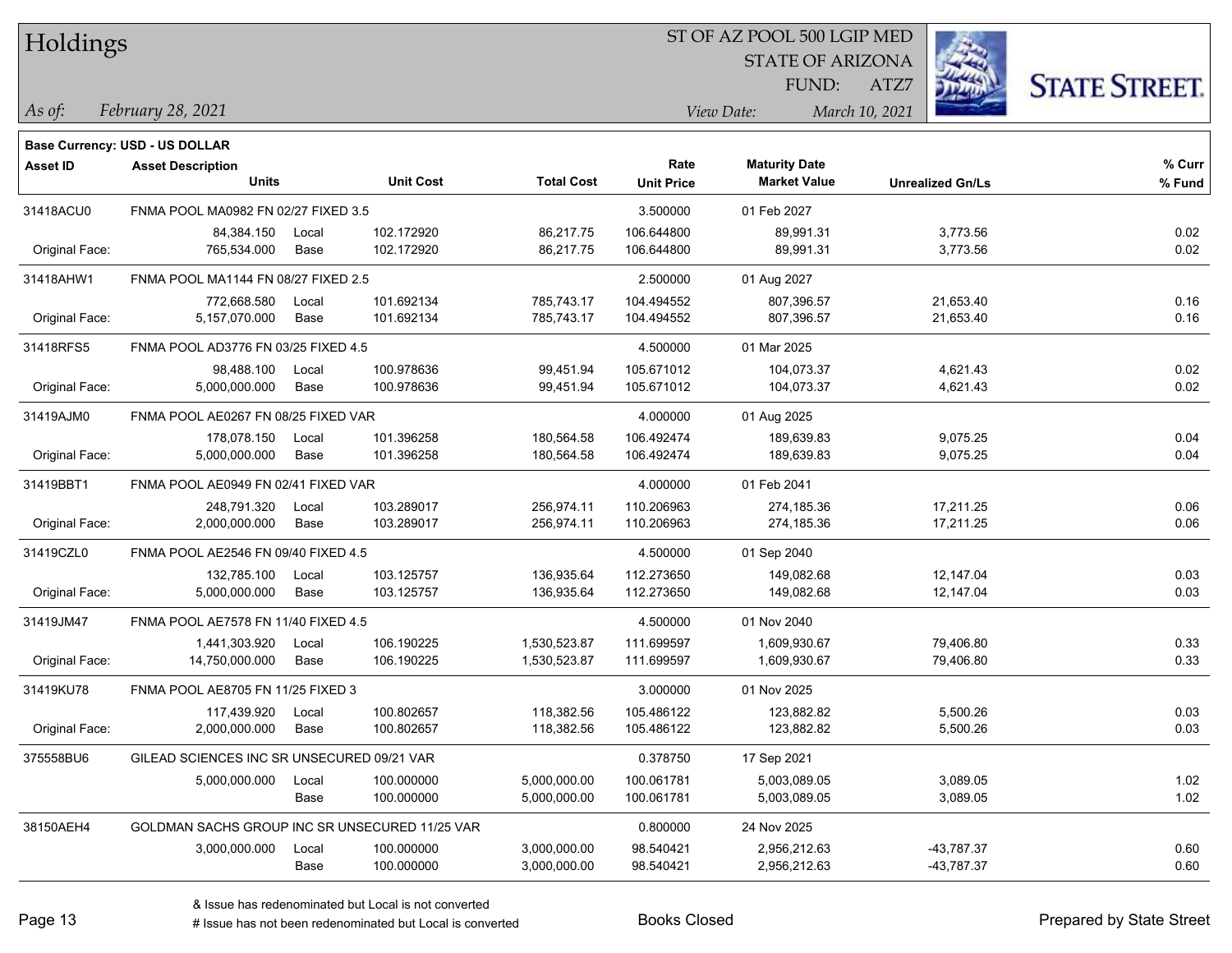Holdings

### ST OF AZ POOL 500 LGIP MED

STATE OF ARIZONA FUND:



*February 28, 2021 As of: View Date: March 10, 2021*

**Base Currency: USD - US DOLLAR**

ATZ7

| <b>Asset ID</b> | <b>Asset Description</b><br><b>Units</b>        |                      | <b>Unit Cost</b>         | <b>Total Cost</b>            | Rate<br><b>Unit Price</b> | <b>Maturity Date</b><br><b>Market Value</b> | <b>Unrealized Gn/Ls</b>    | % Curr<br>% Fund |
|-----------------|-------------------------------------------------|----------------------|--------------------------|------------------------------|---------------------------|---------------------------------------------|----------------------------|------------------|
| 38378KBF5       | GOVERNMENT NATIONAL MORTGAGE A GNR 2013 30 A    |                      |                          |                              | 1.500000                  | 16 May 2042                                 |                            |                  |
| Original Face:  | 1,280,559.040<br>4,000,000.000                  | Local<br><b>Base</b> | 98.929595<br>98.929595   | 1,266,851.87<br>1,266,851.87 | 100.716640<br>100.716640  | 1,289,736.04<br>1,289,736.04                | 22,884.17<br>22,884.17     | 0.26<br>0.26     |
| 38378KDJ5       | GOVERNMENT NATIONAL MORTGAGE A GNR 2013 46 AB   |                      |                          |                              | 1.723000                  | 16 Aug 2042                                 |                            |                  |
| Original Face:  | 318.584.440<br>1,900,000.000                    | Local<br>Base        | 99.190453<br>99.190453   | 316,005.35<br>316,005.35     | 100.969290<br>100.969290  | 321,672.45<br>321,672.45                    | 5,667.10<br>5,667.10       | 0.07<br>0.07     |
| 38379KTC2       | GOVERNMENT NATIONAL MORTGAGE A GNR 2015 85 AF   |                      |                          |                              | 2.400000                  | 16 May 2044                                 |                            |                  |
| Original Face:  | 967,704.060<br>3,050,000.000                    | Local<br>Base        | 99.587672<br>99.587672   | 963,713.95<br>963,713.95     | 101.529760<br>101.529760  | 982,507.61<br>982,507.61                    | 18,793.66<br>18,793.66     | 0.20<br>0.20     |
| 38379U5P7       | GOVERNMENT NATIONAL MORTGAGE A GNR 2017 20 AG   |                      |                          |                              | 2.000000                  | 16 Aug 2048                                 |                            |                  |
| Original Face:  | 2,034,825.870<br>3,000,000.000                  | Local<br>Base        | 99.345016<br>99.345016   | 2,021,498.08<br>2,021,498.08 | 101.867110<br>101.867110  | 2,072,818.31<br>2,072,818.31                | 51,320.23<br>51,320.23     | 0.42<br>0.42     |
| 38380LD26       | GOVERNMENT NATIONAL MORTGAGE A GNR 2019 H15 GA  |                      |                          |                              | 2.250000                  | 20 Aug 2069                                 |                            |                  |
| Original Face:  | 1,433,693.790<br>3,000,000.000                  | Local<br>Base        | 102.871937<br>102.871937 | 1,474,868.57<br>1,474,868.57 | 103.721288<br>103.721288  | 1,487,045.66<br>1,487,045.66                | 12,177.09<br>12,177.09     | 0.30<br>0.30     |
| 38380LN25       | GOVERNMENT NATIONAL MORTGAGE A GNR 2019 H18 KA  |                      |                          |                              | 2.200000                  | 20 Nov 2069                                 |                            |                  |
| Original Face:  | 661,203.220<br>1,000,000.000                    | Local<br><b>Base</b> | 100.411359<br>100.411359 | 663,923.14<br>663,923.14     | 103.149559<br>103.149559  | 682,028.21<br>682,028.21                    | 18,105.07<br>18,105.07     | 0.14<br>0.14     |
| 41284NAB6       | HARLEY DAVIDSON MOTORCYCLE TRU HDMOT 2021 A A2  |                      |                          |                              | 0.220000                  | 15 Apr 2024                                 |                            |                  |
| Original Face:  | 2,750,000.000<br>2,750,000.000                  | Local<br>Base        | 99.990329<br>99.990329   | 2,749,734.04<br>2,749,734.04 | 99.861330<br>99.861330    | 2,746,186.58<br>2,746,186.58                | $-3,547.46$<br>$-3,547.46$ | 0.56<br>0.56     |
| 438516CD6       | HONEYWELL INTERNATIONAL SR UNSECURED 08/22 VAR  |                      |                          |                              | 0.411380                  | 19 Aug 2022                                 |                            |                  |
|                 | 3,000,000.000                                   | Local<br>Base        | 100.000000<br>100.000000 | 3,000,000.00<br>3,000,000.00 | 100.089900<br>100.089900  | 3,002,697.00<br>3,002,697.00                | 2,697.00<br>2,697.00       | 0.61<br>0.61     |
| 44932HAC7       | IBM CREDIT LLC SR UNSECURED 09/22 2.2           |                      |                          |                              | 2.200000                  | 08 Sep 2022                                 |                            |                  |
|                 | 3,000,000.000                                   | Local<br>Base        | 100.000000<br>100.000000 | 3,000,000.00<br>3,000,000.00 | 102.864039<br>102.864039  | 3,085,921.17<br>3,085,921.17                | 85,921.17<br>85,921.17     | 0.63<br>0.63     |
| 45818WCL8       | INTER AMERICAN DEVEL BK SR UNSECURED 07/23 2.53 |                      |                          |                              | 2.530000                  | 06 Jul 2023                                 |                            |                  |
|                 | 2,000,000.000                                   | Local<br>Base        | 100.000000<br>100.000000 | 2,000,000.00<br>2,000,000.00 | 100.788477<br>100.788477  | 2,015,769.54<br>2,015,769.54                | 15,769.54<br>15,769.54     | 0.41<br>0.41     |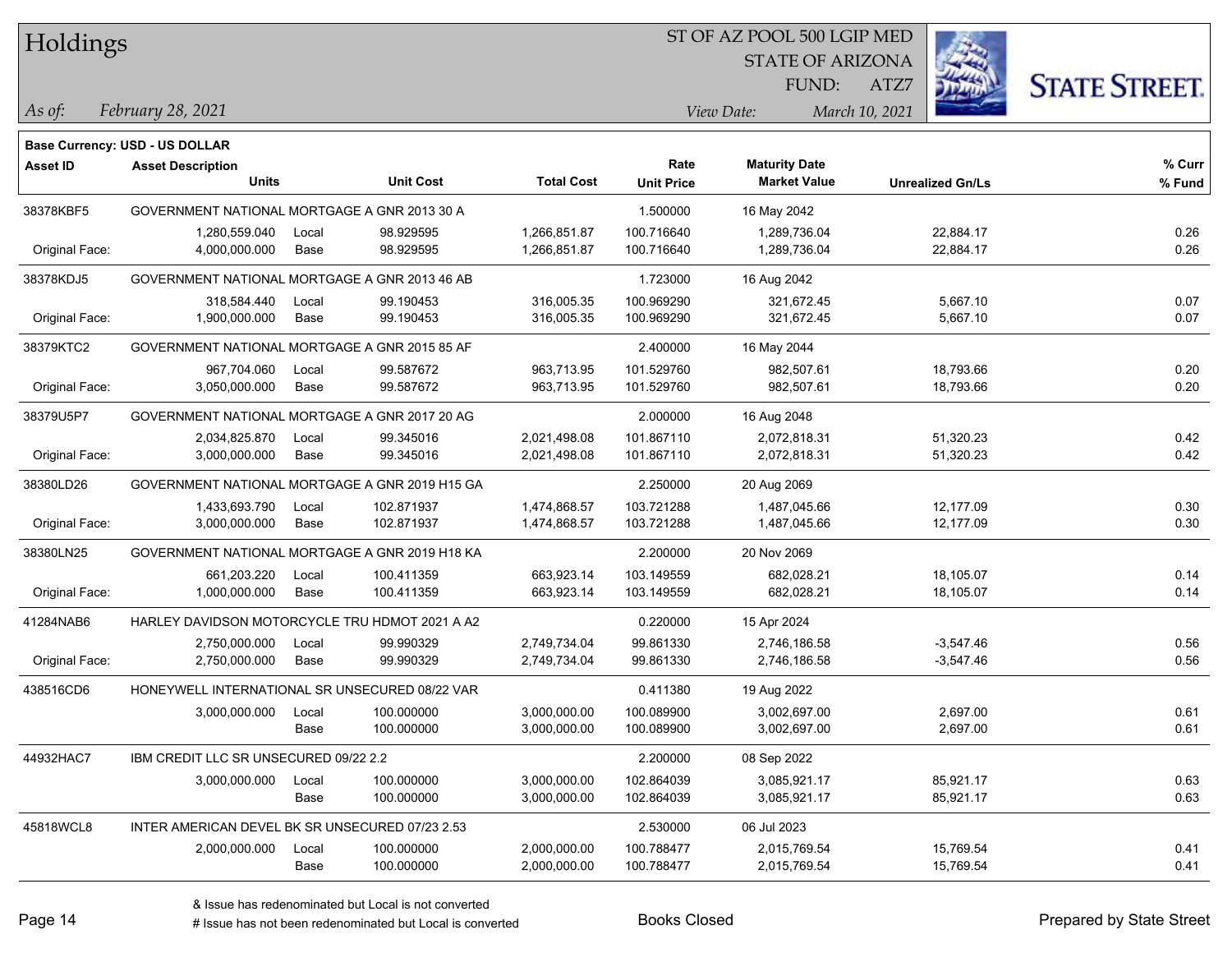| Holdings        |                                                 |       |                  |                   |                   | ST OF AZ POOL 500 LGIP MED |                         |                      |
|-----------------|-------------------------------------------------|-------|------------------|-------------------|-------------------|----------------------------|-------------------------|----------------------|
|                 |                                                 |       |                  |                   |                   | <b>STATE OF ARIZONA</b>    |                         |                      |
|                 |                                                 |       |                  |                   |                   | FUND:                      | ATZ7                    | <b>STATE STREET.</b> |
| As of:          | February 28, 2021                               |       |                  |                   |                   | View Date:                 | March 10, 2021          |                      |
|                 | <b>Base Currency: USD - US DOLLAR</b>           |       |                  |                   |                   |                            |                         |                      |
| <b>Asset ID</b> | <b>Asset Description</b>                        |       |                  |                   | Rate              | <b>Maturity Date</b>       |                         | % Curr               |
|                 | <b>Units</b>                                    |       | <b>Unit Cost</b> | <b>Total Cost</b> | <b>Unit Price</b> | <b>Market Value</b>        | <b>Unrealized Gn/Ls</b> | % Fund               |
| 459058HC0       | INTL BK RECON + DEVELOP SR UNSECURED 08/24 VAR  |       |                  |                   | 0.325630          | 06 Aug 2024                |                         |                      |
|                 | 3,000,000.000                                   | Local | 100.066727       | 3,002,001.80      | 100.507000        | 3,015,210.00               | 13,208.20               | 0.61                 |
|                 |                                                 | Base  | 100.066727       | 3,002,001.80      | 100.507000        | 3,015,210.00               | 13,208.20               | 0.61                 |
| 45905U5V2       | INTL BK RECON + DEVELOP SR UNSECURED 01/25 1.7  |       |                  |                   | 1.700000          | 31 Jan 2025                |                         |                      |
|                 | 5,000,000.000                                   | Local | 100.000000       | 5,000,000.00      | 100.647261        | 5,032,363.05               | 32,363.05               | 1.02                 |
|                 |                                                 | Base  | 100.000000       | 5,000,000.00      | 100.647261        | 5,032,363.05               | 32,363.05               | 1.02                 |
| 46625HRL6       | JPMORGAN CHASE + CO SR UNSECURED 05/23 2.7      |       |                  |                   | 2.700000          | 18 May 2023                |                         |                      |
|                 | 3,000,000.000                                   | Local | 99.132902        | 2,973,987.05      | 104.802650        | 3,144,079.50               | 170,092.45              | 0.64                 |
|                 |                                                 | Base  | 99.132902        | 2,973,987.05      | 104.802650        | 3,144,079.50               | 170,092.45              | 0.64                 |
| 478160CN2       | JOHNSON + JOHNSON SR UNSECURED 09/25 0.55       |       |                  |                   | 0.550000          | 01 Sep 2025                |                         |                      |
|                 | 2,000,000.000                                   | Local | 99.902372        | 1,998,047.43      | 98.919764         | 1,978,395.28               | $-19,652.15$            | 0.40                 |
|                 |                                                 | Base  | 99.902372        | 1,998,047.43      | 98.919764         | 1,978,395.28               | $-19,652.15$            | 0.40                 |
| 48128GG79       | JPMORGAN CHASE + CO SR UNSECURED 08/24 2.25     |       |                  |                   | 2.250000          | 30 Aug 2024                |                         |                      |
|                 | 5,000,000.000                                   | Local | 100.000000       | 5,000,000.00      | 100.458004        | 5,022,900.20               | 22,900.20               | 1.02                 |
|                 |                                                 | Base  | 100.000000       | 5,000,000.00      | 100.458004        | 5,022,900.20               | 22,900.20               | 1.02                 |
| 48128GM49       | JPMORGAN CHASE + CO SR UNSECURED 11/24 VAR      |       |                  |                   | 2.300000          | 27 Nov 2024                |                         |                      |
|                 | 3,000,000.000                                   | Local | 100.000000       | 3,000,000.00      | 100.196672        | 3,005,900.16               | 5,900.16                | 0.61                 |
|                 |                                                 | Base  | 100.000000       | 3,000,000.00      | 100.196672        | 3,005,900.16               | 5,900.16                | 0.61                 |
| 48128GV56       | JPMORGAN CHASE + CO SR UNSECURED 08/25 0.8      |       |                  |                   | 0.800000          | 18 Aug 2025                |                         |                      |
|                 | 2,000,000.000                                   | Local | 100.000000       | 2,000,000.00      | 97.382256         | 1,947,645.12               | $-52,354.88$            | 0.40                 |
|                 |                                                 | Base  | 100.000000       | 2,000,000.00      | 97.382256         | 1,947,645.12               | -52,354.88              | 0.40                 |
| 49327M2Z6       | KEY BANK NA SR UNSECURED 03/23 1.25             |       |                  |                   | 1.250000          | 10 Mar 2023                |                         |                      |
|                 | 3,000,000.000                                   | Local | 99.969855        | 2,999,095.64      | 101.808743        | 3,054,262.29               | 55,166.65               | 0.62                 |
|                 |                                                 | Base  | 99.969855        | 2,999,095.64      | 101.808743        | 3,054,262.29               | 55,166.65               | 0.62                 |
| 58769QAB7       | MERCEDES BENZ AUTO LEASE TRUST MBALT 2019 B A2  |       |                  |                   | 2.010000          | 15 Dec 2021                |                         |                      |
|                 | 169,199.180                                     | Local | 99.997482        | 169,194.92        | 100.149500        | 169,452.13                 | 257.21                  | 0.03                 |
| Original Face:  | 1,000,000.000                                   | Base  | 99.997482        | 169,194.92        | 100.149500        | 169,452.13                 | 257.21                  | 0.03                 |
| 59217GEE5       | MET LIFE GLOB FUNDING I SECURED 144A 01/23 1.95 |       |                  |                   | 1.950000          | 13 Jan 2023                |                         |                      |
|                 | 3,000,000.000                                   | Local | 99.973203        | 2,999,196.10      | 102.985147        | 3,089,554.41               | 90,358.31               | 0.63                 |
|                 |                                                 | Base  | 99.973203        | 2,999,196.10      | 102.985147        | 3,089,554.41               | 90,358.31               | 0.63                 |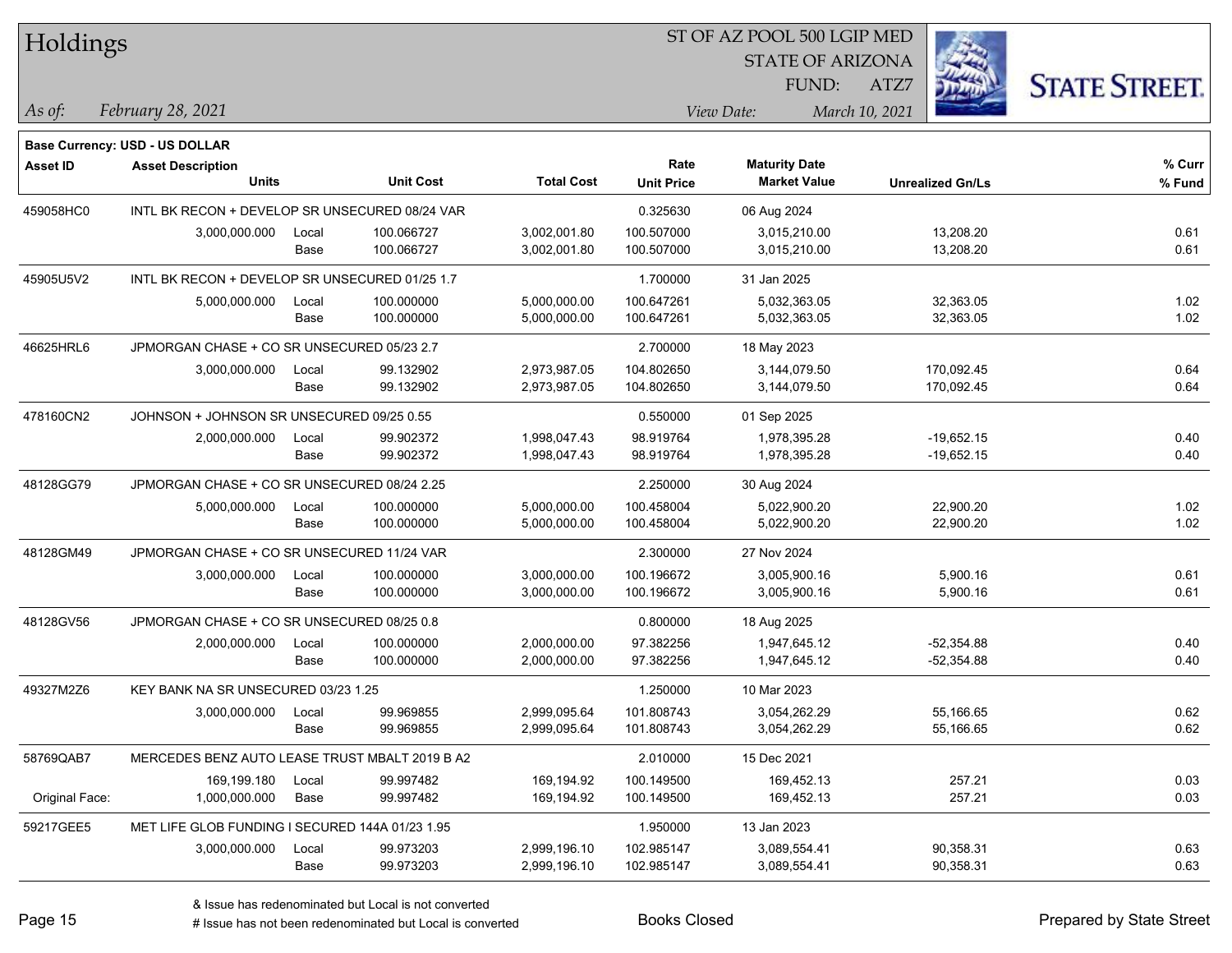| Holdings        |                                                    |       |                  |                   |                   | ST OF AZ POOL 500 LGIP MED |                         |                     |  |
|-----------------|----------------------------------------------------|-------|------------------|-------------------|-------------------|----------------------------|-------------------------|---------------------|--|
|                 |                                                    |       |                  |                   |                   | <b>STATE OF ARIZONA</b>    |                         |                     |  |
|                 |                                                    |       |                  |                   |                   | FUND:                      | ATZ7                    | <b>STATE STREET</b> |  |
| As of:          | February 28, 2021                                  |       |                  |                   |                   | View Date:                 | March 10, 2021          |                     |  |
|                 | <b>Base Currency: USD - US DOLLAR</b>              |       |                  |                   |                   |                            |                         |                     |  |
| <b>Asset ID</b> | <b>Asset Description</b>                           |       |                  |                   | Rate              | <b>Maturity Date</b>       |                         | % Curr              |  |
|                 | <b>Units</b>                                       |       | <b>Unit Cost</b> | <b>Total Cost</b> | <b>Unit Price</b> | <b>Market Value</b>        | <b>Unrealized Gn/Ls</b> | % Fund              |  |
| 63743HEU2       | NATIONAL RURAL UTIL COOP SR UNSECURED 02/24 0.35   |       |                  |                   | 0.350000          | 08 Feb 2024                |                         |                     |  |
|                 | 5,000,000.000                                      | Local | 99.932323        | 4,996,616.16      | 99.730266         | 4,986,513.30               | $-10,102.86$            | 1.01                |  |
|                 |                                                    | Base  | 99.932323        | 4,996,616.16      | 99.730266         | 4,986,513.30               | $-10,102.86$            | 1.01                |  |
| 637639AB1       | NATIONAL SECS CLEARING SR UNSECURED 144A 04/25 1.5 |       |                  |                   | 1.500000          | 23 Apr 2025                |                         |                     |  |
|                 | 3,000,000.000                                      | Local | 99.837242        | 2,995,117.25      | 101.637789        | 3,049,133.67               | 54,016.42               | 0.62                |  |
|                 |                                                    | Base  | 99.837242        | 2,995,117.25      | 101.637789        | 3,049,133.67               | 54,016.42               | 0.62                |  |
| 637639AC9       | NATIONAL SECS CLEARING SR UNSECURED 144A 12/23 0.4 |       |                  |                   | 0.400000          | 07 Dec 2023                |                         |                     |  |
|                 | 2,000,000.000                                      | Local | 99.884859        | 1,997,697.18      | 100.208102        | 2,004,162.04               | 6,464.86                | 0.41                |  |
|                 |                                                    | Base  | 99.884859        | 1,997,697.18      | 100.208102        | 2,004,162.04               | 6,464.86                | 0.41                |  |
| 641062AQ7       | NESTLE HOLDINGS INC COMPANY GUAR 144A 01/24 0.375  |       |                  |                   | 0.375000          | 15 Jan 2024                |                         |                     |  |
|                 | 5,000,000.000                                      | Local | 99.792071        | 4,989,603.53      | 99.586030         | 4,979,301.50               | $-10,302.03$            | 1.01                |  |
|                 |                                                    | Base  | 99.792071        | 4,989,603.53      | 99.586030         | 4,979,301.50               | $-10,302.03$            | 1.01                |  |
| 64952WDL4       | NEW YORK LIFE GLOBAL FDG SECURED 144A 01/25 2      |       |                  |                   | 2.000000          | 22 Jan 2025                |                         |                     |  |
|                 | 5,000,000.000                                      | Local | 99.720385        | 4,986,019.24      | 103.724497        | 5,186,224.85               | 200,205.61              | 1.06                |  |
|                 |                                                    | Base  | 99.720385        | 4,986,019.24      | 103.724497        | 5,186,224.85               | 200,205.61              | 1.06                |  |
| 65339KAS9       | NEXTERA ENERGY CAPITAL COMPANY GUAR 09/21 2.403    |       |                  |                   | 2.403000          | 01 Sep 2021                |                         |                     |  |
|                 | 5,000,000.000                                      | Local | 101.054567       | 5,052,728.36      | 101.072587        | 5,053,629.35               | 900.99                  | 1.03                |  |
|                 |                                                    | Base  | 101.054567       | 5,052,728.36      | 101.072587        | 5,053,629.35               | 900.99                  | 1.03                |  |
| 713448FB9       | PEPSICO INC SR UNSECURED 10/23 0.4                 |       |                  |                   | 0.400000          | 07 Oct 2023                |                         |                     |  |
|                 | 2,000,000.000                                      | Local | 99.950548        | 1,999,010.96      | 100.331588        | 2,006,631.76               | 7,620.80                | 0.41                |  |
|                 |                                                    | Base  | 99.950548        | 1,999,010.96      | 100.331588        | 2,006,631.76               | 7,620.80                | 0.41                |  |
| 723484AH4       | PINNACLE WEST CAPITAL SR UNSECURED 06/25 1.3       |       |                  |                   | 1.300000          | 15 Jun 2025                |                         |                     |  |
|                 | 3,000,000.000                                      | Local | 99.991433        | 2,999,743.00      | 100.242311        | 3,007,269.33               | 7,526.33                | 0.61                |  |
|                 |                                                    | Base  | 99.991433        | 2,999,743.00      | 100.242311        | 3,007,269.33               | 7,526.33                | 0.61                |  |
| 78013XGQ5       | ROYAL BANK OF CANADA SR UNSECURED 03/23 VAR        |       |                  |                   | 0.625380          | 06 Mar 2023                |                         |                     |  |
|                 | 5,000,000.000                                      | Local | 100.000000       | 5,000,000.00      | 100.130569        | 5,006,528.45               | 6,528.45                | 1.02                |  |
|                 |                                                    | Base  | 100.000000       | 5,000,000.00      | 100.130569        | 5,006,528.45               | 6,528.45                | 1.02                |  |
| 78014RAQ3       | ROYAL BANK OF CANADA SR UNSECURED 10/21 VAR        |       |                  |                   | 3.000000          | 22 Oct 2021                |                         |                     |  |
|                 | 2,000,000.000                                      | Local | 100.000000       | 2,000,000.00      | 101.599445        | 2,031,988.90               | 31,988.90               | 0.41                |  |
|                 |                                                    | Base  | 100.000000       | 2,000,000.00      | 101.599445        | 2,031,988.90               | 31,988.90               | 0.41                |  |

 $\overline{\text{SP } \overline{\text{SP } \text{CSP } \text{CSP } \text{CSP } \text{CSP } \text{CSP } \text{CSP } \text{CSP } \text{CSP } \text{CSP } \text{CSP } \text{CSP } \text{CSP } \text{CSP } \text{CSP } \text{CSP } \text{CSP } \text{CSP } \text{CSP } \text{CSP } \text{CSP } \text{CSP } \text{CSP } \text{CSP } \text{CSP } \text{CSP } \text{CSP } \text{CSP } \text{CSP } \text{CSP } \text{CSP } \text{CSP } \text{CSP } \text{CSP } \text{CSP }$ 

٦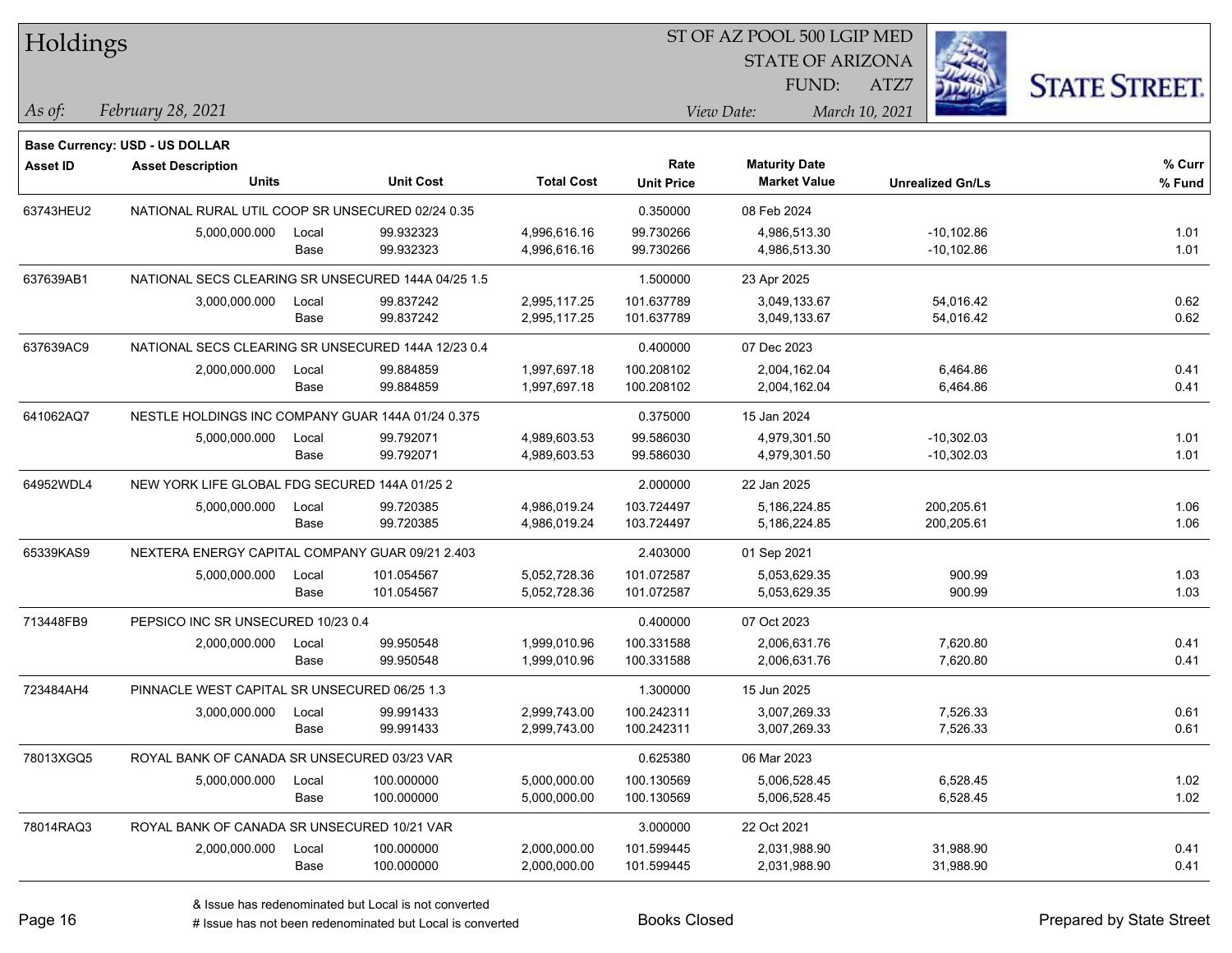| Holdings        |                                                |       |                  | ST OF AZ POOL 500 LGIP MED |                   |                         |                         |                      |  |
|-----------------|------------------------------------------------|-------|------------------|----------------------------|-------------------|-------------------------|-------------------------|----------------------|--|
|                 |                                                |       |                  |                            |                   | <b>STATE OF ARIZONA</b> |                         |                      |  |
|                 |                                                |       |                  |                            |                   | FUND:                   | ATZ7                    | <b>STATE STREET.</b> |  |
| $ As\;of:$      | February 28, 2021                              |       |                  |                            |                   | View Date:              | March 10, 2021          |                      |  |
|                 | Base Currency: USD - US DOLLAR                 |       |                  |                            |                   |                         |                         |                      |  |
| <b>Asset ID</b> | <b>Asset Description</b>                       |       |                  |                            | Rate              | <b>Maturity Date</b>    |                         | % Curr               |  |
|                 | <b>Units</b>                                   |       | <b>Unit Cost</b> | <b>Total Cost</b>          | <b>Unit Price</b> | <b>Market Value</b>     | <b>Unrealized Gn/Ls</b> | % Fund               |  |
| 78014RBY5       | ROYAL BANK OF CANADA SR UNSECURED 01/25 2.2    |       |                  |                            | 2.200000          | 31 Jan 2025             |                         |                      |  |
|                 | 3,460,000.000                                  | Local | 100.000000       | 3,460,000.00               | 100.504653        | 3,477,460.99            | 17,460.99               | 0.71                 |  |
|                 |                                                | Base  | 100.000000       | 3,460,000.00               | 100.504653        | 3,477,460.99            | 17,460.99               | 0.71                 |  |
| 78014RCM0       | ROYAL BANK OF CANADA SR UNSECURED 03/25 VAR    |       |                  |                            | 1.500000          | 27 Mar 2025             |                         |                      |  |
|                 | 3,000,000.000                                  | Local | 100.000000       | 3,000,000.00               | 101.868000        | 3,056,040.00            | 56,040.00               | 0.62                 |  |
|                 |                                                | Base  | 100.000000       | 3,000,000.00               | 101.868000        | 3,056,040.00            | 56,040.00               | 0.62                 |  |
| 78014RDA5       | ROYAL BANK OF CANADA SR UNSECURED 08/25 VAR    |       |                  |                            | 0.550000          | 18 Aug 2025             |                         |                      |  |
|                 | 3,000,000.000                                  | Local | 100.000000       | 3,000,000.00               | 97.966500         | 2,938,995.00            | $-61,005.00$            | 0.60                 |  |
|                 |                                                | Base  | 100.000000       | 3,000,000.00               | 97.966500         | 2,938,995.00            | $-61,005.00$            | 0.60                 |  |
| 822582CA8       | SHELL INTERNATIONAL FIN COMPANY GUAR 11/23 VAR |       |                  |                            | 0.593750          | 13 Nov 2023             |                         |                      |  |
|                 | 1,950,000.000                                  | Local | 100.226837       | 1,954,423.32               | 100.630000        | 1,962,285.00            | 7,861.68                | 0.40                 |  |
|                 |                                                | Base  | 100.226837       | 1,954,423.32               | 100.630000        | 1,962,285.00            | 7,861.68                | 0.40                 |  |
| 855244AN9       | STARBUCKS CORP SR UNSECURED 03/23 3.1          |       |                  |                            | 3.100000          | 01 Mar 2023             |                         |                      |  |
|                 | 3,000,000.000                                  | Local | 99.987513        | 2,999,625.38               | 105.142215        | 3,154,266.45            | 154,641.07              | 0.64                 |  |
|                 |                                                | Base  | 99.987513        | 2,999,625.38               | 105.142215        | 3,154,266.45            | 154,641.07              | 0.64                 |  |
| 855244AY5       | STARBUCKS CORP SR UNSECURED 05/22 1.3          |       |                  |                            | 1.300000          | 07 May 2022             |                         |                      |  |
|                 | 3,000,000.000                                  | Local | 99.960351        | 2,998,810.52               | 101.192516        | 3,035,775.48            | 36,964.96               | 0.62                 |  |
|                 |                                                | Base  | 99.960351        | 2,998,810.52               | 101.192516        | 3,035,775.48            | 36,964.96               | 0.62                 |  |
| 89114Q3J5       | TORONTO DOMINION BANK SR UNSECURED 07/22 VAR   |       |                  |                            | 0.572380          | 22 Jul 2022             |                         |                      |  |
|                 | 3,000,000.000                                  | Local | 100.000000       | 3,000,000.00               | 100.163324        | 3,004,899.72            | 4,899.72                | 0.61                 |  |
|                 |                                                | Base  | 100.000000       | 3,000,000.00               | 100.163324        | 3,004,899.72            | 4,899.72                | 0.61                 |  |
| 89114Q5A2       | TORONTO DOMINION BANK SR UNSECURED 08/24 VAR   |       |                  |                            | 2.450000          | 14 Aug 2024             |                         |                      |  |
|                 | 3,000,000.000                                  | Local | 100.000000       | 3,000,000.00               | 102.399600        | 3,071,988.00            | 71,988.00               | 0.62                 |  |
|                 |                                                | Base  | 100.000000       | 3,000,000.00               | 102.399600        | 3,071,988.00            | 71,988.00               | 0.62                 |  |
| 89114RXN1       | TORONTO DOMINION BANK SR UNSECURED 05/24 0.5   |       |                  |                            | 0.500000          | 20 May 2024             |                         |                      |  |
|                 | 3,000,000.000                                  | Local | 99.609123        | 2,988,273.68               | 99.108421         | 2,973,252.63            | $-15,021.05$            | 0.60                 |  |
|                 |                                                | Base  | 99.609123        | 2,988,273.68               | 99.108421         | 2,973,252.63            | $-15,021.05$            | 0.60                 |  |
| 89233MAB9       | TOYOTA AUTO RECEIVABLES OWNER TAOT 2019 D A2   |       |                  |                            | 1.920000          | 15 Jul 2022             |                         |                      |  |
|                 | 1,106,907.190                                  | Local | 99.995218        | 1,106,854.26               | 100.425470        | 1,111,616.75            | 4,762.49                | 0.23                 |  |
| Original Face:  | 3,000,000.000                                  | Base  | 99.995218        | 1,106,854.26               | 100.425470        | 1,111,616.75            | 4,762.49                | 0.23                 |  |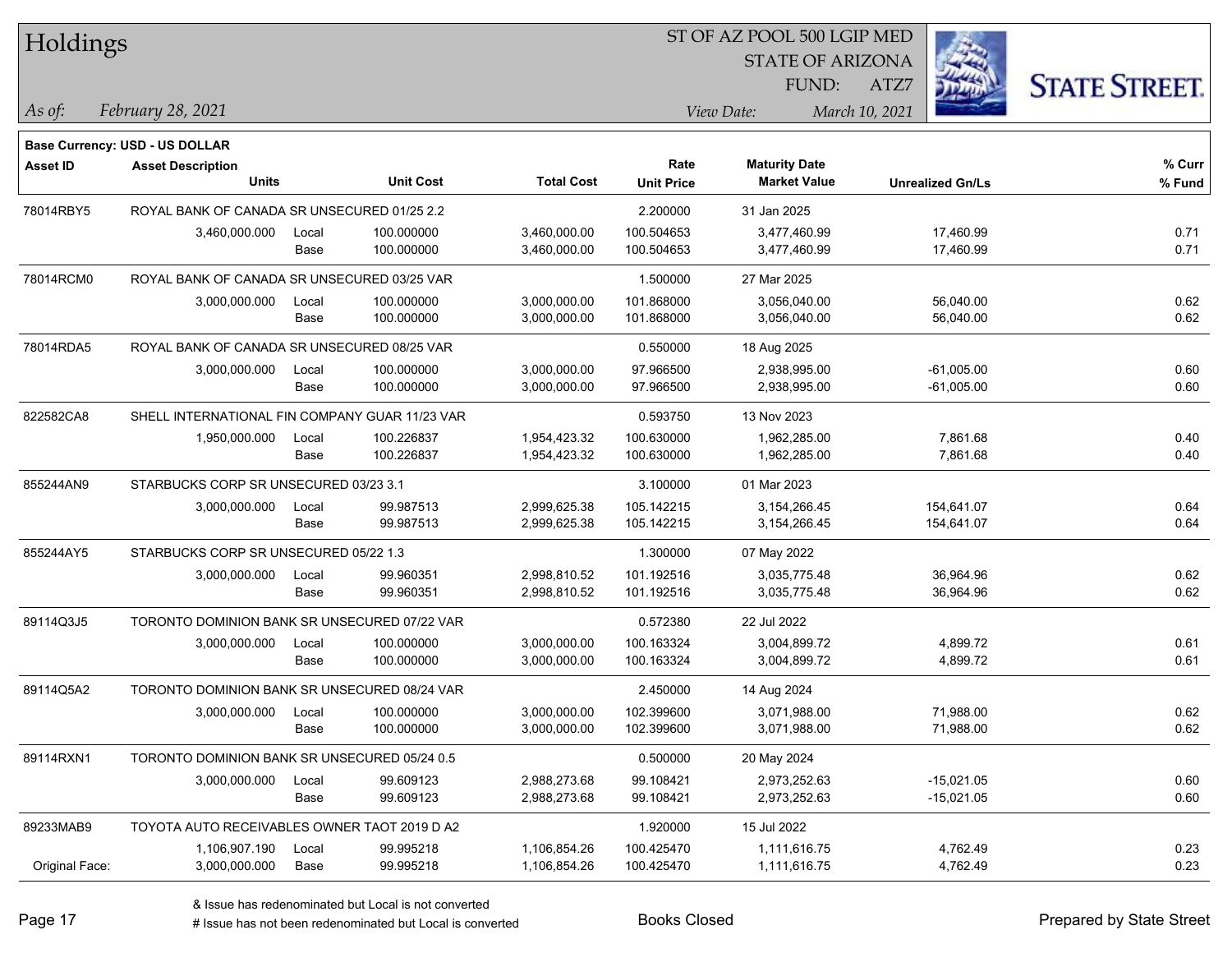| Holdings        |                                                  |       |                  |                   |                   | ST OF AZ POOL 500 LGIP MED |                         |            |                      |  |
|-----------------|--------------------------------------------------|-------|------------------|-------------------|-------------------|----------------------------|-------------------------|------------|----------------------|--|
|                 |                                                  |       |                  |                   |                   | <b>STATE OF ARIZONA</b>    |                         |            |                      |  |
|                 |                                                  |       |                  |                   |                   | FUND:                      | ATZ7                    |            | <b>STATE STREET.</b> |  |
| As of:          | February 28, 2021                                |       |                  |                   |                   | View Date:                 | March 10, 2021          |            |                      |  |
|                 | <b>Base Currency: USD - US DOLLAR</b>            |       |                  |                   |                   |                            |                         |            |                      |  |
| <b>Asset ID</b> | <b>Asset Description</b>                         |       |                  |                   | Rate              | <b>Maturity Date</b>       |                         |            | % Curr               |  |
|                 | <b>Units</b>                                     |       | <b>Unit Cost</b> | <b>Total Cost</b> | <b>Unit Price</b> | <b>Market Value</b>        | <b>Unrealized Gn/Ls</b> |            | % Fund               |  |
| 89236TFX8       | TOYOTA MOTOR CREDIT CORP SR UNSECURED 04/22 2.65 |       |                  |                   | 2.650000          | 12 Apr 2022                |                         |            |                      |  |
|                 | 2,000,000.000                                    | Local | 99.976605        | 1,999,532.10      | 102.597871        | 2,051,957.42               |                         | 52,425.32  | 0.42                 |  |
|                 |                                                  | Base  | 99.976605        | 1,999,532.10      | 102.597871        | 2,051,957.42               |                         | 52,425.32  | 0.42                 |  |
| 89236TGS8       | TOYOTA MOTOR CREDIT CORP SR UNSECURED 08/21 VAR  |       |                  |                   | 0.318750          | 13 Aug 2021                |                         |            |                      |  |
|                 | 1,000,000.000                                    | Local | 100.000000       | 1,000,000.00      | 100.037307        | 1,000,373.07               |                         | 373.07     | 0.20                 |  |
|                 |                                                  | Base  | 100.000000       | 1,000,000.00      | 100.037307        | 1,000,373.07               |                         | 373.07     | 0.20                 |  |
| 89236TGT6       | TOYOTA MOTOR CREDIT CORP SR UNSECURED 02/25 1.8  |       |                  |                   | 1.800000          | 13 Feb 2025                |                         |            |                      |  |
|                 | 5,000,000.000                                    | Local | 99.947009        | 4,997,350.44      | 103.118527        | 5,155,926.35               |                         | 158,575.91 | 1.05                 |  |
|                 |                                                  | Base  | 99.947009        | 4,997,350.44      | 103.118527        | 5,155,926.35               |                         | 158,575.91 | 1.05                 |  |
| 89236THS7       | TOYOTA MOTOR CREDIT CORP SR UNSECURED 06/22 VAR  |       |                  |                   | 0.320000          | 13 Jun 2022                |                         |            |                      |  |
|                 | 3,000,000.000                                    | Local | 100.000000       | 3,000,000.00      | 100.220990        | 3,006,629.70               |                         | 6,629.70   | 0.61                 |  |
|                 |                                                  | Base  | 100.000000       | 3,000,000.00      | 100.220990        | 3,006,629.70               |                         | 6,629.70   | 0.61                 |  |
| 89788JAA7       | TRUIST BANK SR UNSECURED 03/25 1.5               |       |                  |                   | 1.500000          | 10 Mar 2025                |                         |            |                      |  |
|                 | 3,000,000.000                                    | Local | 99.834879        | 2,995,046.38      | 102.320753        | 3,069,622.59               |                         | 74,576.21  | 0.62                 |  |
|                 |                                                  | Base  | 99.834879        | 2,995,046.38      | 102.320753        | 3,069,622.59               |                         | 74,576.21  | 0.62                 |  |
| 90327QD48       | USAA CAPITAL CORP SR UNSECURED 144A 05/23 1.5    |       |                  |                   | 1.500000          | 01 May 2023                |                         |            |                      |  |
|                 | 1,000,000.000                                    | Local | 99.911236        | 999,112.36        | 102.489208        | 1,024,892.08               |                         | 25,779.72  | 0.21                 |  |
|                 |                                                  | Base  | 99.911236        | 999,112.36        | 102.489208        | 1,024,892.08               |                         | 25,779.72  | 0.21                 |  |
| 90331HNL3       | US BANK NA CINCINNATI SR UNSECURED 01/23 2.85    |       |                  |                   | 2.850000          | 23 Jan 2023                |                         |            |                      |  |
|                 | 2,000,000.000                                    | Local | 100.174651       | 2,003,493.01      | 104.623006        | 2,092,460.12               |                         | 88,967.11  | 0.43                 |  |
|                 |                                                  | Base  | 100.174651       | 2,003,493.01      | 104.623006        | 2,092,460.12               |                         | 88,967.11  | 0.43                 |  |
| 90331HPG2       | US BANK NA CINCINNATI SR UNSECURED 12/22 VAR     |       |                  |                   | 0.630380          | 09 Dec 2022                |                         |            |                      |  |
|                 | 5,000,000.000                                    | Local | 100.000000       | 5,000,000.00      | 100.653813        | 5,032,690.65               |                         | 32,690.65  | 1.02                 |  |
|                 |                                                  | Base  | 100.000000       | 5,000,000.00      | 100.653813        | 5,032,690.65               |                         | 32,690.65  | 1.02                 |  |
| 91159HHX1       | US BANCORP SR UNSECURED 07/24 2.4                |       |                  |                   | 2.400000          | 30 Jul 2024                |                         |            |                      |  |
|                 | 5,000,000.000                                    | Local | 99.933148        | 4,996,657.38      | 106.028821        | 5,301,441.05               |                         | 304,783.67 | 1.08                 |  |
|                 |                                                  | Base  | 99.933148        | 4,996,657.38      | 106.028821        | 5,301,441.05               |                         | 304,783.67 | 1.08                 |  |
| 91159HHZ6       | US BANCORP SR UNSECURED 05/25 1.45               |       |                  |                   | 1.450000          | 12 May 2025                |                         |            |                      |  |
|                 | 3,000,000.000                                    | Local | 99.903761        | 2,997,112.83      | 102.055806        | 3,061,674.18               |                         | 64,561.35  | 0.62                 |  |
|                 |                                                  | Base  | 99.903761        | 2,997,112.83      | 102.055806        | 3,061,674.18               |                         | 64,561.35  | 0.62                 |  |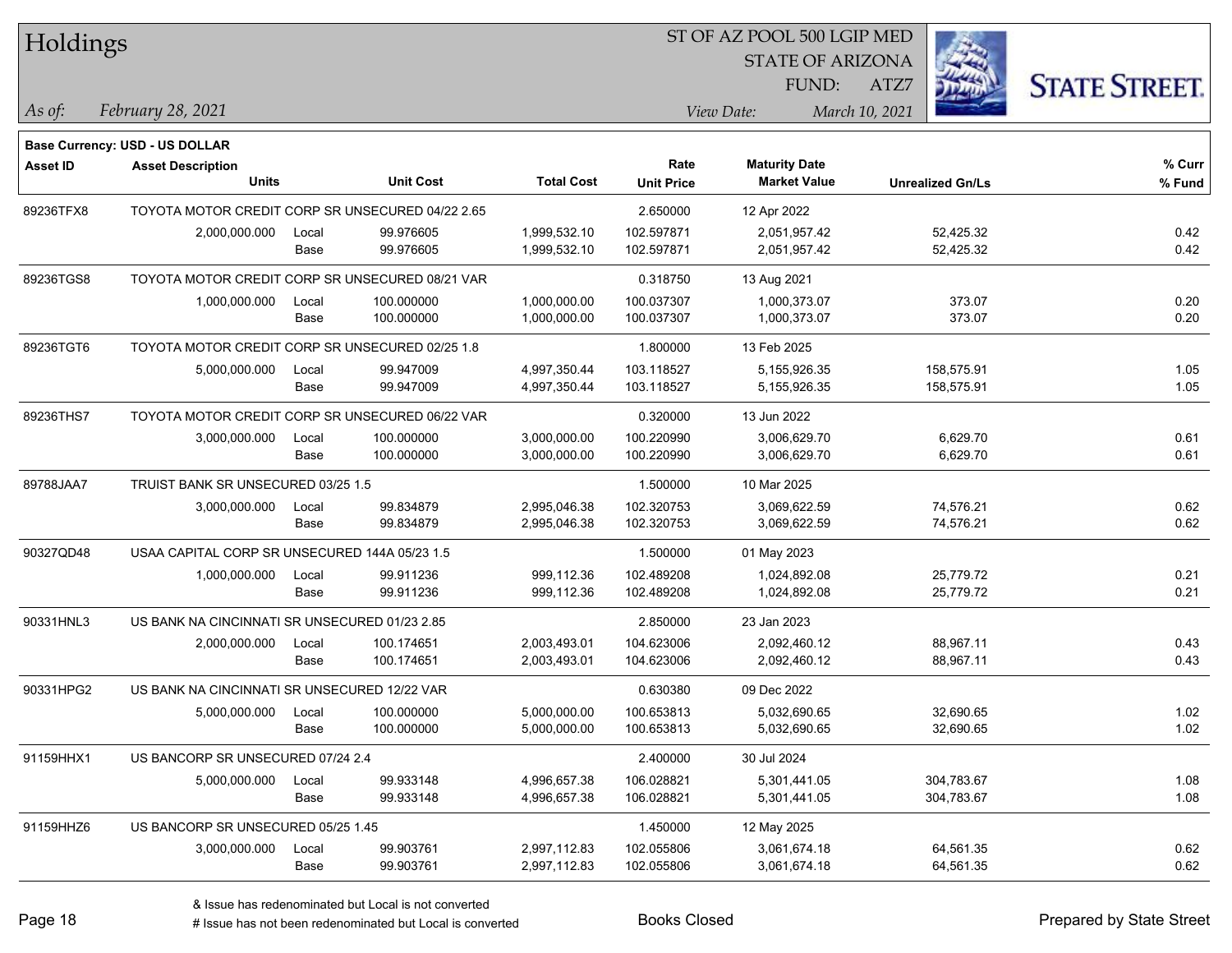| Holdings        |                                                        |       |                  |                   |                   | ST OF AZ POOL 500 LGIP MED |                         |                      |
|-----------------|--------------------------------------------------------|-------|------------------|-------------------|-------------------|----------------------------|-------------------------|----------------------|
|                 |                                                        |       |                  |                   |                   | <b>STATE OF ARIZONA</b>    |                         |                      |
|                 |                                                        |       |                  |                   |                   | FUND:                      | ATZ7                    | <b>STATE STREET.</b> |
| As of:          | February 28, 2021                                      |       |                  |                   |                   | View Date:                 | March 10, 2021          |                      |
|                 | Base Currency: USD - US DOLLAR                         |       |                  |                   |                   |                            |                         |                      |
| <b>Asset ID</b> | <b>Asset Description</b>                               |       |                  |                   | Rate              | <b>Maturity Date</b>       |                         | % Curr               |
|                 | Units                                                  |       | <b>Unit Cost</b> | <b>Total Cost</b> | <b>Unit Price</b> | <b>Market Value</b>        | <b>Unrealized Gn/Ls</b> | % Fund               |
| 91282CBQ3       | US TREASURY N/B 02/26 0.5                              |       |                  |                   | 0.500000          | 28 Feb 2026                |                         |                      |
|                 | 2,000,000.000                                          | Local | 99.473120        | 1,989,462.40      | 98.646600         | 1,972,932.00               | $-16,530.40$            | 0.40                 |
|                 |                                                        | Base  | 99.473120        | 1,989,462.40      | 98.646600         | 1,972,932.00               | $-16,530.40$            | 0.40                 |
| 91324PDH2       | UNITEDHEALTH GROUP INC SR UNSECURED 06/21 3.15         |       |                  |                   | 3.150000          | 15 Jun 2021                |                         |                      |
|                 | 2,000,000.000                                          | Local | 99.994758        | 1,999,895.16      | 100.831059        | 2,016,621.18               | 16,726.02               | 0.41                 |
|                 |                                                        | Base  | 99.994758        | 1,999,895.16      | 100.831059        | 2,016,621.18               | 16,726.02               | 0.41                 |
| 91324PDR0       | UNITEDHEALTH GROUP INC SR UNSECURED 08/24 2.375        |       |                  |                   | 2.375000          | 15 Aug 2024                |                         |                      |
|                 | 3,000,000.000                                          | Local | 99.982914        | 2,999,487.42      | 105.945338        | 3,178,360.14               | 178,872.72              | 0.65                 |
|                 |                                                        | Base  | 99.982914        | 2,999,487.42      | 105.945338        | 3,178,360.14               | 178,872.72              | 0.65                 |
| 92290BAA9       | VERIZON OWNER TRUST VZOT 2020 B A                      |       |                  |                   | 0.470000          | 20 Feb 2025                |                         |                      |
|                 | 3,250,000.000                                          | Local | 99.981554        | 3,249,400.49      | 100.365170        | 3,261,868.03               | 12,467.54               | 0.66                 |
| Original Face:  | 3,250,000.000                                          | Base  | 99.981554        | 3,249,400.49      | 100.365170        | 3,261,868.03               | 12,467.54               | 0.66                 |
| 92347YAA2       | VERIZON OWNER TRUST VZOT 2019 A A1A                    |       |                  |                   | 2.930000          | 20 Sep 2023                |                         |                      |
|                 | 2,000,000.000                                          | Local | 99.988705        | 1,999,774.09      | 101.594690        | 2,031,893.80               | 32,119.71               | 0.41                 |
| Original Face:  | 2,000,000.000                                          | Base  | 99.988705        | 1,999,774.09      | 101.594690        | 2,031,893.80               | 32,119.71               | 0.41                 |
| 92348TAA2       | VERIZON OWNER TRUST VZOT 2020 A A1A                    |       |                  |                   | 1.850000          | 22 Jul 2024                |                         |                      |
|                 | 2,000,000.000                                          | Local | 99.991132        | 1,999,822.63      | 102.188310        | 2,043,766.20               | 43,943.57               | 0.42                 |
| Original Face:  | 2,000,000.000                                          | Base  | 99.991132        | 1,999,822.63      | 102.188310        | 2,043,766.20               | 43,943.57               | 0.42                 |
| 92348XAA3       | VERIZON OWNER TRUST VZOT 2018 A A1A                    |       |                  |                   | 3.230000          | 20 Apr 2023                |                         |                      |
|                 | 585,681.140                                            | Local | 99.999264        | 585,676.83        | 101.236230        | 592,921.51                 | 7,244.68                | 0.12                 |
| Original Face:  | 1,000,000.000                                          | Base  | 99.999264        | 585,676.83        | 101.236230        | 592,921.51                 | 7,244.68                | 0.12                 |
| 928668BJ0       | VOLKSWAGEN GROUP AMERICA COMPANY GUAR 144A 11/23 0.875 |       |                  |                   | 0.875000          | 22 Nov 2023                |                         |                      |
|                 | 3,000,000.000                                          | Local | 99.863312        | 2,995,899.36      | 100.489494        | 3,014,684.82               | 18,785.46               | 0.61                 |
|                 |                                                        | Base  | 99.863312        | 2,995,899.36      | 100.489494        | 3,014,684.82               | 18,785.46               | 0.61                 |
| 931142EL3       | WALMART INC SR UNSECURED 07/24 2.85                    |       |                  |                   | 2.850000          | 08 Jul 2024                |                         |                      |
|                 | 2,000,000.000                                          | Local | 99.921466        | 1,998,429.32      | 107.540907        | 2,150,818.14               | 152,388.82              | 0.44                 |
|                 |                                                        | Base  | 99.921466        | 1,998,429.32      | 107.540907        | 2,150,818.14               | 152,388.82              | 0.44                 |
| 949746RS2       | WELLS FARGO + COMPANY SR UNSECURED 03/21 2.5           |       |                  |                   | 2.500000          | 04 Mar 2021                |                         |                      |
|                 | 3,000,000.000                                          | Local | 99.999962        | 2,999,998.86      | 100.012910        | 3,000,387.30               | 388.44                  | 0.61                 |
|                 |                                                        | Base  | 99.999962        | 2,999,998.86      | 100.012910        | 3,000,387.30               | 388.44                  | 0.61                 |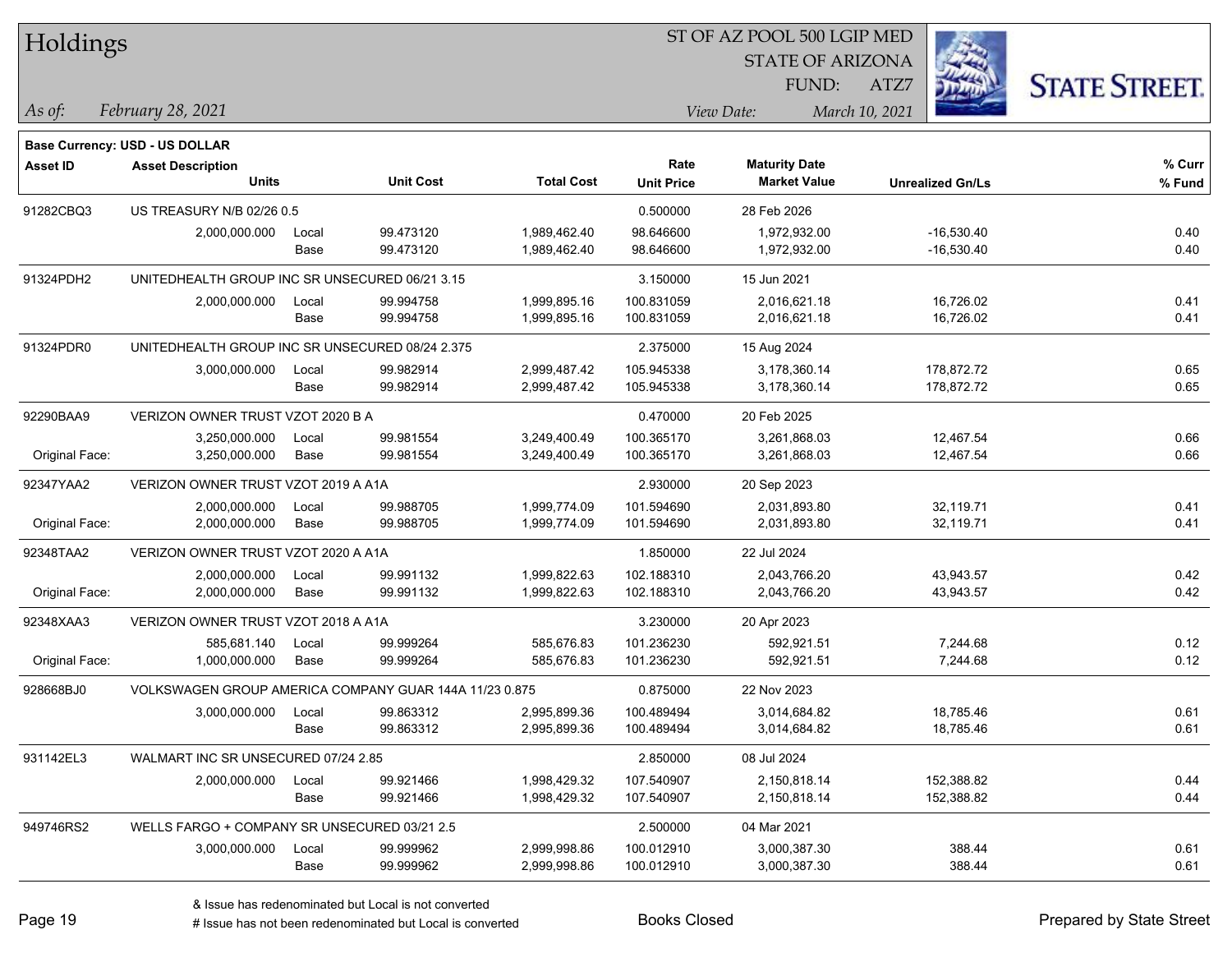| Holdings                  |                                              |       |                  |                   |                   | ST OF AZ POOL 500 LGIP MED |                         |                      |  |
|---------------------------|----------------------------------------------|-------|------------------|-------------------|-------------------|----------------------------|-------------------------|----------------------|--|
|                           |                                              |       |                  |                   |                   | <b>STATE OF ARIZONA</b>    |                         |                      |  |
|                           |                                              |       |                  |                   |                   | FUND:                      | ATZ7                    | <b>STATE STREET.</b> |  |
| As of:                    | February 28, 2021                            |       |                  |                   |                   | View Date:                 | March 10, 2021          |                      |  |
|                           | Base Currency: USD - US DOLLAR               |       |                  |                   |                   |                            |                         |                      |  |
| <b>Asset ID</b>           | <b>Asset Description</b>                     |       |                  |                   | Rate              | <b>Maturity Date</b>       |                         | % Curr               |  |
|                           | <b>Units</b>                                 |       | <b>Unit Cost</b> | <b>Total Cost</b> | <b>Unit Price</b> | <b>Market Value</b>        | <b>Unrealized Gn/Ls</b> | % Fund               |  |
| 949746SA0                 | WELLS FARGO + COMPANY SR UNSECURED 07/21 2.1 |       |                  |                   | 2.100000          | 26 Jul 2021                |                         |                      |  |
|                           | 1,000,000.000                                | Local | 99.800600        | 998,006.00        | 100.761684        | 1,007,616.84               | 9,610.84                | 0.21                 |  |
|                           |                                              | Base  | 99.800600        | 998,006.00        | 100.761684        | 1,007,616.84               | 9,610.84                | 0.21                 |  |
| 95001DA75                 | WELLS FARGO + COMPANY SR UNSECURED 06/22 1   |       |                  |                   | 1.000000          | 17 Jun 2022                |                         |                      |  |
|                           | 3,000,000.000                                | Local | 100.000000       | 3,000,000.00      | 99.490943         | 2,984,728.29               | $-15,271.71$            | 0.61                 |  |
|                           |                                              | Base  | 100.000000       | 3,000,000.00      | 99.490943         | 2,984,728.29               | $-15,271.71$            | 0.61                 |  |
| 961214DQ3                 | WESTPAC BANKING CORP SR UNSECURED 06/22 2.5  |       |                  |                   | 2.500000          | 28 Jun 2022                |                         |                      |  |
|                           | 2,000,000.000                                | Local | 99.956795        | 1,999,135.90      | 102.930975        | 2,058,619.50               | 59,483.60               | 0.42                 |  |
|                           |                                              | Base  | 99.956795        | 1,999,135.90      | 102.930975        | 2,058,619.50               | 59,483.60               | 0.42                 |  |
| <b>US DOLLAR Total</b>    |                                              |       |                  |                   |                   |                            |                         |                      |  |
|                           | 363,734,818.820                              | Local |                  | 364,499,133.61    |                   | 368,963,157.61             | 4,464,024.00            | 75.07                |  |
| Original Face:            | 188,761,032.000                              | Base  |                  | 364,499,133.61    |                   | 368,963,157.61             | 4,464,024.00            | 75.07                |  |
| <b>FIXED INCOME Total</b> |                                              |       |                  |                   |                   |                            |                         |                      |  |
|                           | 363,734,818.820                              | Base  |                  | 364,499,133.61    |                   | 368,963,157.61             | 4,464,024.00            | 75.07                |  |
| Original Face:            | 188,761,032.000                              |       |                  |                   |                   |                            |                         |                      |  |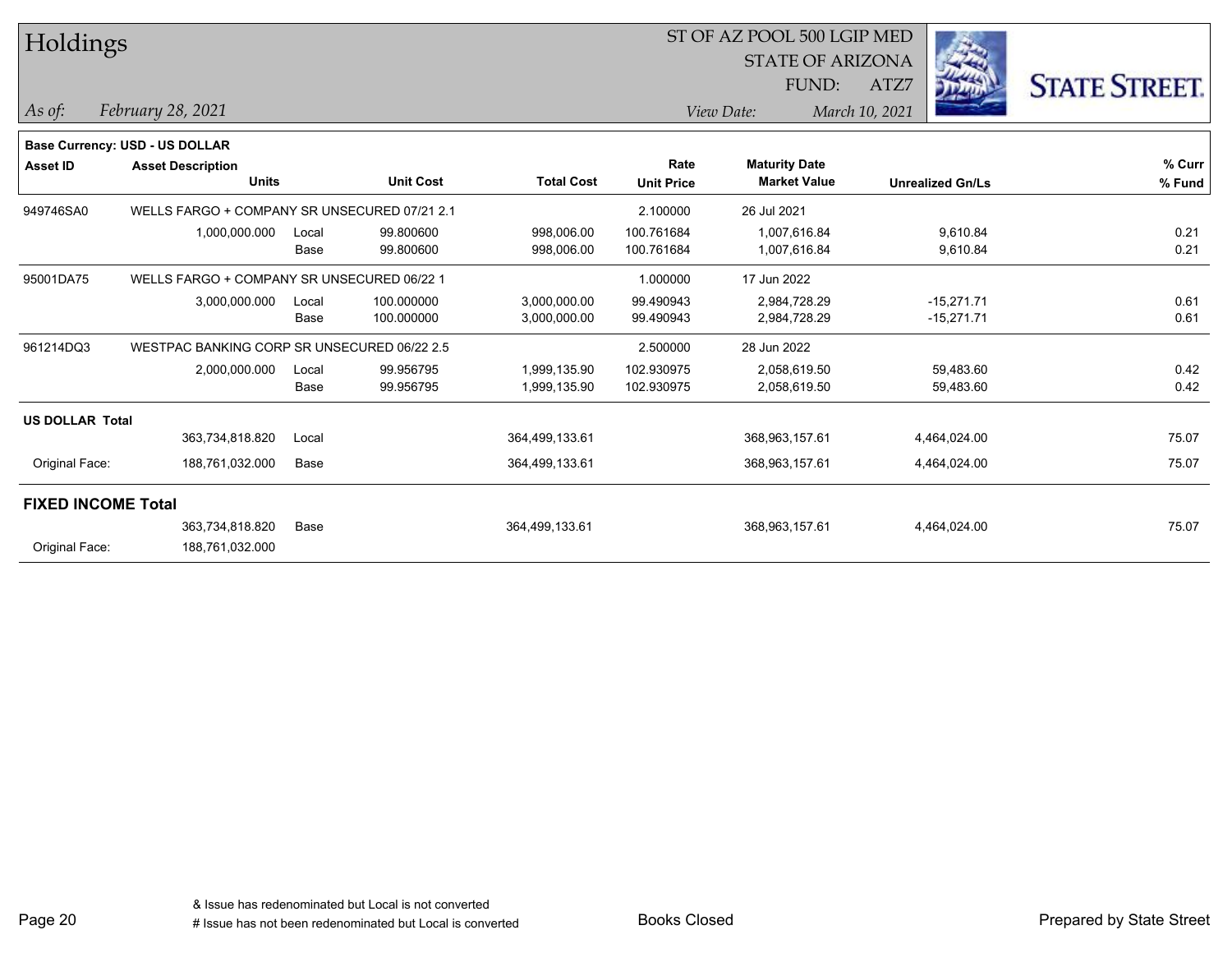| Holdings          |                                          |      |                  | ST OF AZ POOL 500 LGIP MED<br><b>STATE OF ARIZONA</b> |                           |                                             |                        |                         |                      |
|-------------------|------------------------------------------|------|------------------|-------------------------------------------------------|---------------------------|---------------------------------------------|------------------------|-------------------------|----------------------|
| $\vert$ As of:    | <i>February 28, 2021</i>                 |      |                  |                                                       |                           | FUND:<br>View Date:                         | ATZ7<br>March 10, 2021 |                         | <b>STATE STREET.</b> |
|                   | <b>Base Currency: USD - US DOLLAR</b>    |      |                  |                                                       |                           |                                             |                        |                         |                      |
| Asset ID          | <b>Asset Description</b><br><b>Units</b> |      | <b>Unit Cost</b> | <b>Total Cost</b>                                     | Rate<br><b>Unit Price</b> | <b>Maturity Date</b><br><b>Market Value</b> |                        | <b>Unrealized Gn/Ls</b> | % Curr<br>% Fund     |
| <b>FUND Total</b> |                                          |      |                  |                                                       |                           |                                             |                        |                         |                      |
| Original Face:    | 486,354,113.960<br>188,761,032.000       | Base |                  | 487,036,401.48                                        |                           | 491,518,630.81                              |                        | 4.482.229.33            | 100.00               |
|                   |                                          |      |                  |                                                       |                           |                                             |                        |                         |                      |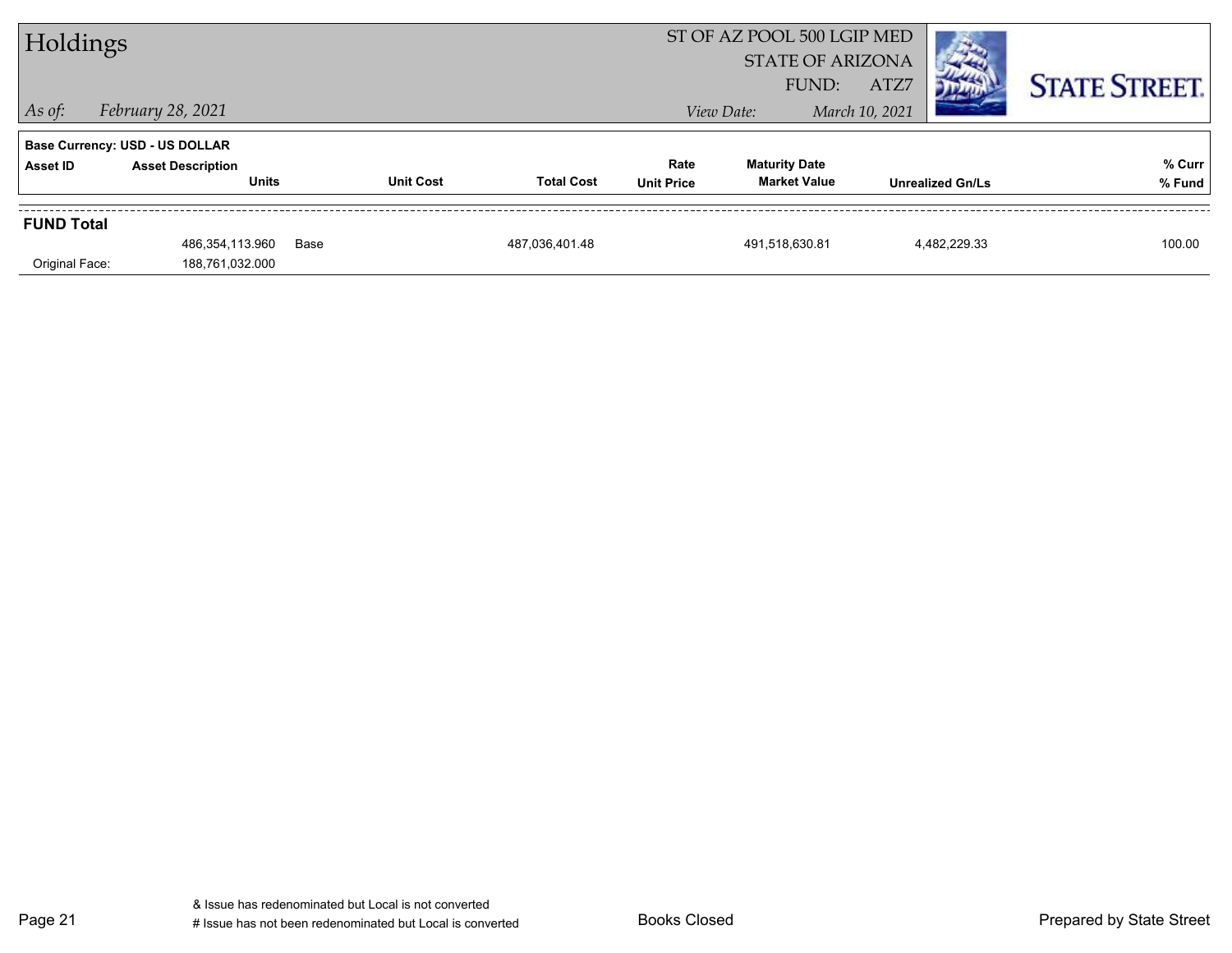# Holdings

### Currency Summary

*As of: February 28, 2021*

## ST OF AZ POOL 500 LGIP MED

 STATE OF ARIZONAFUND:

ATZ7



*View Date:March 10, 2021*

#### **Base Currency:USD - US DOLLAR**

|                        |                 |       |                   |                     | % Currency |                         |                          |                           |  |  |
|------------------------|-----------------|-------|-------------------|---------------------|------------|-------------------------|--------------------------|---------------------------|--|--|
|                        | <b>Units</b>    |       | <b>Total Cost</b> | <b>Market Value</b> | % Fund     | <b>Unreal Sec Gn/Ls</b> | <b>Unreal Curr Gn/Ls</b> | <b>Total Unreal Gn/Ls</b> |  |  |
| <b>US DOLLAR</b>       |                 |       |                   |                     |            |                         | Exchange Rate:           | 1.000000                  |  |  |
| <b>CASH</b>            |                 |       |                   |                     |            |                         |                          |                           |  |  |
|                        | 238,295.140     | Local | 238,295.14        | 238,295.14          | 0.05       | 0.00                    |                          | 0.00                      |  |  |
|                        |                 | Base  | 238,295.14        | 238,295.14          | 0.05       | 0.00                    | 0.00                     | 0.00                      |  |  |
| <b>CASH EQUIVALENT</b> |                 |       |                   |                     |            |                         |                          |                           |  |  |
|                        | 122,381,000.000 | Local | 122,298,972.73    | 122,317,178.06      | 24.89      | 18,205.33               |                          | 18,205.33                 |  |  |
|                        |                 | Base  | 122,298,972.73    | 122,317,178.06      | 24.89      | 18,205.33               | 0.00                     | 18,205.33                 |  |  |
| <b>FIXED INCOME</b>    |                 |       |                   |                     |            |                         |                          |                           |  |  |
|                        | 363,734,818.820 | Local | 364,499,133.61    | 368,963,157.61      | 75.07      | 4,464,024.00            |                          | 4,464,024.00              |  |  |
| Original Face:         | 188,761,032.000 | Base  | 364,499,133.61    | 368,963,157.61      | 75.07      | 4,464,024.00            | 0.00                     | 4,464,024.00              |  |  |
|                        |                 |       |                   |                     |            |                         |                          |                           |  |  |
|                        | 486,354,113.960 | Local | 487,036,401.48    | 491,518,630.81      | 100.00     | 4,482,229.33            |                          | 4,482,229.33              |  |  |
| Original Face:         | 188,761,032.000 | Base  | 487,036,401.48    | 491,518,630.81      | 100.00     | 4,482,229.33            | 0.00                     | 4,482,229.33              |  |  |
| <b>FUND Total</b>      |                 |       |                   |                     |            |                         |                          |                           |  |  |
|                        | 486,354,113.960 | Base  | 487,036,401.48    | 491,518,630.81      | 100.00     | 4,482,229.33            | 0.00                     | 4,482,229.33              |  |  |
| Original Face:         | 188,761,032.000 |       |                   |                     |            |                         |                          |                           |  |  |
| <b>US DOLLAR Total</b> |                 |       |                   |                     |            |                         |                          |                           |  |  |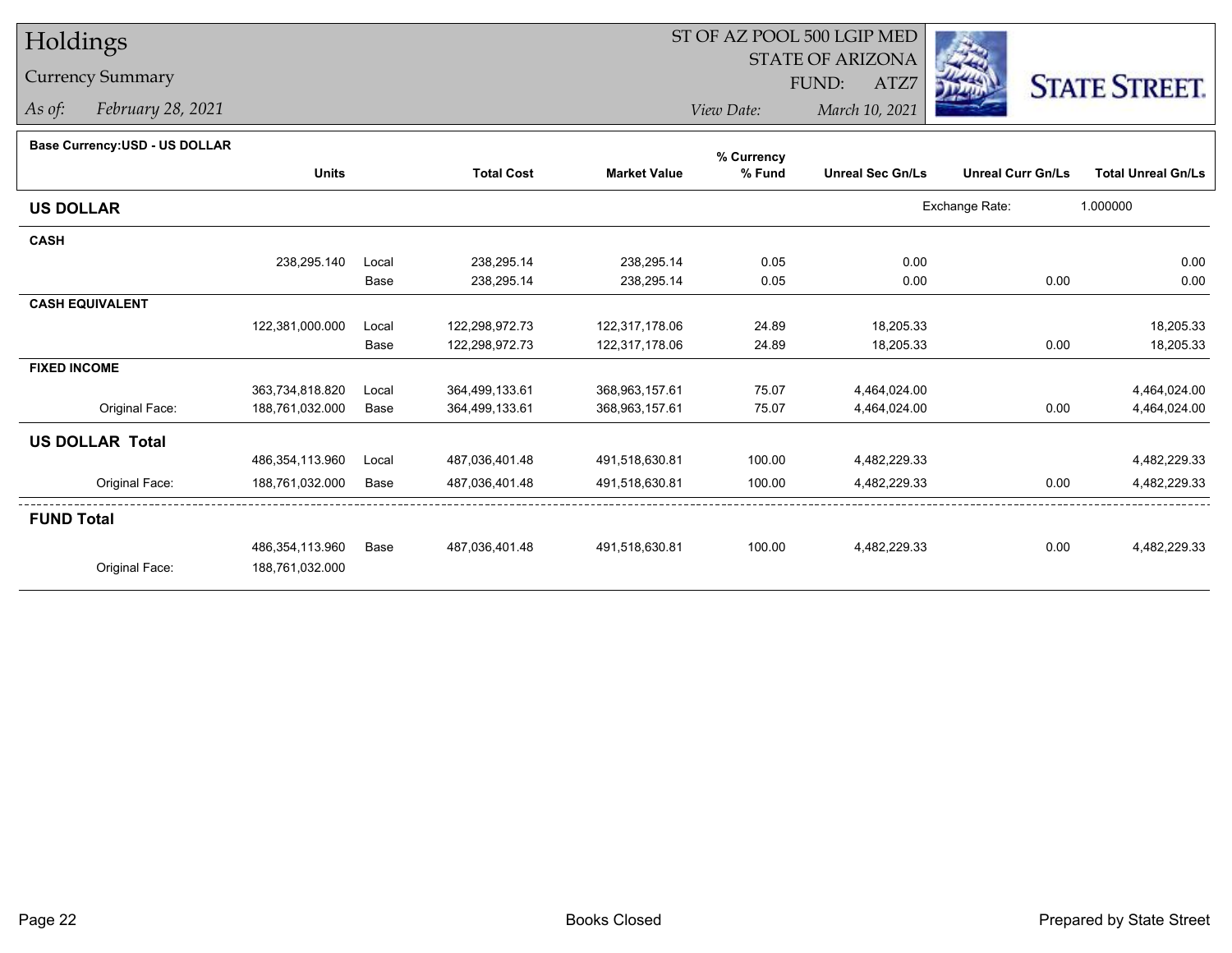| Holdings                    |                                       |            |                     |                              | ST OF AZ POOL 500 LGIP MED               |                          |                           |  |  |
|-----------------------------|---------------------------------------|------------|---------------------|------------------------------|------------------------------------------|--------------------------|---------------------------|--|--|
| <b>Asset Summary</b>        |                                       |            |                     |                              | <b>STATE OF ARIZONA</b><br>FUND:<br>ATZ7 |                          |                           |  |  |
| As of:<br>February 28, 2021 |                                       |            |                     | March 10, 2021<br>View Date: |                                          |                          | <b>STATE STREET.</b>      |  |  |
|                             |                                       |            |                     |                              |                                          |                          |                           |  |  |
|                             | <b>Base Currency: USD - US DOLLAR</b> |            |                     |                              |                                          |                          |                           |  |  |
|                             | <b>Units</b><br><b>Total Cost</b>     |            | <b>Market Value</b> | % Fund                       | <b>Unreal Sec Gn/Ls</b>                  | <b>Unreal Curr Gn/Ls</b> | <b>Total Unreal Gn/Ls</b> |  |  |
| <b>CASH</b>                 |                                       |            |                     |                              |                                          |                          |                           |  |  |
| US DOLLAR                   |                                       |            |                     |                              |                                          |                          |                           |  |  |
|                             | 238,295.140                           | 238,295.14 | 238,295.14          | 0.05                         | 0.00                                     | 0.00                     | 0.00                      |  |  |
| <b>CASH Total</b>           |                                       |            |                     |                              |                                          |                          |                           |  |  |
|                             | 238,295.140                           | 238,295.14 | 238,295.14          | 0.05                         | 0.00                                     | 0.00                     | 0.00                      |  |  |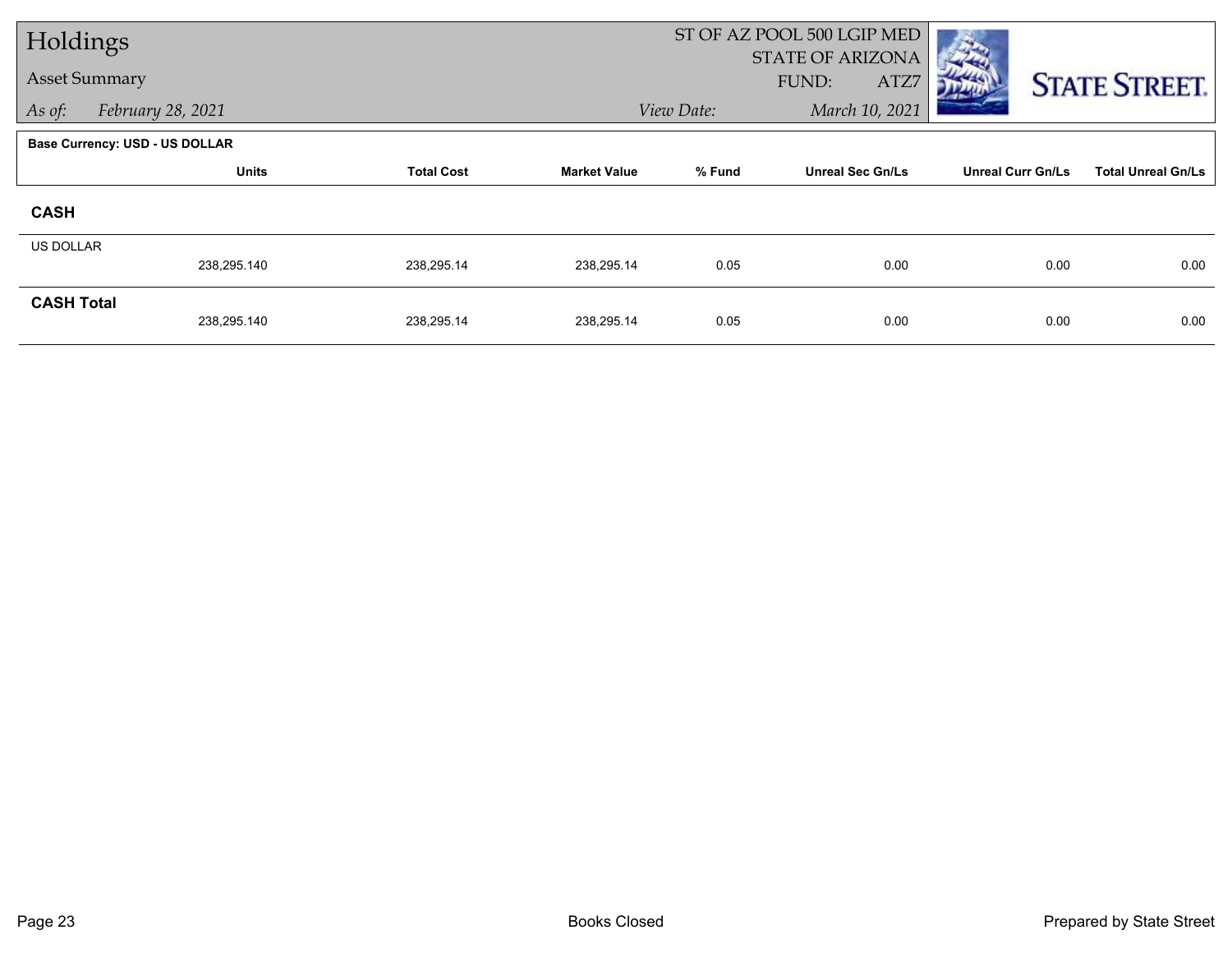| Holdings             |                                       |                   |                     | ST OF AZ POOL 500 LGIP MED |                         |                          |                           |
|----------------------|---------------------------------------|-------------------|---------------------|----------------------------|-------------------------|--------------------------|---------------------------|
| <b>Asset Summary</b> |                                       |                   |                     |                            | <b>STATE OF ARIZONA</b> |                          |                           |
|                      |                                       |                   |                     |                            | FUND:<br>ATZ7           |                          | <b>STATE STREET.</b>      |
| As of:               | February 28, 2021                     |                   |                     | View Date:                 | March 10, 2021          |                          |                           |
|                      | <b>Base Currency: USD - US DOLLAR</b> |                   |                     |                            |                         |                          |                           |
|                      | <b>Units</b>                          | <b>Total Cost</b> | <b>Market Value</b> | % Fund                     | <b>Unreal Sec Gn/Ls</b> | <b>Unreal Curr Gn/Ls</b> | <b>Total Unreal Gn/Ls</b> |
|                      | <b>CASH EQUIVALENT</b>                |                   |                     |                            |                         |                          |                           |
| US DOLLAR            |                                       |                   |                     |                            |                         |                          |                           |
|                      | 122,381,000.000                       | 122,298,972.73    | 122,317,178.06      | 24.89                      | 18,205.33               | 0.00                     | 18,205.33                 |
|                      | <b>CASH EQUIVALENT Total</b>          |                   |                     |                            |                         |                          |                           |
|                      | 122,381,000.000                       | 122,298,972.73    | 122,317,178.06      | 24.89                      | 18,205.33               | 0.00                     | 18,205.33                 |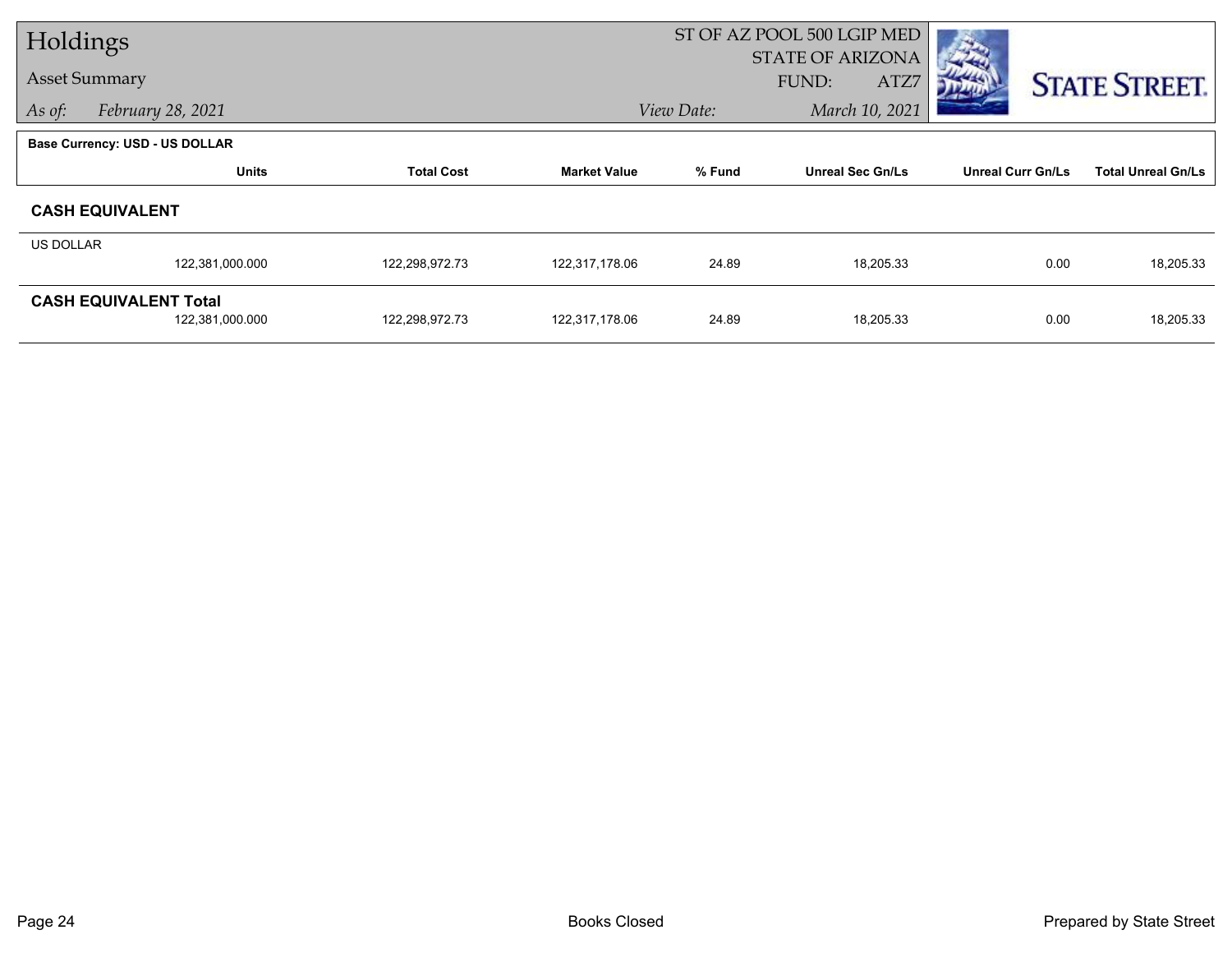| Holdings             |                                       |                   |                     | ST OF AZ POOL 500 LGIP MED |                         |                          |                           |  |
|----------------------|---------------------------------------|-------------------|---------------------|----------------------------|-------------------------|--------------------------|---------------------------|--|
|                      |                                       |                   |                     |                            | <b>STATE OF ARIZONA</b> |                          |                           |  |
| <b>Asset Summary</b> |                                       |                   |                     |                            | FUND:<br>ATZ7           |                          | <b>STATE STREET.</b>      |  |
| As of:               | February 28, 2021                     |                   |                     | View Date:                 | March 10, 2021          |                          |                           |  |
|                      | <b>Base Currency: USD - US DOLLAR</b> |                   |                     |                            |                         |                          |                           |  |
|                      | <b>Units</b>                          | <b>Total Cost</b> | <b>Market Value</b> | % Fund                     | <b>Unreal Sec Gn/Ls</b> | <b>Unreal Curr Gn/Ls</b> | <b>Total Unreal Gn/Ls</b> |  |
| <b>FIXED INCOME</b>  |                                       |                   |                     |                            |                         |                          |                           |  |
| <b>US DOLLAR</b>     |                                       |                   |                     |                            |                         |                          |                           |  |
|                      | 363,734,818.820                       | 364,499,133.61    | 368,963,157.61      | 75.07                      | 4,464,024.00            | 0.00                     | 4,464,024.00              |  |
|                      | <b>FIXED INCOME Total</b>             |                   |                     |                            |                         |                          |                           |  |
|                      | 363,734,818.820                       | 364,499,133.61    | 368,963,157.61      | 75.07                      | 4,464,024.00            | 0.00                     | 4,464,024.00              |  |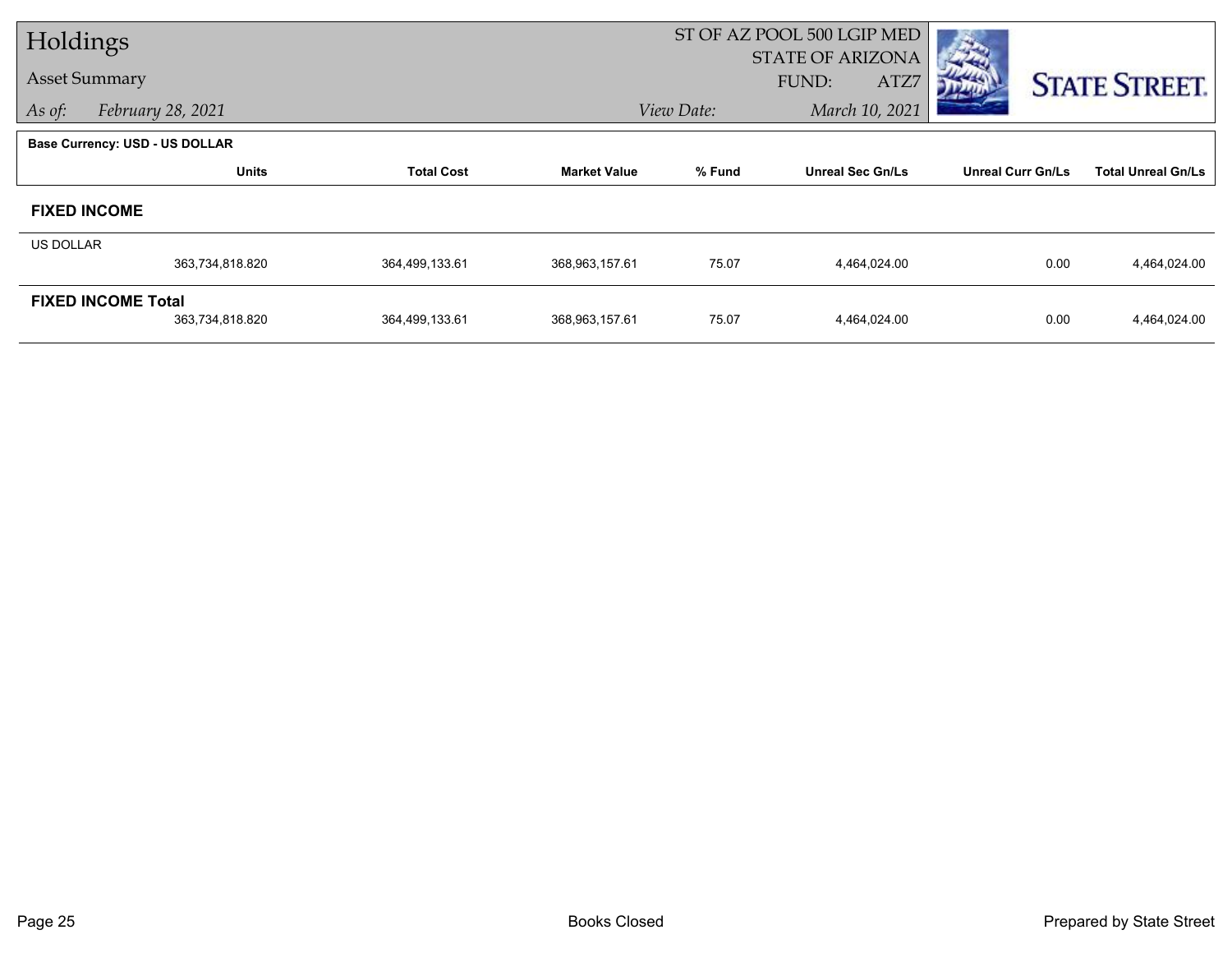| Holdings                    |                                       |                |                     | ST OF AZ POOL 500 LGIP MED               |                         |                          |                           |  |  |
|-----------------------------|---------------------------------------|----------------|---------------------|------------------------------------------|-------------------------|--------------------------|---------------------------|--|--|
| <b>Asset Summary</b>        |                                       |                |                     | <b>STATE OF ARIZONA</b><br>ATZ7<br>FUND: |                         |                          | <b>STATE STREET.</b>      |  |  |
| February 28, 2021<br>As of: |                                       |                |                     | March 10, 2021<br>View Date:             |                         |                          |                           |  |  |
|                             | <b>Base Currency: USD - US DOLLAR</b> |                |                     |                                          |                         |                          |                           |  |  |
|                             | <b>Units</b><br><b>Total Cost</b>     |                | <b>Market Value</b> | % Fund                                   | <b>Unreal Sec Gn/Ls</b> | <b>Unreal Curr Gn/Ls</b> | <b>Total Unreal Gn/Ls</b> |  |  |
| <b>FUND Total</b>           |                                       |                |                     |                                          |                         |                          |                           |  |  |
|                             | 486,354,113.960                       | 487,036,401.48 | 491,518,630.81      | 100.00                                   | 4.482.229.33            | 0.00                     | 4,482,229.33              |  |  |